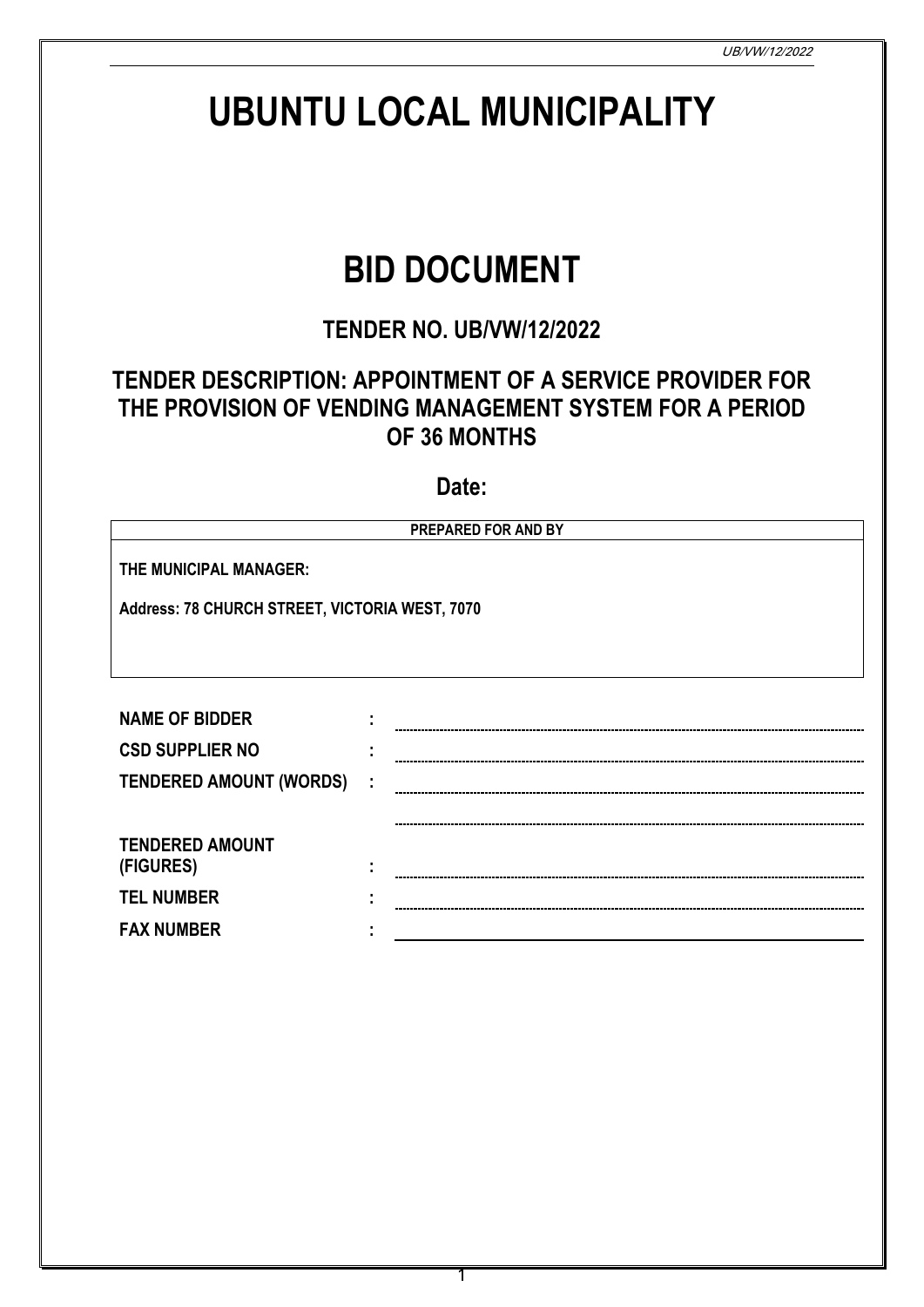# **TABLE OF CONTENTS**

# **THE TENDER**

# **1. TENDERING PROCEDURES**

1.1 Tender Notice and Invitation to Tender

1.2 Tender Data

# **2. RETURNABLE DOCUMENTS**

- 2.1 List of Returnable Documents
- 2.2 Returnable Schedule

# **THE CONTRACT 3. AGREEMENT AND CONTRACT DATA**

3.1 Form of Offer and Acceptance 3.2 Contract Data

# **4. PRICING DATA**

4.1 Pricing Instructions

4.2 Bills of Quantities

# **5. SCOPE OF WORK**

5.1 Description of Works

# **6. ANNEXURES**

6.1 Ubuntu Municipality Supply Chain Policy (available on the website at [www.ubuntu.gov.za](http://www.ubuntu.gov.za/))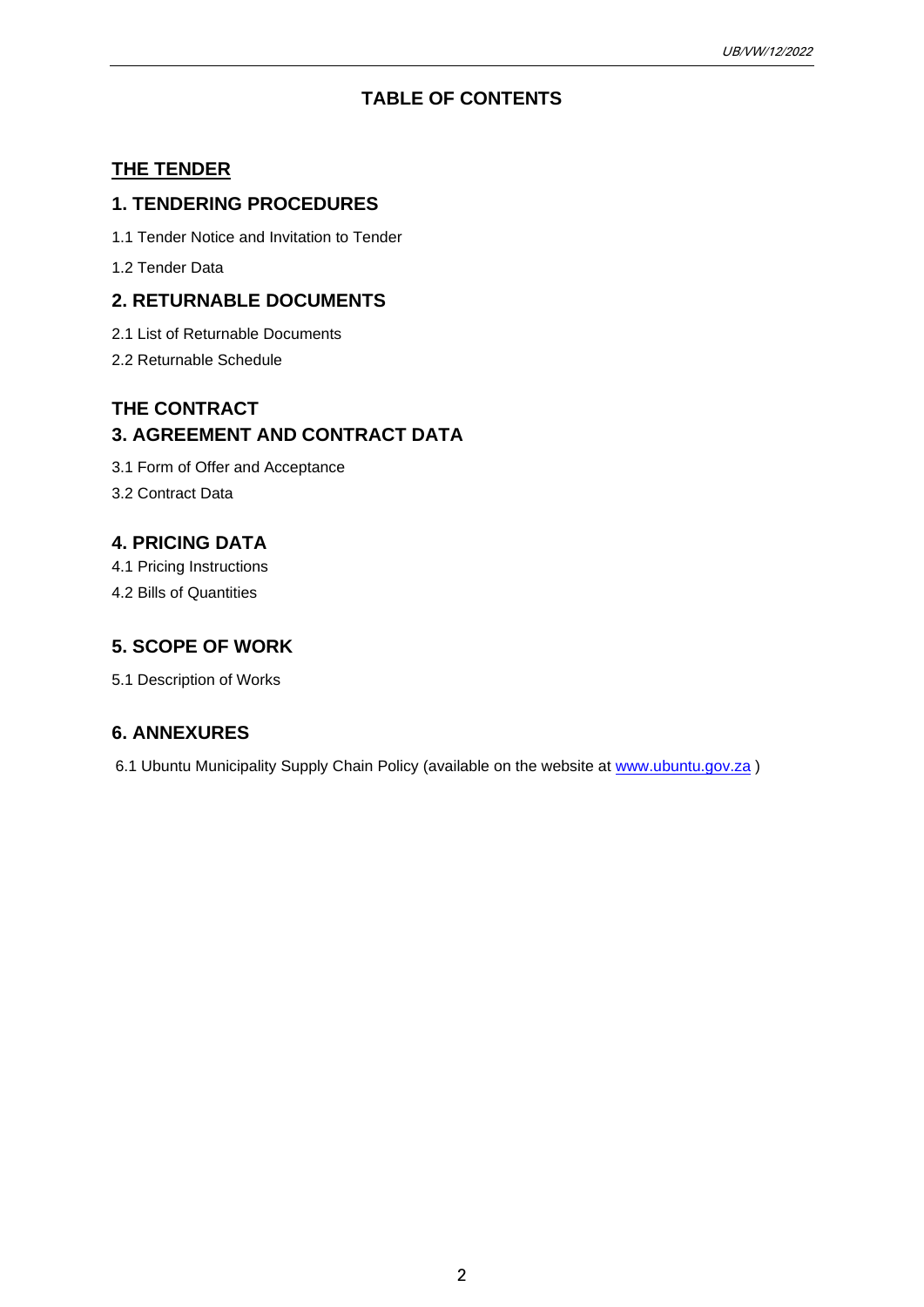# **UBUNTU LOCAL MUNICIPALITY**

# **TENDER NO: UB/VW/12/2022**

# **PROJECT DESCRIPTION: APPOINTMENT OF A SERVICE PROVIDER FOR THE PROVISION OF VENDING MANAGEMENT SYSTEM FOR A PERIOD OF 36 MONTHS**

# **1.1 TENDER NOTICE AND INVITATION TO TENDER**

# **IMPORTANT NOTICE ON DISQUALIFICATIONS**

A bid not complying with the peremptory requirements stated hereunder will be regarded as not being an "Acceptable Bid", and as such will be rejected.

The Municipality shall adjudicate and award tenders in accordance with **the Preferential Procurement Policy Framework Act 5 of 2017 and revised Preferential Procurement Regulation of 2017** on 100 points functionality and on a 80/20 points system, where 80 points are for the price and 20 points for BBBEE according to the said legislation. Tenders are required to submit valid BBBEE status level verification certificates or sworn affidavits.

- 1. If the bidder is not registered on the National Treasury's Central Supplier Database (CSD) with a compliant tax status and active business status,
- 2. If any pages have been removed from the bid document, and have therefore not been submitted, or a copy of the original bid document has been submitted.
- 3. Failure to complete the schedule of quantities as required, i.e. only lump sums provided.
- 4. Scratching out without initialising next to the amended rates or information, writing over or painting out rates affecting evaluation of the bid.
- 5. The use of correction fluid (i.e. tippex) or any erasable ink, e.g. pencil.
- 6. Non-attendance of mandatory / compulsory site inspections or clarification meeting.
- 7. The Bid document has not been properly signed by a party having Authority to do so, according to the example of **"Authority of Signatory".**
- 8. No authority of signatory submitted where it is stated that a **duly signed and dated original or certified copy of the company's relevant resolution on the company letterhead** of their members or their board of directors, must submitted.
- 9. Particulars required in respect of the bid have not been completed, except if information required on Preference Schedule in respect of BBBEE status level of contribution, is not completed, the bid will not be disqualified but no preference points will be awarded.
- 10. The bidder attempts to influence, or has in fact influenced the evaluation and/or awarding of the contract.
- 11. The bid has been submitted either in the wrong tender box or after the relevant closing date and time.
- 12. Failure to provide a valid certificate from the Department of Labour, or a declaration by a designated employer that it complies with the Employment Equity Act 55 of 1998.
- 13. If any municipal rates and taxes or municipal service charges are owed by the bidder **and** any of it directors to the municipality, or to any other municipality or municipal entity, are in arrears for more than three (3) months.
- 14. If any bidder who during the last five (5) years has failed to perform satisfactorily on a previous contract with the municipality, municipal entity or any other organ of state after written notice was given to that bidder that performance was unsatisfactory.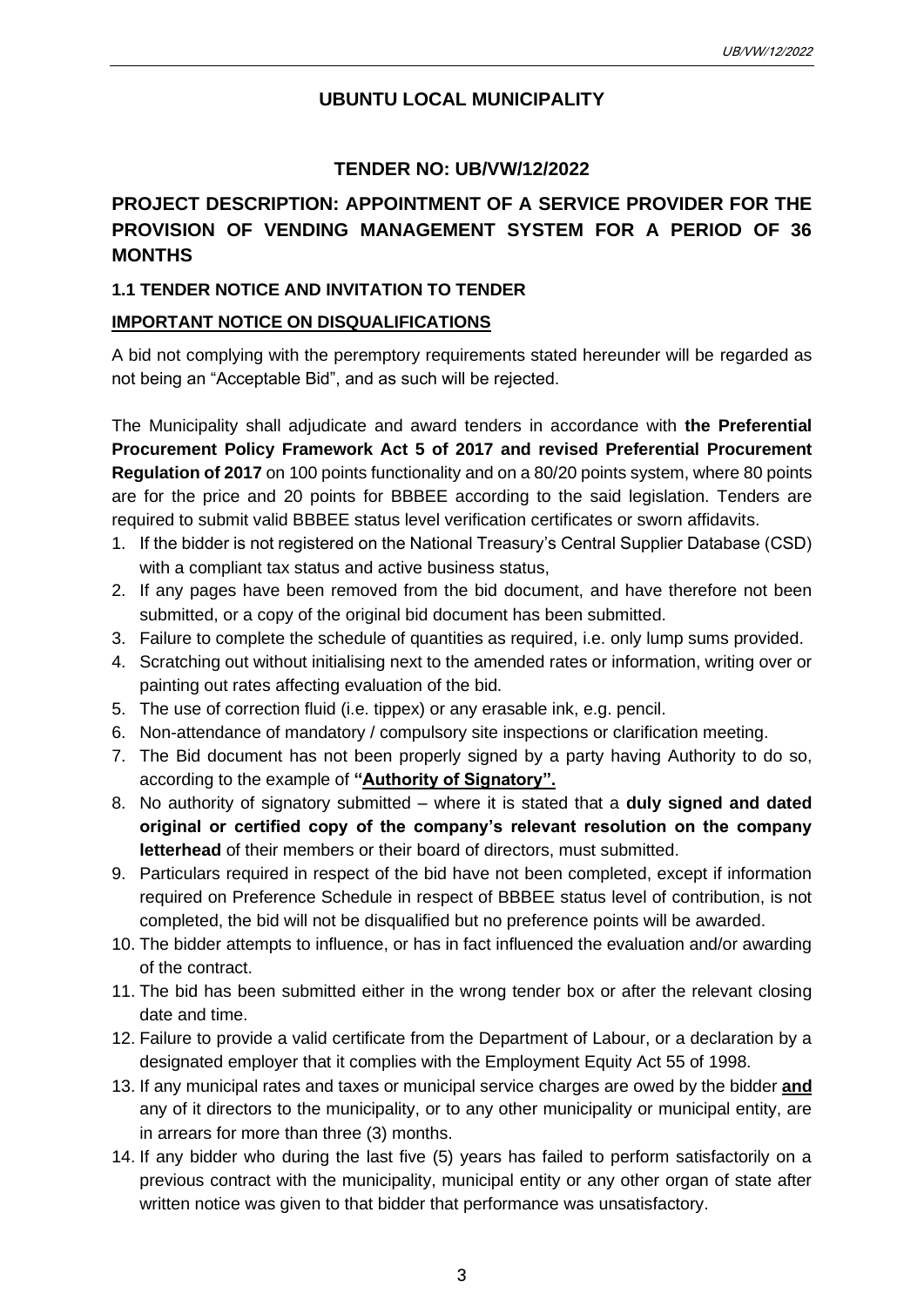- 15. The Accounting Officer must ensure that irrespective of the procurement process followed, no award may be given to a person;
	- i. Who is in the service of the state, or
	- ii. If that person is not a natural person, of which any director, manager, principal shareholder or stakeholder, is a person in the service of the state, or
	- iii. Who is an advisor or consultant contracted with the municipality in respect of contract that would cause a conflict of interest.
- 16. Failure to provide Valid company registration documents and certified Identity Documents of the director(s) of the company
- 17. Bid offers will be rejected if the bidder or any of its directors is(are) listed on the National Treasury List of Restricted Suppliers and List of Tender Defaulters, as persons prohibited from doing business with the state.
- 18. Bid offers will be rejected if the bidder has abused the Municipality's Supply Chain Management System.
- 19. Failure to attach a copy of a valid signed Joint Venture/Consortium Agreement (if applicable) to the bid document.
- 20. Form of Offer and Acceptance not completed (**amount in figure and words**) and signed by the authorised signatory.
- 21. Not signing of all relevant forms in the tender document on the spaces provided.
- 22. Failure to attach a copy of the technical proposal in .pdf format at the same time and in the same envelope or package as the hard copy of the proposal and tender document.
- 23. Failure to submit information in accordance to the terms of reference (ToR) requirements and procedures may result in a cause for disqualifications.
- 24. Failure to submit a copy of the Technical proposal in .pdf format at the same time and in the same envelope or package as the hard copy of their Proposal Submission may result in a cause for disqualification.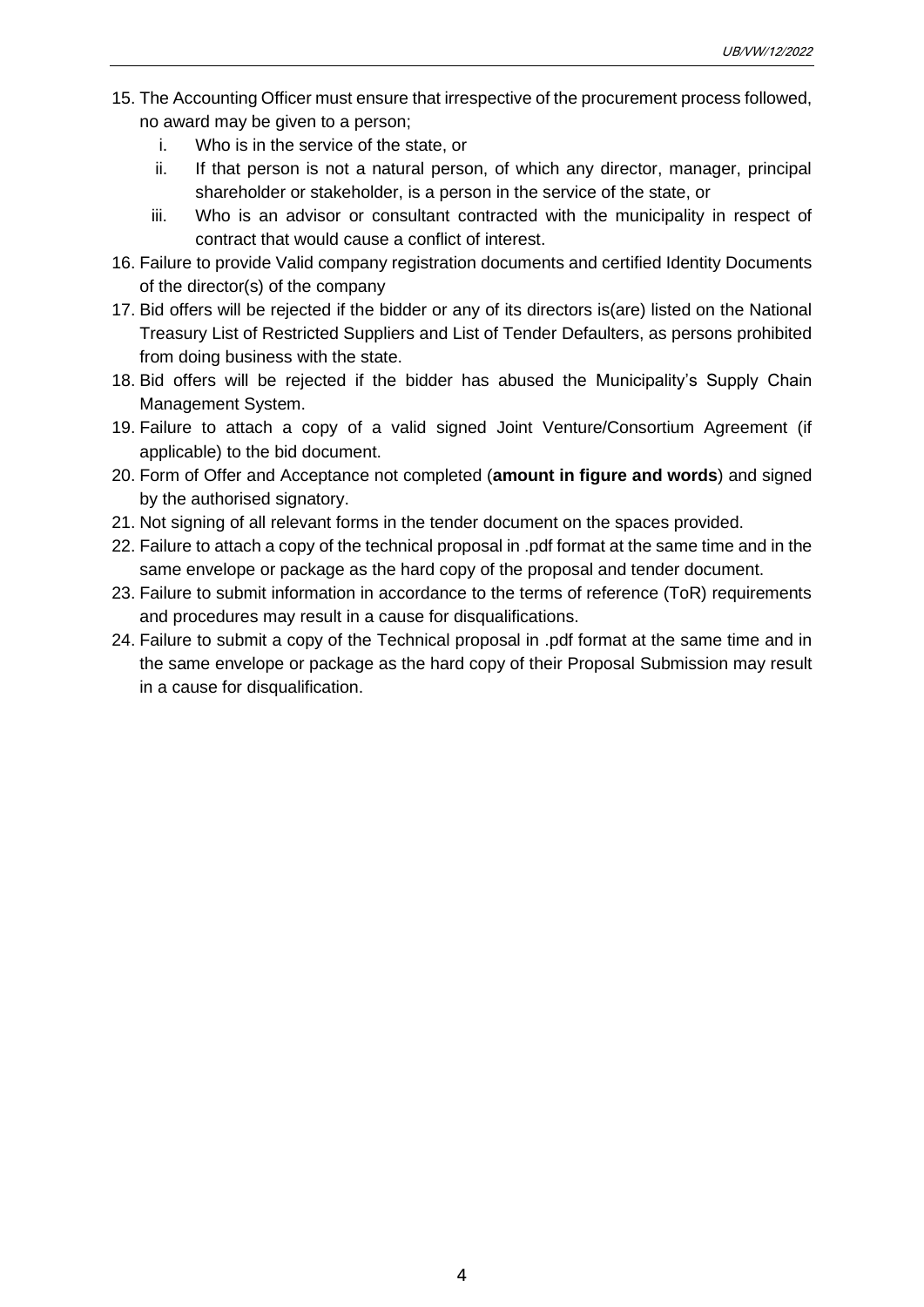# **UBUNTU LOCAL MUNICIPALITY**

#### **BID DOCUMENT**

#### **TENDER NO: UB/VW/12/2022**

# **PROJECT DESCRIPTION: APPOINTMENT OF A SERVICE PROVIDER FOR THE PROVISION OF VENDING MANAGEMENT SYSTEM FOR A PERIOD OF 36 MONTHS**

#### **INVITATION TO BID**

Tenders are hereby invited from Service Providers with relevant experience and compliance documents to bid for the following.

These are subject to the PPPFA and the Preferential Regulations 2017 and the General Conditions of Contract and, if applicable, to any special conditions of contract.

| <b>Bid No</b> | <b>Description</b>                                                                                                          | Non-Refundable<br><b>Bid fee</b> | <b>Closing Date</b>        |
|---------------|-----------------------------------------------------------------------------------------------------------------------------|----------------------------------|----------------------------|
| UB/VW/12/2022 | APPOINTMENT OF A SERVICE IR 0.00<br>PROVIDER FOR THE PROVISION OF<br>VENDING MANAGEMENT SYSTEM<br>FOR A PERIOD OF 36 MONTHS |                                  | 18 <sup>TH</sup> JULY 2022 |

The municipality will adjudicate and award bids in accordance with the BBBEE status level of contributor using the 80/20-point system, where 80 will be allocated to price and 20 to BBBEE level of the contributor. The bid will be subject to functionality evaluation (company experience=40, vending software= system=40, third party vending=20). A minimum qualifying score of 70% will be required for bids to be further evaluated. Bids will remain valid for 90 days.

Bid documents will be available from 17<sup>th</sup> June 2022 for free download on [www.ubuntu.gov.za.](http://www.ubuntu.gov.za/)

**Completed bids with technical proposals in sealed envelopes, clearly marked with the relevant bid number and description, should be deposited in the bid box situated at the offices of the Ubuntu Local Municipality (78 Church Street, Victoria West, 7070) where bids will be opened in public.**

**NB:** Bidders should ensure that bids are delivered in time to the correct address. Late bids will not be accepted. Ubuntu Local Municipality does not bind itself to accept the lowest or any bid and reserves the right to accept any bid as a whole.

**Technical enquiries administrative queries can be directed to the SCM Unit by email to bothaalvon@gmail.com.**

**…………………………………….**

**Municipal Manager**

**UBUNTU LOCAL MUNICIPALITY**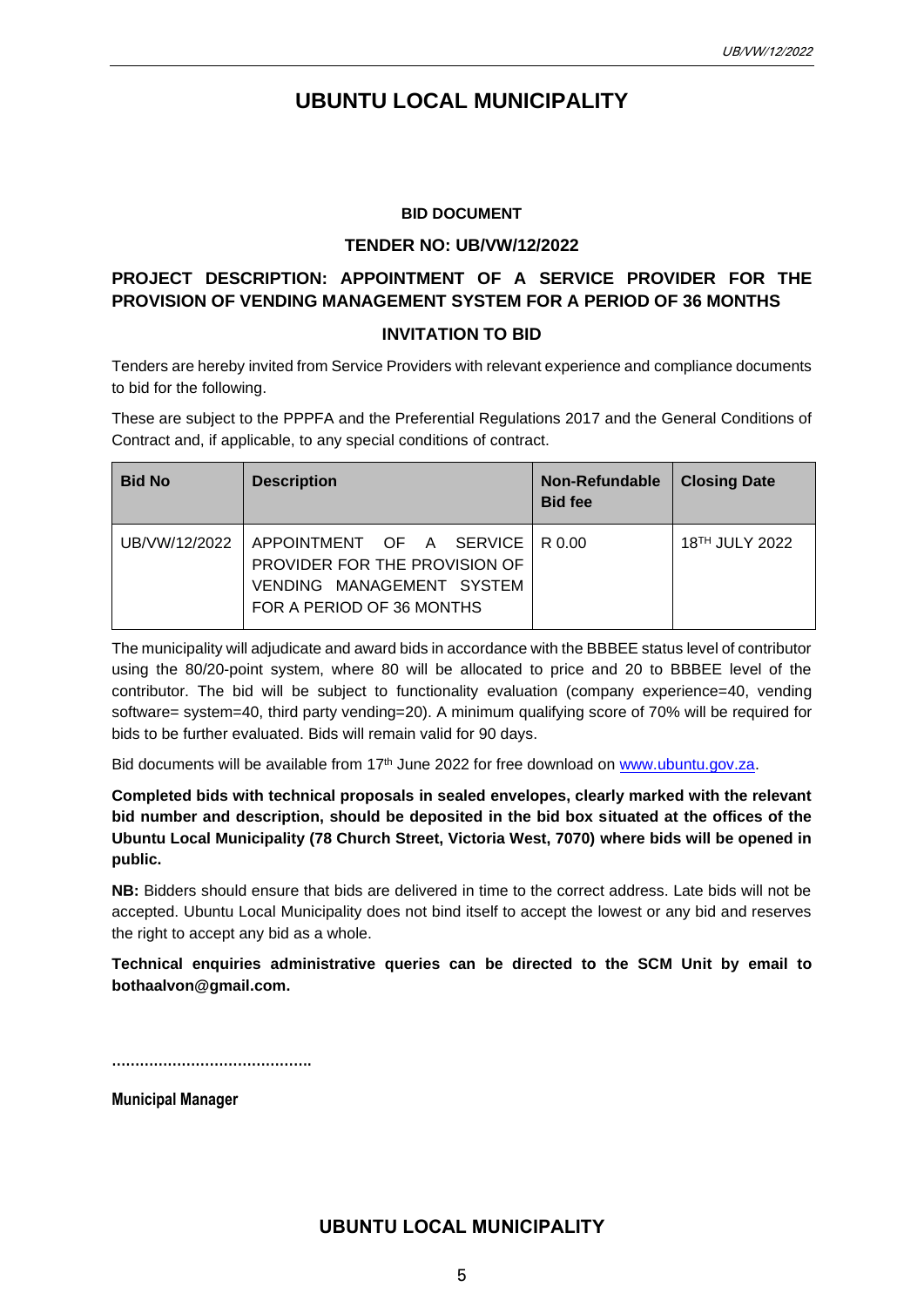#### **TENDER NO: UB/VW/12/2022**

**PROJECT DESCRIPTION: APPOINTMENT OF A SERVICE PROVIDER FOR THE PROVISION OF VENDING MANAGEMENT SYSTEM, ADVANCED METERING INFRASTRUCTURE AND RELATED METERING DEVICES FOR A PERIOD OF 36 MONTHS**

# **1.2 TENDER DATA**

The conditions of tender are the Standard Conditions of Tender as contained in Annex F of SANS 294:2004.

The Standard Conditions of Tender make several references to the tender data for details that apply specifically to this tender. The tender data shall have precedence in the interpretation of any ambiguity of inconsistency between it and the Standard Conditions of Tender.

Each item of data given below is cross-referenced to the sub clause in the Standard Conditions of Tender to which it mainly applies.

| Sub-<br>clause | <b>Data</b>                                                                    |
|----------------|--------------------------------------------------------------------------------|
| $\mathbf{1}$ . | The employer is the UBUNTU LOCAL MUNICIPALITY.                                 |
| 2.             | The Project Document issued by the employer consists of the following:         |
|                | <b>THE TENDER</b>                                                              |
|                | <b>1. TENDERING PROCEDURES</b>                                                 |
|                | 1.1 Tender Notice and Invitation to Tender                                     |
|                | 1.2 Tender Data                                                                |
|                | <b>2. RETURNABLE DOCUMENTS</b>                                                 |
|                | 2.1 List of Returnable Documents                                               |
|                | 2.2 Returnable Schedule                                                        |
|                | THE CONTRACT                                                                   |
|                | <b>3. AGREEMENT AND CONTRACT DATA</b>                                          |
|                | 3.1 Form of Offer and Acceptance                                               |
|                | 3.2 Contract Data                                                              |
|                | <b>4. PRICING DATA</b>                                                         |
|                | 4.1 Pricing Instructions                                                       |
|                | 4.2 Bills of Quantities                                                        |
|                | <b>5. SCOPE OF WORK</b>                                                        |
|                | 5.1 Description of Works                                                       |
|                | <b>6. ANNEXURES</b>                                                            |
|                | 6.1 Ubuntu Local Municipality Supply Chain Policy (available on the website at |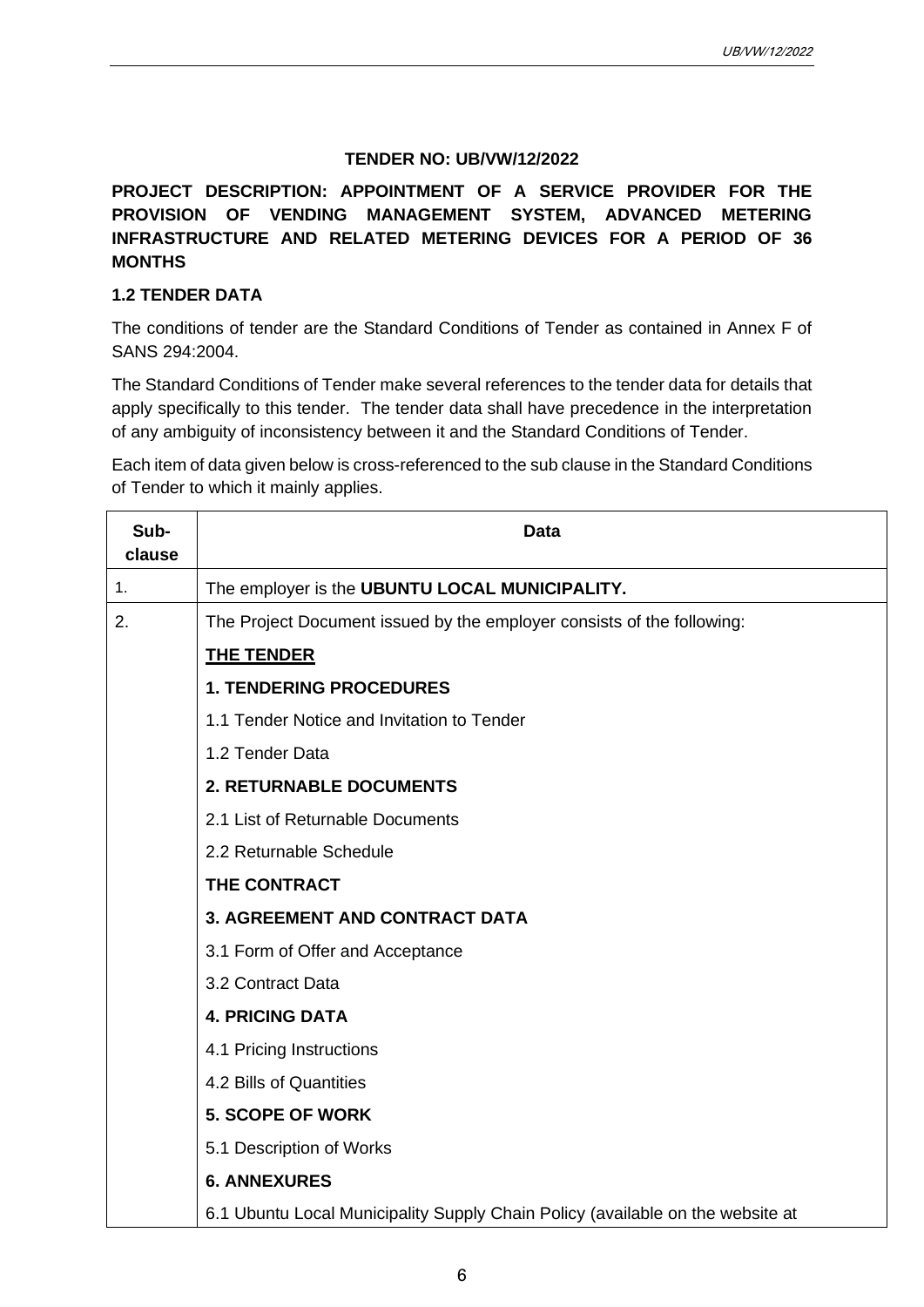| Sub-<br>clause |                                                                                                       |                                                                                                                           | <b>Data</b>                                                                                                                                                                                                                                                                                                                                                                                                     |              |  |  |
|----------------|-------------------------------------------------------------------------------------------------------|---------------------------------------------------------------------------------------------------------------------------|-----------------------------------------------------------------------------------------------------------------------------------------------------------------------------------------------------------------------------------------------------------------------------------------------------------------------------------------------------------------------------------------------------------------|--------------|--|--|
|                | www.ubuntu.gov.za                                                                                     |                                                                                                                           |                                                                                                                                                                                                                                                                                                                                                                                                                 |              |  |  |
| 2.1            | The employer's agent is:                                                                              |                                                                                                                           |                                                                                                                                                                                                                                                                                                                                                                                                                 |              |  |  |
| 3.             |                                                                                                       | There will be no compulsory information session                                                                           |                                                                                                                                                                                                                                                                                                                                                                                                                 |              |  |  |
| 4.             |                                                                                                       | on each tender offer package are:                                                                                         | The employer's address for delivery of tender offers and identification details to be shown                                                                                                                                                                                                                                                                                                                     |              |  |  |
|                | <b>MONTHS</b>                                                                                         | Location of tender box: 78 Church Street, Victoria West, 7070.                                                            | Identification details: UB/VW/12/2022 - APPOINTMENT OF A SERVICE PROVIDER<br>FOR THE PROVISION OF VENDING MANAGEMENT SYSTEM FOR A PERIOD OF 36                                                                                                                                                                                                                                                                  |              |  |  |
| 5.             |                                                                                                       | A two-envelope procedure will not be followed.                                                                            |                                                                                                                                                                                                                                                                                                                                                                                                                 |              |  |  |
| 6.             | 12:00                                                                                                 | Closing time for submission of tender offers is:                                                                          |                                                                                                                                                                                                                                                                                                                                                                                                                 |              |  |  |
| 7.             | accepted.                                                                                             |                                                                                                                           | Telephonic, telegraphic, telex facsimile or e-mailed tender offers will not be                                                                                                                                                                                                                                                                                                                                  |              |  |  |
| 8.             | The tender offer validity period is 90 days.                                                          |                                                                                                                           |                                                                                                                                                                                                                                                                                                                                                                                                                 |              |  |  |
| 9.             | The tendered lump sums and rates shall be final and binding irrespective of the total tender<br>price |                                                                                                                           |                                                                                                                                                                                                                                                                                                                                                                                                                 |              |  |  |
| 10.            | The time and location for opening of tender offers:<br>Time: 12:15                                    |                                                                                                                           |                                                                                                                                                                                                                                                                                                                                                                                                                 |              |  |  |
| 11.            | <b>Bid Evaluation Criteria</b>                                                                        | evaluated for procurement points.                                                                                         | Bidders will be evaluated for functionality by using the below criterion whereby a<br>minimum score points of 90% out of 100% will be required for bids to be further                                                                                                                                                                                                                                           |              |  |  |
|                | <b>ITEM</b>                                                                                           | <b>FOCUS AREAS</b>                                                                                                        | <b>POINTS</b>                                                                                                                                                                                                                                                                                                                                                                                                   | <b>Total</b> |  |  |
|                | Company /<br>Management<br>Experience<br>(References)                                                 | Proof of Municipalities where<br>an Electricity Prepayment<br>Vending has been<br>implemented by the service<br>provider. | Proof from 20 Municipalities -<br>$\bullet$<br>30 points<br>Proof from 15 Municipalities -<br>$\bullet$<br>20 points<br>Proof from 10 Municipalities 15<br>$\bullet$<br>points<br>Proof from 05 Municipalities 10<br>$\bullet$<br>point<br>Proof from 2 Municipality - 5<br>points<br>No proof provided $-0$ points<br>(Appointment letters/Reference<br>Letters/Contracts must be attached<br>to claim points) | 30           |  |  |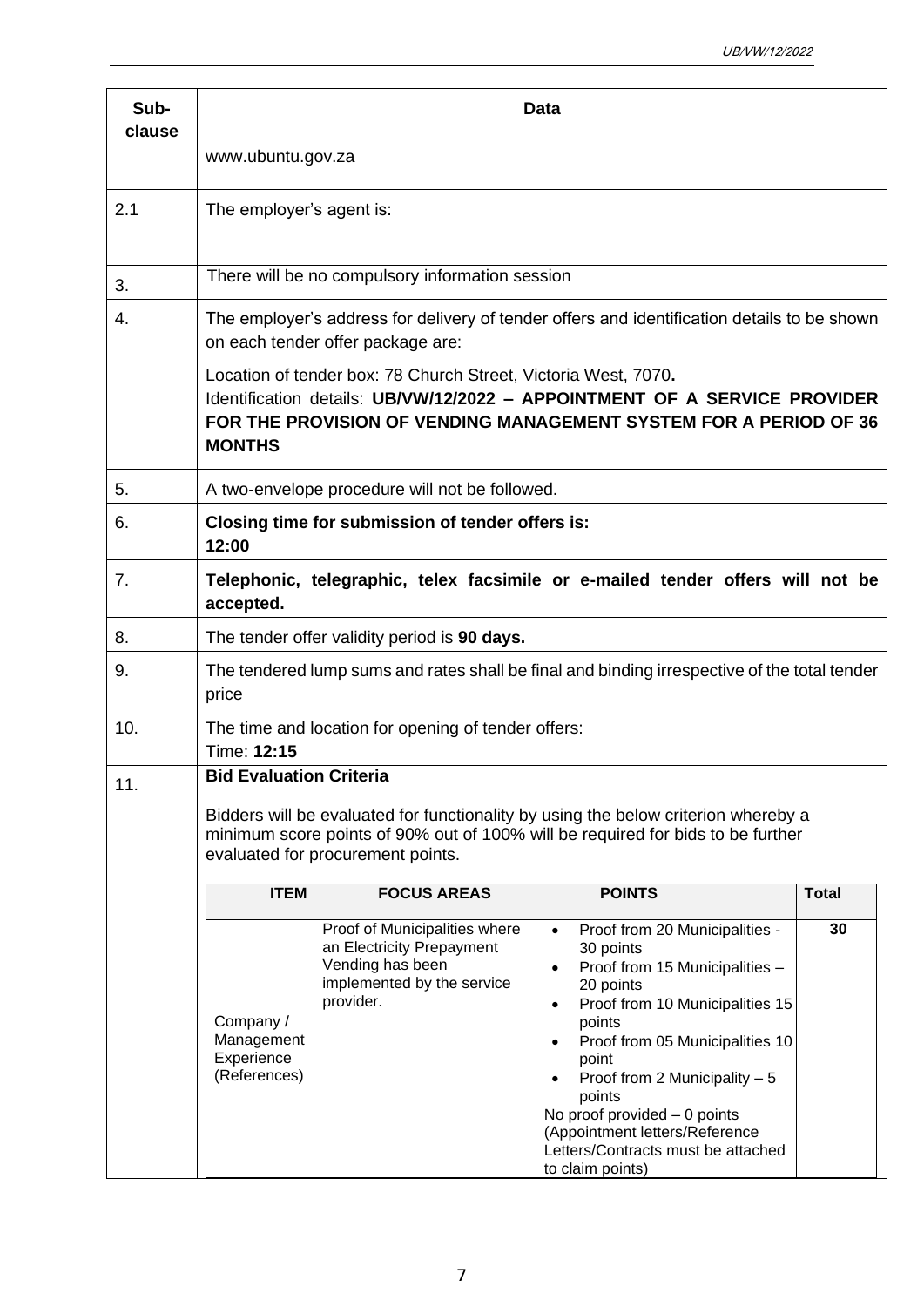| Sub-<br>clause | <b>Data</b>                                                                                                                                                                                                                                                                                                                                                       |  |
|----------------|-------------------------------------------------------------------------------------------------------------------------------------------------------------------------------------------------------------------------------------------------------------------------------------------------------------------------------------------------------------------|--|
|                | Number of years the company<br>20<br>has been providing prepaid<br>Company /<br>(11-15) - 20 points<br>$\bullet$<br>vending services<br>Management<br>(5-10) - 10 points<br>$\bullet$<br>Experience<br>$(0-4) - 5$ points<br>$\bullet$                                                                                                                            |  |
|                | Compliance with all<br>10<br>Compliance with ALL<br>$\bullet$<br>Proven<br>specifications (clause by<br>specifications - 20 points<br>Vending<br>clause)<br>Non- Compliance - 0 points<br>$\bullet$<br>Software<br>Service providers are<br>System and<br>expected to provide<br>related<br>supporting documentation as<br>services<br>much as possible as proof) |  |
|                | Provision of bill payment<br>30<br>Proof from 10 Municipalities -<br>$\bullet$<br>Company /<br>service<br>30 points<br>Management<br>Proof from 05 Municipalities -<br>Experience<br>20 points<br>(References)<br>Proof from 15 Municipalities 12                                                                                                                 |  |
|                | 10<br>A demonstration by the service<br>Successfully<br>Carries a max of 10 points<br>provider to have executed 3rd<br>executed 3rd<br>party vending<br>party vending<br>(Include a letter from the integrator)                                                                                                                                                   |  |
|                | The financial offer will be scored using the following:<br>$P_S = W_1 \left( 1 - \frac{P_t - P_{\min}}{\sigma} \right)$<br>$P_{\rm min}$                                                                                                                                                                                                                          |  |
|                | Where<br>Ps<br>Points scored for functionality and price of the bid/proposal<br>$=$<br>80 where the financial value inclusive of VAT of all<br>$W_1$<br>(1)<br>$=$<br>responsive tenders received have a value below<br>R 50 000 000<br>Rand value of tender under consideration<br>Pt<br>$=$<br>Pmin<br>Rand value of the lowest acceptable tender<br>$=$        |  |
|                | Up to 100 minus W1 tender evaluation points will be awarded to tenderers who complete<br>the referencing schedule and who are found to be eligible for the preference claimed.                                                                                                                                                                                    |  |
|                | Tender preferences claimed (80/20)                                                                                                                                                                                                                                                                                                                                |  |
|                | Points will be awarded to a tenderer for attaining the B-BBEE status level of contributor<br>in accordance with the table below. If it is a joint venture the B-BBEE status level<br>certificate should be in the name of the joint venture.                                                                                                                      |  |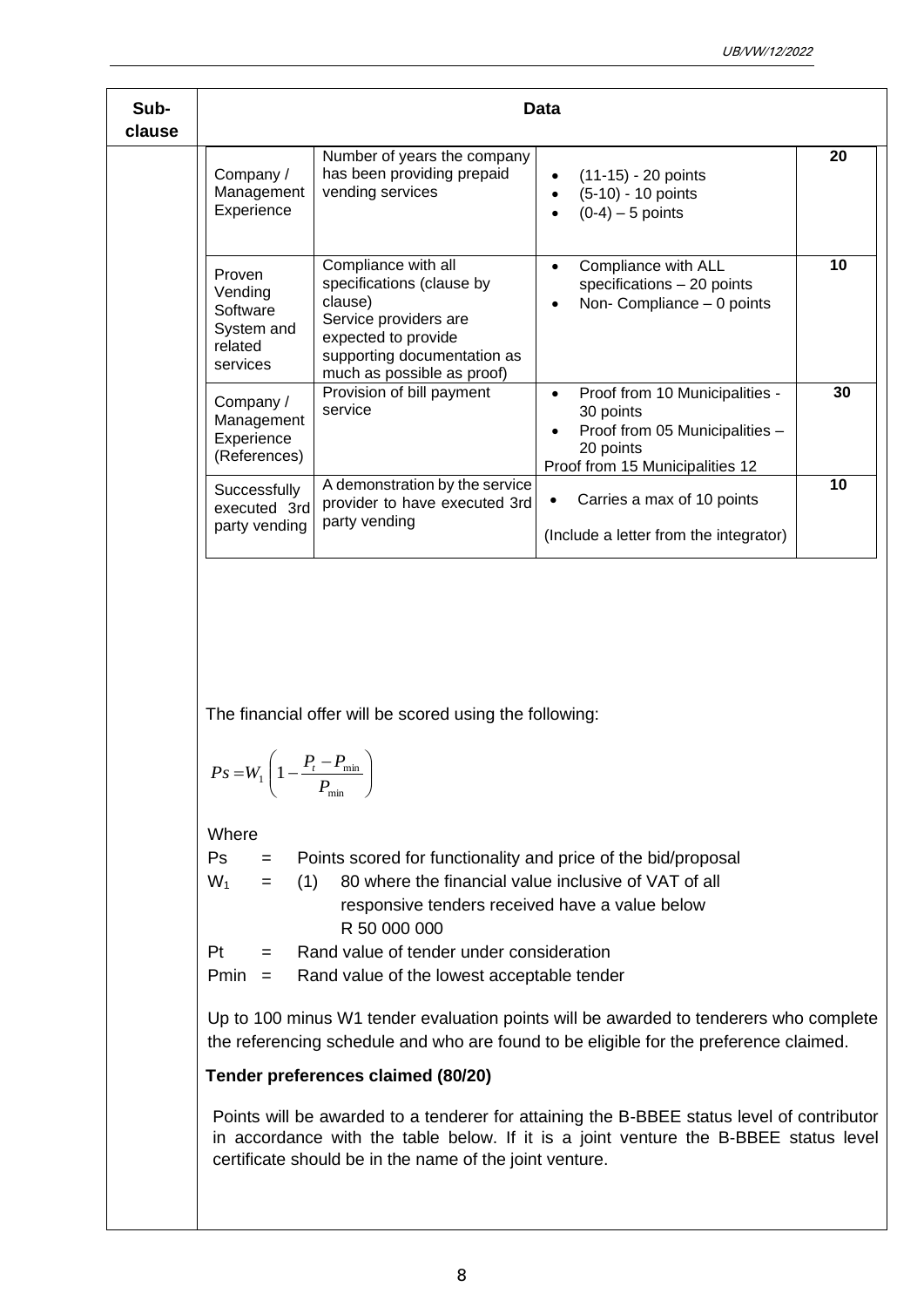| Sub-<br>clause | <b>Data</b>                    |                                                                                                                                                                                                                                                 |                         |        |  |
|----------------|--------------------------------|-------------------------------------------------------------------------------------------------------------------------------------------------------------------------------------------------------------------------------------------------|-------------------------|--------|--|
|                |                                | <b>B-BBEE Status Level of</b><br><b>Contributor</b>                                                                                                                                                                                             | <b>Number of points</b> |        |  |
|                |                                | 1                                                                                                                                                                                                                                               | 20                      |        |  |
|                |                                | $\overline{2}$                                                                                                                                                                                                                                  | 18                      |        |  |
|                |                                | 3                                                                                                                                                                                                                                               | 14                      |        |  |
|                |                                | 4                                                                                                                                                                                                                                               | 12                      |        |  |
|                |                                | 5                                                                                                                                                                                                                                               | 8                       |        |  |
|                |                                | $6\phantom{1}6$                                                                                                                                                                                                                                 | 6                       |        |  |
|                |                                | $\overline{7}$                                                                                                                                                                                                                                  | 4                       |        |  |
|                |                                | 8                                                                                                                                                                                                                                               | $\overline{2}$          |        |  |
|                |                                | Non-compliant contributor                                                                                                                                                                                                                       | $\mathbf 0$             |        |  |
|                | The<br>for price as calculated | scored by a tenderer in respect of B-BBEE contribution must be added to the points scored                                                                                                                                                       |                         | points |  |
| 12.            |                                | Tender offers will only be accepted on condition that:                                                                                                                                                                                          |                         |        |  |
|                | a)                             | The tenderer or any of its directors is not listed in the Register of Tender Defaulters<br>in terms of the Prevention and Combating of Corrupt Activities Act of 2004 as a<br>person prohibited from doing business with the public sector; and |                         |        |  |
|                | b)                             | The tenderer has not over the last five years failed to satisfactorily perform a contract<br>for the employer and has been issued with a written notice to this effect.                                                                         |                         |        |  |
|                | C)<br>tax status               | The tenderer is registered on the Central Supplier Database with a complaint overall                                                                                                                                                            |                         |        |  |
| 13.            |                                | The number of paper copies of signed contract to be provided by the Employer is one (1).                                                                                                                                                        |                         |        |  |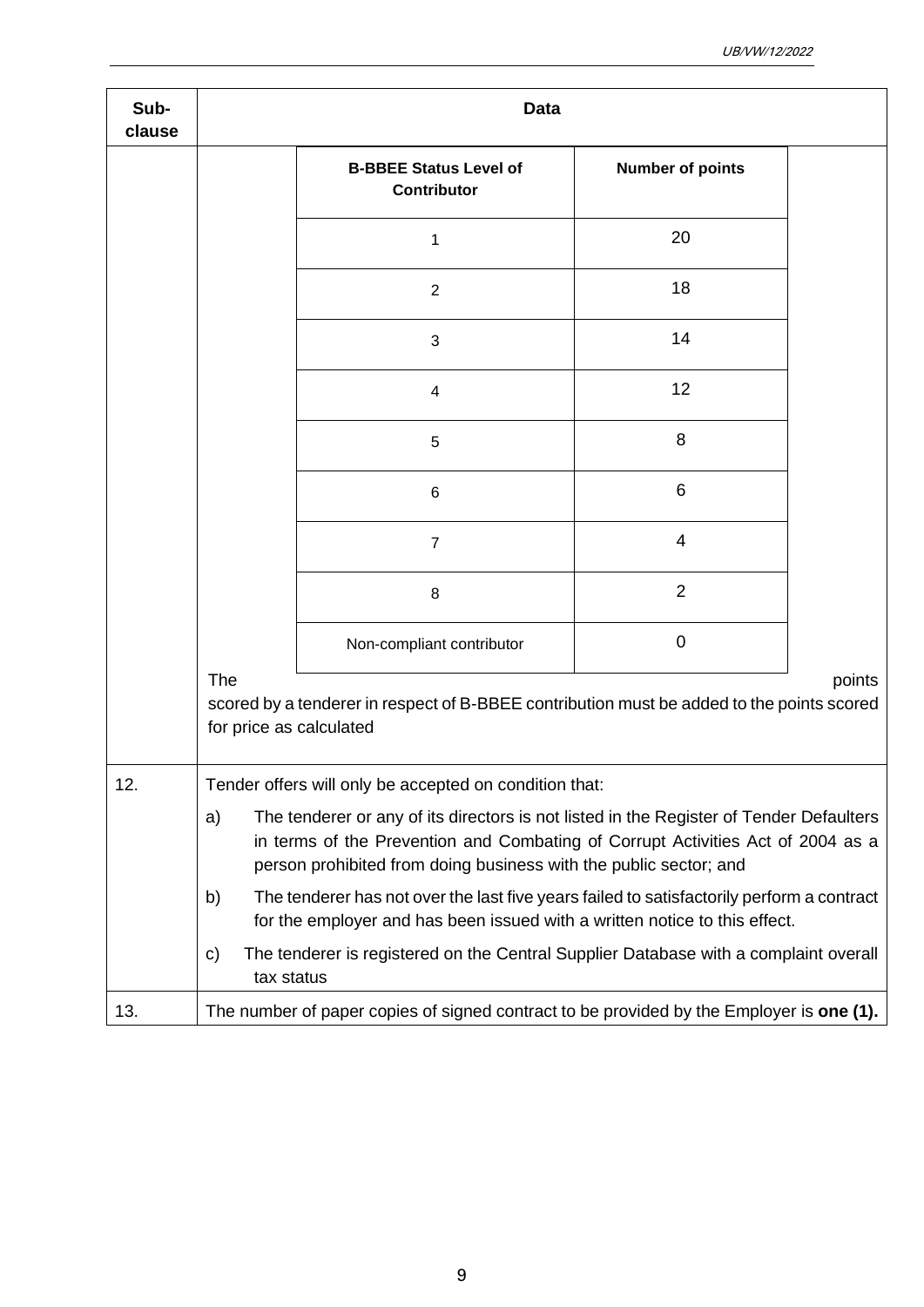# **Annex F: Standard Conditions of Tender**

#### **F.1 General**

# **F.1.1 Actions**

The employer and each tenderer submitting a tender offer shall comply with these conditions of tender. In their dealings with each other, they shall discharge their duties and obligations as set out in F.2 and F.3, timeously and with integrity, and behave equitably, honestly and transparently.

### **F.1.2 Tender Documents**

The documents issued by the employer for the purpose of a tender offer are listed in the tender data.

# **F.1.3 Interpretation**

**F.1.3.1**The tender data and additional requirements contained in the tender schedules that are included in the returnable documents are deemed to be part of these conditions of tender.

**F.1.3.2**These conditions of tender, the tender data and tender schedules which are only required for tender evaluation purposes, shall not form part of any contract arising from the invitation to tender.

**F.1.3.3** For the purposes of these conditions for the calling for expressions of interest, the following definitions apply:

a) **Comparative offer** means the tenderer's financial offer after the factors of non-firm prices, all unconditional discounts and any other tendered parameters that will affect the value of the financial offer have been taken into consideration

b) **Corrupt practice** means the offering, giving, receiving or soliciting of anything of value to influence the action of the employer or his staff or agents in the tender process; and

c) **Fraudulent practice** means them is representation of the facts in order to influence the tender process or the award of a contract arising from a tender offer to the detriment of the employer, including collusive practices intended to establish prices at artificial levels.

d) **Quality (functionality)** means the totality of features and characteristics of a product or service that bear on its ability to satisfy stated or implied needs

# **F.1.4 Communication and employer's agent**

Each communication between the employer and a tenderer shall be to or from the employer's agent only, and in a form that can be read, copied and recorded. Writing shall be in the English language*.* The employer shall not take any responsibility for non-receipt of communications from or by a tenderer*.* The name and contact details of the employer's agent are stated in the tender data.

# **F.1.5 The employer's right to accept or reject any tender offer**

**F.1.5.1**The employer may accept or reject any variation, deviation, tender offer, or alternative tender offer, and may cancel the tender process and reject all tender offers at any time before the formation of a contract. The employer shall not accept or incur any liability to a tenderer for such cancellation and rejection, but will give written reasons for such action upon written request to do so.

**F.1.5.2** The employer may not subsequent to the cancellation or abandonment of a tender process or the rejection of all responsive tender offers re-issue a tender covering substantially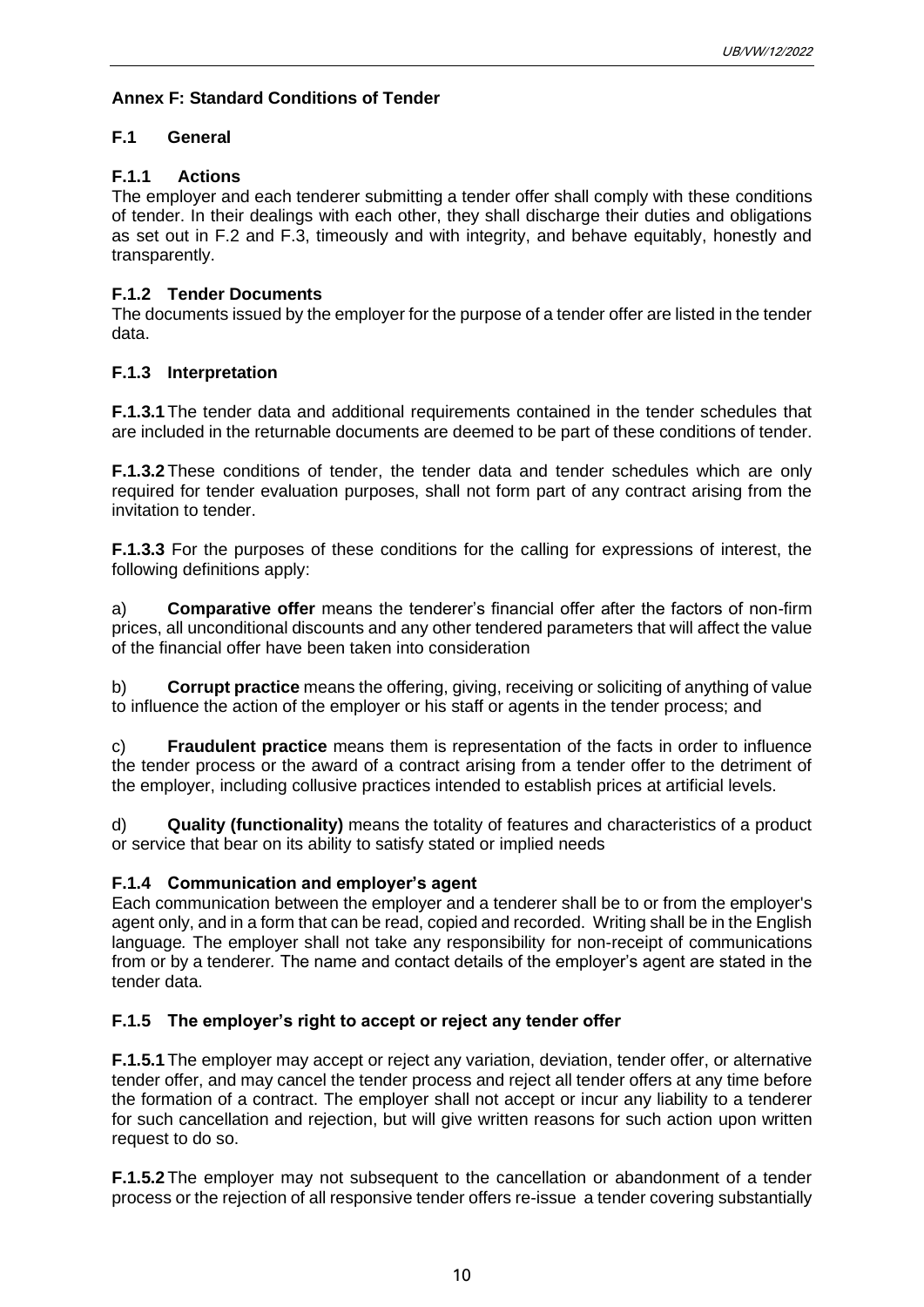the same scope of work within a period of six months unless only one tender was received and such tender was returned unopened to the tenderer.

#### **F.2 Tenderer's obligations**

### **F.2.1 Eligibility**

Submit a tender offer only if the tenderer satisfies the criteria stated in the tender data and the tenderer, or any of his principals, is not under any restriction to do business with employer.

### **F.2.2 Cost of tendering**

Accept that the employer will not compensate the tenderer for any costs incurred in the preparation and submission of a tender offer, including the costs of any testing necessary to demonstrate that aspects of the offer satisfy requirements.

#### **F.2.3 Check documents**

Check the tender documents on receipt for completeness and notify the employer of any discrepancy or omission.

#### **F.2.4 Confidentiality and copyright of documents**

Treat as confidential all matters arising in connection with the tender. Use and copy the documents issued by the employer only for the purpose of preparing and submitting a tender offer in response to the invitation.

#### **F.2.5 Reference documents**

Obtain, as necessary for submitting a tender offer, copies of the latest versions of standards, specifications, conditions of contract and other publications, which are not attached but which are incorporated into the tender documents by reference.

#### **F.2.6 Acknowledge addenda**

Acknowledge receipt of addenda to the tender documents*,* which the employer may issue, and if necessary apply for an extension to the closing time stated in the tender data, in order to take the addenda into account.

#### **F.2.7 Clarification meeting**

Attend, where required, a clarification meeting at which tenderers may familiarize themselves with aspects of the proposed work, services or supply and raise questions. Details of the meeting(s) are stated in the tender data.

#### **F.2.8 Seek clarification**

Request clarification of the tender documents*,* if necessary, by notifying the employer at least five working days before the closing time stated in the tender data.

#### **F.2.9 Insurance**

Be aware that the extent of insurance to be provided by the employer (if any) might not be for the full cover required in terms of the conditions of contract identified in the contract data. The tenderer is advised to seek qualified advice regarding insurance.

#### **F.2.10 Pricing the tender offer**

**F.2.10.1** Include in the rates, prices, and the tendered total of the prices (if any) all duties, taxes (except Value Added Tax (VAT), and other levies payable by the successful tenderer*,* such duties, taxes and levies being those applicable 14 days before the closing time stated in the tender data.

**F2.10.2** Show VAT payable by the employer separately as an addition to the tendered total of the prices.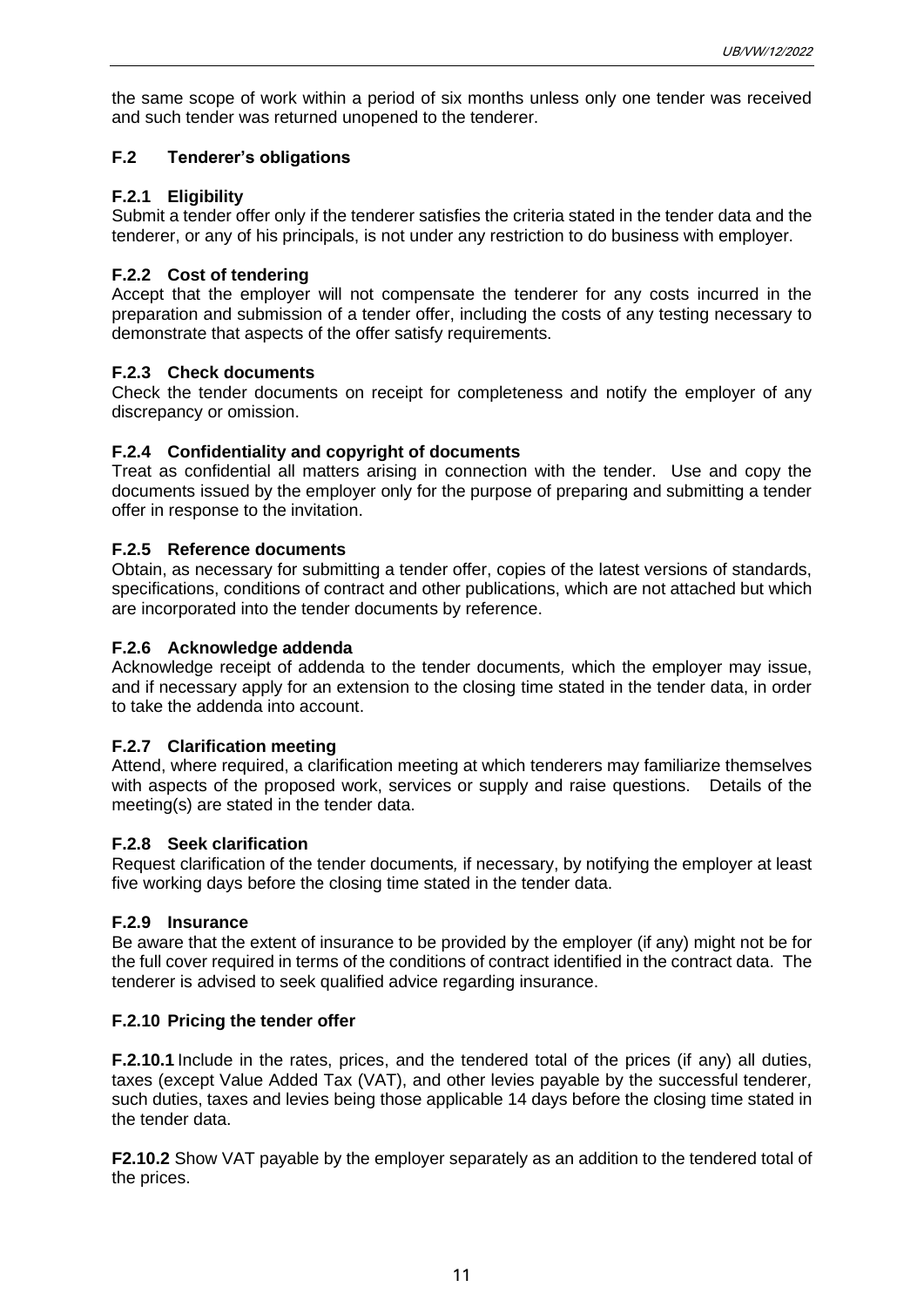**F.2.10.3** Provide rates and prices that are fixed for the duration of the contract and not subject to adjustment except as provided for in the conditions of contract identified in the contract data*.*

**F.2.10.4** State the rates and prices in Rand unless instructed otherwise in the tender data. The conditions of contract identified in the contract data may provide for part payment in other currencies.

#### **F.2.11 Alterations to documents**

Not make any alterations or additions to the tender documents, except to comply with instructions issued by the employer, or necessary to correct errors made by the tenderer. All signatories to the tender offer shall initial all such alterations. Erasures and the use of masking fluid are prohibited.

# **F.2.13 Submitting a tender offer**

**F.2.13.1** Submit a tender offer to provide the whole of the works, services or supply identified in the contract data and described in the scope of works, unless stated otherwise in the tender data.

**F.2.13.2** Return all returnable documents to the employer after completing them in their entirety, either electronically (if they were issued in electronic format) or by writing in black ink.

**F.2.13.3** Submit the parts of the tender offer communicated on paper as an original plus the number of copies stated in the tender data, with an English translation of any documentation in a language other than English, and the parts communicated electronically in the same format as they were issued by the employer.

**F.2.13.4** Sign the original and all copies of the tender offer where required in terms of the tender data. The employer will hold all authorized signatories liable on behalf of the tenderer. Signatories for tenderers proposing to contract as joint ventures shall state which of the signatories is the lead partner whom the employer shall hold liable for the purpose of the tender offer.

**F.2.13.5** Seal the original and each copy of the tender offer as separate packages marking the packages as "ORIGINAL" and "COPY". Each package shall state on the outside the employer's address and identification details stated in the tender data, as well as the tenderer's name and contact address.

**F.2.13.6** Where a two-envelope system is required in terms of the tender data, place and seal the returnable documents listed in the tender data in an envelope marked "financial proposal" and place the remaining returnable documents in an envelope marked "technical proposal". Each envelope shall state on the outside the employer's address and identification details stated in the tender data, as well as the tenderer's name and contact address.

**F.2.13.7** Seal the original tender offer and copy packages together in an outer package that states on the outside only the employer's address and identification details as stated in the tender data.

**F.2.13.8** Accept that the employer will not assume any responsibility for the misplacement or premature opening of the tender offer if the outer package is not sealed and marked as stated.

#### **F.2.14 Information and data to be completed in all respects**

Accept that tender offers, which do not provide all the data or information requested completely and in the form required, may be regarded by the employer as non-responsive.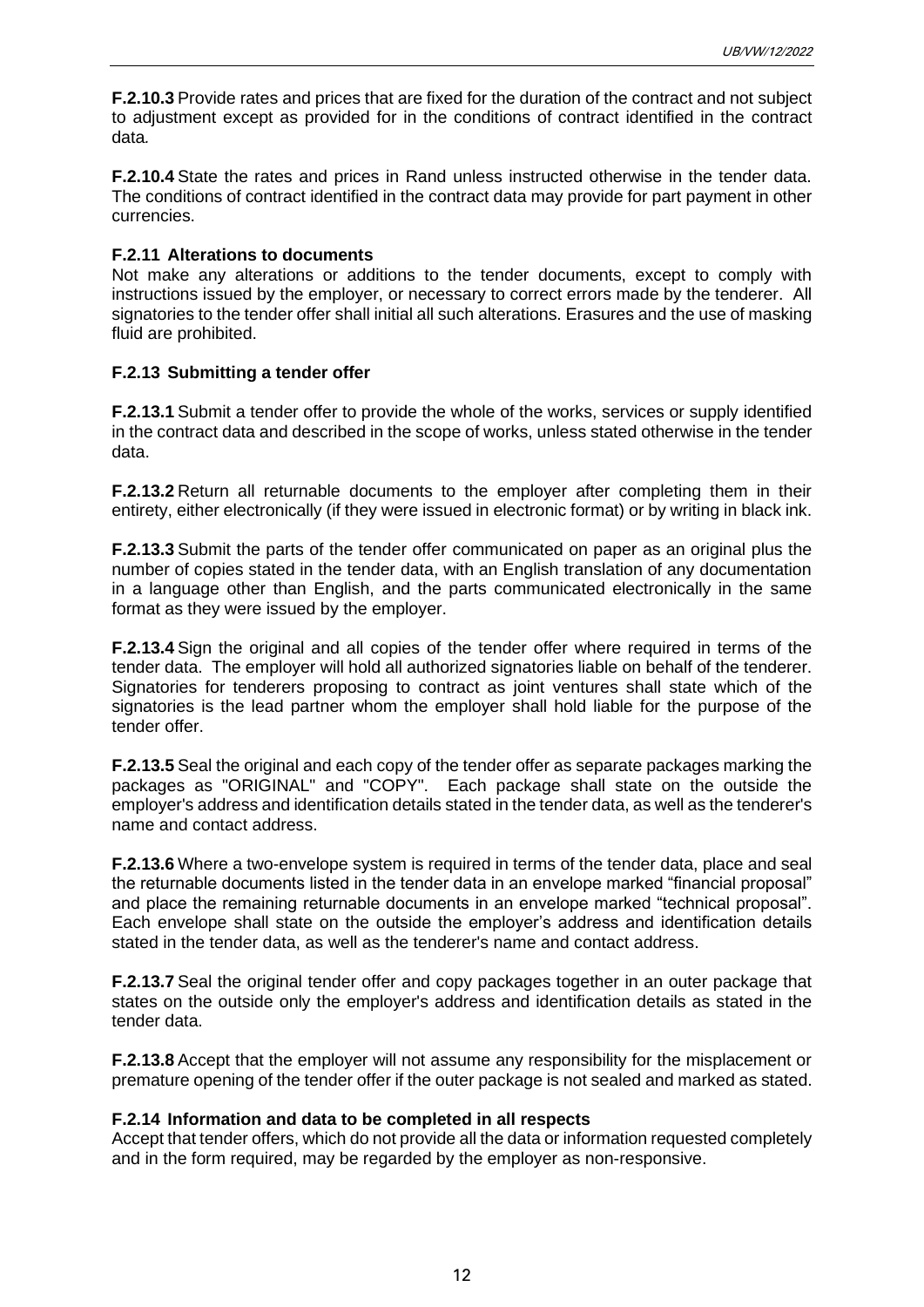# **F.2.15 Closing time**

**F.2.15.1** Ensure that the employer receives the tender offer at the address specified in the tender data not later than the closing time stated in the tender data. Proof of posting shall not be accepted as proof of delivery. The employer shall **not** accept tender offers submitted by telegraph, telex, facsimile or e-mail, unless stated otherwise in the tender data.

**F.2.15.2** Accept that, if the employer extends the closing time stated in the tender data for any reason, the requirements of these conditions of tender apply equally to the extended deadline.

#### **F.2.16 Tender offer validity**

**F.2.16.1** Hold the tender offer(s) valid for acceptance by the employer at any time during the validity period stated in the tender data after the closing time stated in the tender data.

**F.2.16.2** If requested by the employer, consider extending the validity period stated in the tender data for an agreed additional period.

#### **F.2.17 Clarification of tender offer after submission**

Provide clarification of a tender offer in response to a request to do so from the employer during the evaluation of tender offers. This may include providing a breakdown of rates or prices and correction of arithmetical errors by the adjustment of certain rates or item prices (or both). No change in the total of the prices or substance of the tender offer is sought, offered, or permitted. The total of the prices stated by the tenderer shall be binding upon the tenderer.

**Note:** Sub-clause F.2.17 does not preclude the negotiation of the final terms of the contract with a preferred tenderer following a competitive selection process, should the Employer elect to do so.

#### **F.2.18 Provide other material**

**F.2.18.1 Provide**, on request by the employer, any other material that has a bearing on the tender offer, the tenderer's commercial position (including notarized joint venture agreements), preferencing arrangements, or samples of materials, considered necessary by the employer for the purpose of a full and fair risk assessment. Should the tenderer not provide the material, or a satisfactory reason as to why it cannot be provided, by the time for submission stated in the employer's request, the employer may regard the tender offer as nonresponsive.

**F.2.18.2 Dispose** of samples of materials provided for evaluation by the employer, where required.

#### **F.2.19 Inspections, tests and analysis**

Provide access during working hours to premises for inspections, tests and analysis as provided for in the tender data.

#### **F.2.20 Submit securities, bonds, policies, etc.**

If requested, submit for the employer's acceptance before formation of the contract, all securities, bonds, guarantees, policies and certificates of insurance required in terms of the conditions of contract identified in the contract data.

#### **F.2.21 Check final draft**

Check the final draft of the contract provided by the employer within the time available for the employer to issue the contract.

#### **F.2.22 Return of other tender documents**

If so instructed by the employer, return all retained tender documents within 28 days after the expiry of the validity period stated in the tender data*.*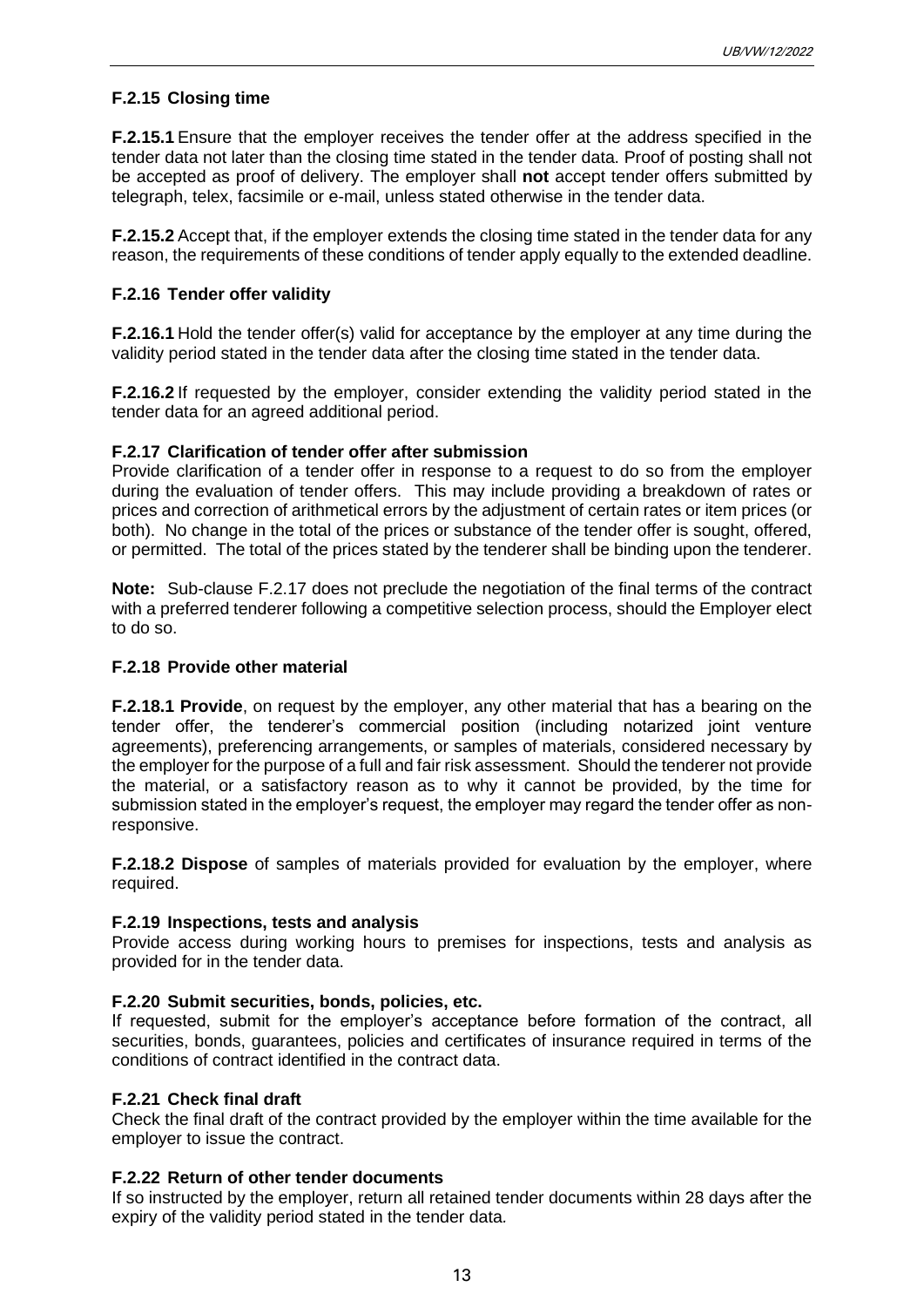# **F.2.23 Certificates**

Include in the tender submission or provide the employer with any certificates as stated in the tender data.

# **F.3 The employer's undertakings**

# **F.3.1 Respond to clarification**

Respond to a request for clarification received up to five working days before the tender closing time stated in the Tender Data and notify all tenderers who drew procurement documents.

#### **F.3.2 Issue Addenda**

If necessary, issue addenda that may amend or amplify the tender documents to each tenderer during the period from the date that tender documents are available until seven days before the tender closing time stated in the Tender Data. If, as a result a tenderer applies for an extension to the closing time stated in the Tender Data, the Employer may grant such extension and, shall then notify all tenderers who drew documents.

#### **F.3.3 Return late tender offers**

Return tender offers received after the closing time stated in the Tender Data, unopened, (unless it is necessary to open a tender submission to obtain a forwarding address), to the tenderer concerned.

# **F.3.4 Opening of tender submissions**

**F.3.4.1** Unless the two-envelope system is to be followed, open valid tender submissions in the presence of tenderers' agents who choose to attend at the time and place stated in the tender data. Tender submissions for which acceptable reasons for withdrawal have been submitted will not be opened.

**F.3.4.2**Announce at the meeting held immediately after the opening of tender submissions, at a venue indicated in the tender data, the name of each tenderer whose tender offer is opened, the total of his prices, preferences claimed and time for completion, if any, for the main tender offer only.

**F.3.4.3** Make available the record outlined in F.3.4.2 to all interested persons upon request.

# **F.3.5 Two-envelope system**

**F.3.5.1**Where stated in the tender data that a two-envelope system is to be followed, open only the technical proposal of valid tenders in the presence of tenderers' agents who choose to attend at the time and place stated in the tender data and announce the name of each tenderer whose technical proposal is opened.

**F.3.5.2**Evaluate the quality of the technical proposals offered by tenderers, then advise tenderers who remain in contention for the award of the contract of the time and place when the financial proposals will be opened. Open only the financial proposals of tenderers, who score in the quality evaluation more than the minimum number of points for quality stated in the tender data, and announce the score obtained for the technical proposals and the total price and any preferences claimed. Return unopened financial proposals to tenderers whose technical proposals failed to achieve the minimum number of points for quality.

# **F.3.6 Non-disclosure**

Not disclose to tenderers, or to any other person not officially concerned with such processes, information relating to the evaluation and comparison of tender offers, the final evaluation price and recommendations for the award of a contract, until after the award of the contract to the successful tenderer.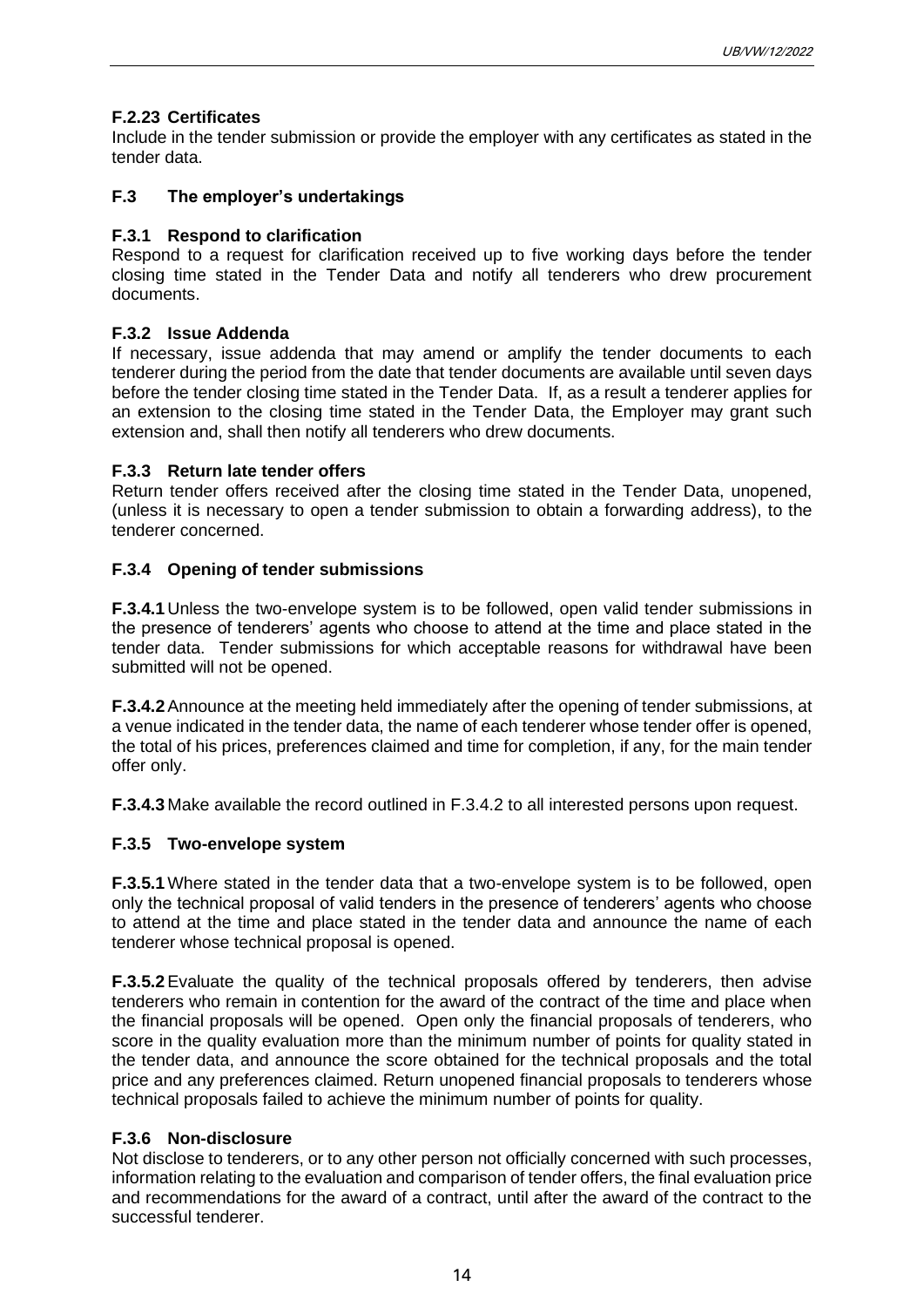# **F.3.7 Grounds for rejection and disqualification**

Determine whether there has been any effort by a tenderer to influence the processing of tender offers and instantly disqualify a tenderer (and his tender offer) if it is established that he engaged in corrupt or fraudulent practices.

#### **F.3.8 Test for responsiveness**

**F.3.8.1** Determine, on opening and before detailed evaluation, whether each tender offer properly received:

- a) complies with the requirements of these Conditions of Tender,
- b) has been properly and fully completed and signed, and
- c) is responsive to the other requirements of the tender documents.

**F.3.8.2** A responsive tender is one that conforms to all the terms, conditions, and specifications of the tender documents without material deviation or qualification. A material deviation or qualification is one which, in the Employer*'s* opinion, would:

- a) detrimentally affect the scope, quality, or performance of the works, services or supply identified in the Scope of Work*,*
- b) change the Employer*'s* or the tenderer's risks and responsibilities under the contract, or
- c) affect the competitive position of other tenderers presenting responsive tenders, if it were to be rectified.

Reject a non-responsive tender offer, and not allow it to be subsequently made responsive by correction or withdrawal of the non-conforming deviation or reservation.

#### **F.3.9 Arithmetical errors**

**F.3.9.1** Check responsive tender offers for arithmetical errors, correcting them in the following manner:

- a) Where there is a discrepancy between the amounts in figures and in words, the amount in words shall govern.
- b) If bills of quantities (or schedule of quantities or schedule of rates) apply and there is an error in the line item total resulting from the product of the unit rate and the quantity, the line item total shall govern and the rate shall be corrected. Where there is an obviously gross misplacement of the decimal point in the unit rate, the line item total as quoted shall govern, and the unit rate shall be corrected.
- c) Where there is an error in the total of the prices either as a result of other corrections required by this checking process or in the tenderer's addition of prices, the total of the prices shall govern and the tenderer will be asked to revise selected item prices (and their rates if bills of quantities apply) to achieve the tendered total of the prices.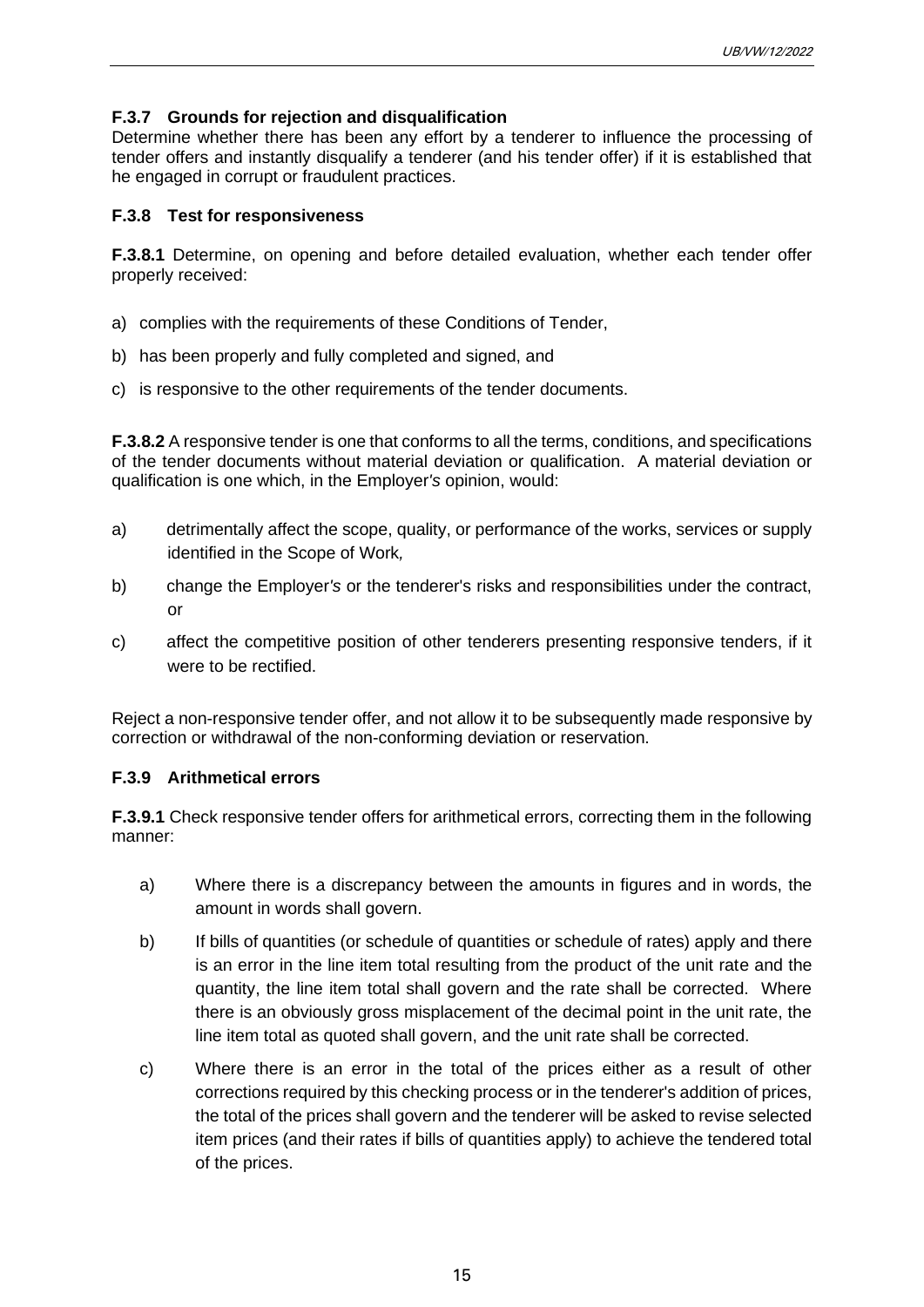**F.3.9.2** Consider the rejection of a tender offer if the tenderer does not correct or accept the correction of his arithmetical errors in the manner described in F.3.9.1.

# **F.3.10 Clarification of a tender offer**

Obtain clarification from a tenderer on any matter that could give rise to ambiguity in a contract arising from the tender offer.

# **F.3.11 Evaluation of tender offers**

#### **F.3.11.1 General**

Appoint an evaluation panel of not less than three persons. Reduce each responsive tender offer to a comparative offer and evaluate it using the tender evaluation method that is indicated in the Tender Data and described below:

| Method 1:                             | 1) Rank bid offers from the most favorable to the least favorable comparative offer.                                                                                     |
|---------------------------------------|--------------------------------------------------------------------------------------------------------------------------------------------------------------------------|
| Financial<br>offer                    | 2) Recommend highest ranked bidder for the award of the contract, unless there are<br>compelling and justifiable reasons not to do so.                                   |
| Method 2:                             | 1) Score bid evaluation points for financial offer.                                                                                                                      |
| Financial<br>offer and<br>preferences | 2) Confirm that bidders are eligible for the preferences claimed and if so, score bid<br>evaluation points for preferencing.                                             |
|                                       | 3) Calculate total bid evaluation points.                                                                                                                                |
|                                       | 4) Rank bid offers from the highest number of bid evaluation points to the<br>lowest.                                                                                    |
|                                       | 5 Recommend bidder with the highest number of bid evaluation points for the award<br>of the contract, unless there are compelling and justifiable reasons not to do so.  |
| Method 3:<br>Financial                | 1) Score quality, rejecting all bid offers that fail to score the minimum number of points<br>for quality stated in the Bid data.                                        |
| offer and<br>quality                  | 2) Score bid evaluation points for financial offer.                                                                                                                      |
|                                       | 3) Calculate total bid evaluation points.                                                                                                                                |
|                                       | 4) Rank bid offers from the highest number of bid evaluation points to the<br>lowest.                                                                                    |
|                                       | 5) Recommend bidder with the highest number of bid evaluation points for the award<br>of the contract, unless there are compelling and justifiable reasons not to do so. |
| Method 4:<br>Financial                | 1) Score quality, rejecting all bid offers that fail to score the minimum number of points<br>for quality stated in the Bid data.                                        |
| offer, quality<br>and<br>preferences  | 2) Score bid evaluation points for financial offer.                                                                                                                      |
|                                       | 3) Confirm that bidders are eligible for the preferences claimed, and if so, score bid<br>evaluation points for Preferencing.                                            |
|                                       | 4) Calculate total bid evaluation points.                                                                                                                                |
|                                       | 5) Rank bid offers from the highest number of bid evaluation points to the<br>lowest.                                                                                    |
|                                       | 6) Recommend bidder with the highest number of bid evaluation points for the award<br>of the contract, unless there are compelling and justifiable reasons not to do so. |

Score financial offers, preferences and quality, as relevant, to two decimal places.

# **F.3.11.2 Scoring Financial Offers**

Score the financial offers of remaining responsive tender offers using the following formula:

- $N_{FO}$  =  $W_1$  x A where:
- $N_{FO}$  = the number of tender evaluation points awarded for the financial offer.
- $W_1$  = the maximum possible number of tender evaluation points awarded for the financial offer as stated in the Tender Data.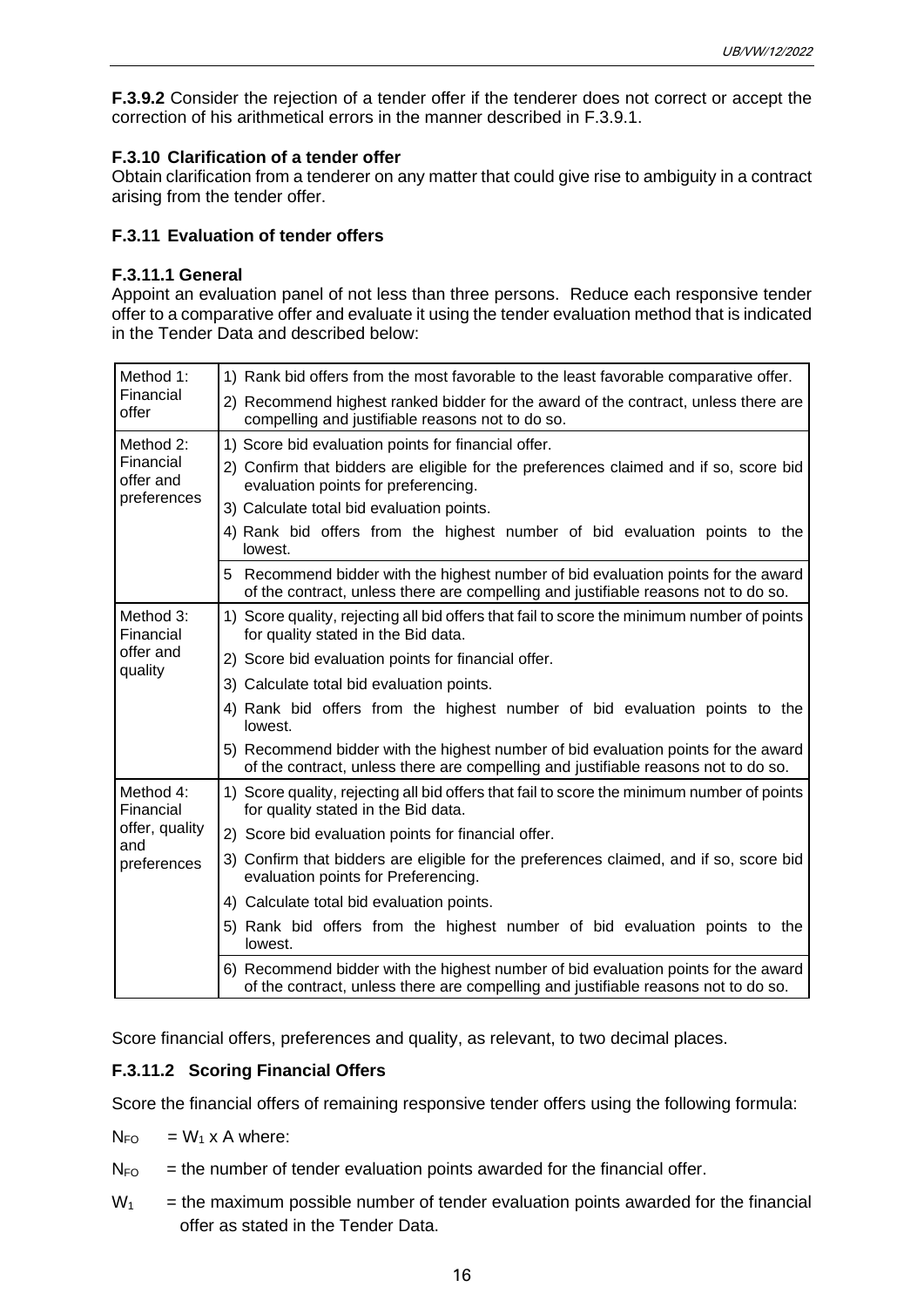| $=$ a number calculated using either formulas 1 or 2 below as stated in the Tender Data. |  |
|------------------------------------------------------------------------------------------|--|
|                                                                                          |  |

| Formula | Comparison aimed at achieving                                          | <b>Option 1</b>                        | <b>Option 2</b> |
|---------|------------------------------------------------------------------------|----------------------------------------|-----------------|
|         | Highest price or discount                                              | $A = (1 + (P - Pm))$<br>P <sub>m</sub> | $A = P / Pm$    |
| 2       | price or percentage $A = (1 - (P - Pm))$<br>Lowest<br>commission / fee | Pm                                     | $A = Pm / P$    |

where:

Pm = the comparative offer of the most favourable tender offer.

 $P =$  the comparative offer of tender offer under consideration.

# **F.3.11.3 Scoring quality (functionality)**

Score quality in each of the categories in accordance with the Tender Data and calculate total score for quality.

# **F.3.12 Insurance provided by the employer**

If requested by the proposed successful tenderer, submit for the tenderer*'s* information the policies and / or certificates of insurance which the conditions of contract identified in the contract data, require the employer to provide.

# **F.3.13 Acceptance of tender offer**

**F.3.13.1** Accept tender offer only if the tenderer complies with the legal requirements stated in the Tender Data.

**F.3.13.2** Notify the successful tenderer of the employer's acceptance of his tender offer by completing and returning one copy of the form of offer and acceptance before the expiry of the validity period stated in the tender data, or agreed additional period. Providing the form of offer and acceptance does not contain any qualifying statements, it will constitute the formation of a contract between the employer and the successful tenderer as described in the form of offer and acceptance.

# **F.3.14 Notice to unsuccessful tenderers**

After the successful tenderer has acknowledged the employer*'s* notice of acceptance, notify other tenderers that their tender offers have not been accepted.

# **F.3.15.Prepare contract documents**

If necessary, revise documents that shall form part of the contract and that were issued by the employer as part of the tender documents to take account of:

- a) addenda issued during the tender period,
- b) inclusion of some of the returnable documents,
- c) other revisions agreed between the employer and the successful tenderer, and
- d) the schedule of deviations attached to the form of offer and acceptance, if any.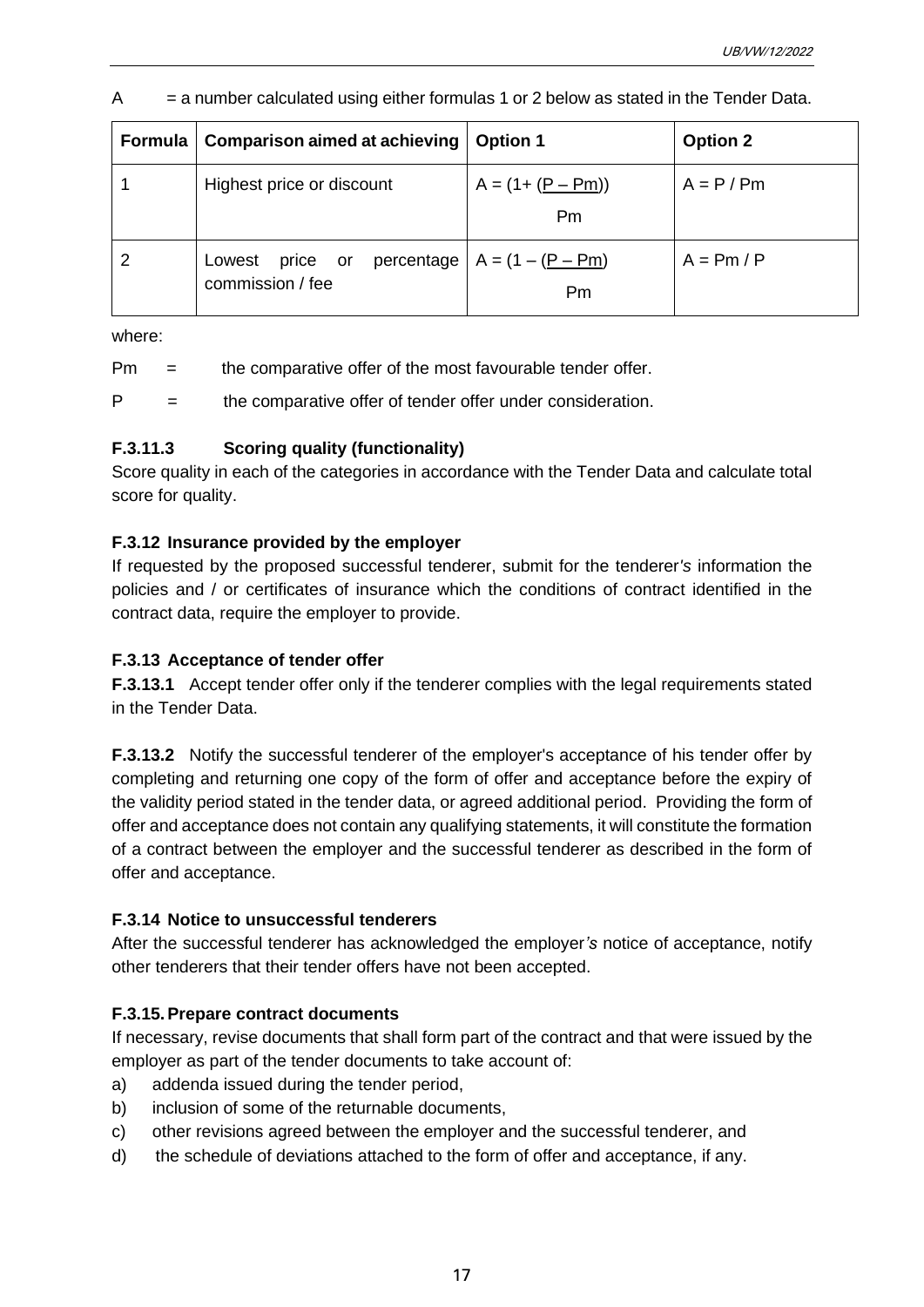#### **F.3.16 Issue final contract**

Prepare and issue the final draft of contract documents to the successful tenderer for acceptance as soon as possible after the date of the employer's signing of the form of offer and acceptance (including the schedule of deviations, if any). Only those documents that the conditions of tender require the tenderer to submit, after acceptance by the employer, shall be included.

# **F.3.17 Complete adjudicator's contract**

Unless alternative arrangements have been agreed or otherwise provided for in the contract, arrange for both parties to complete formalities for appointing the selected adjudicator at the same time as the main contract is signed.

#### **F.3.18 Provide copies of the contracts**

Provide to the successful tenderer the number of copies stated in the Tender Data of the signed copy of the contract as soon as possible after completion and signing of the form of offer and acceptance.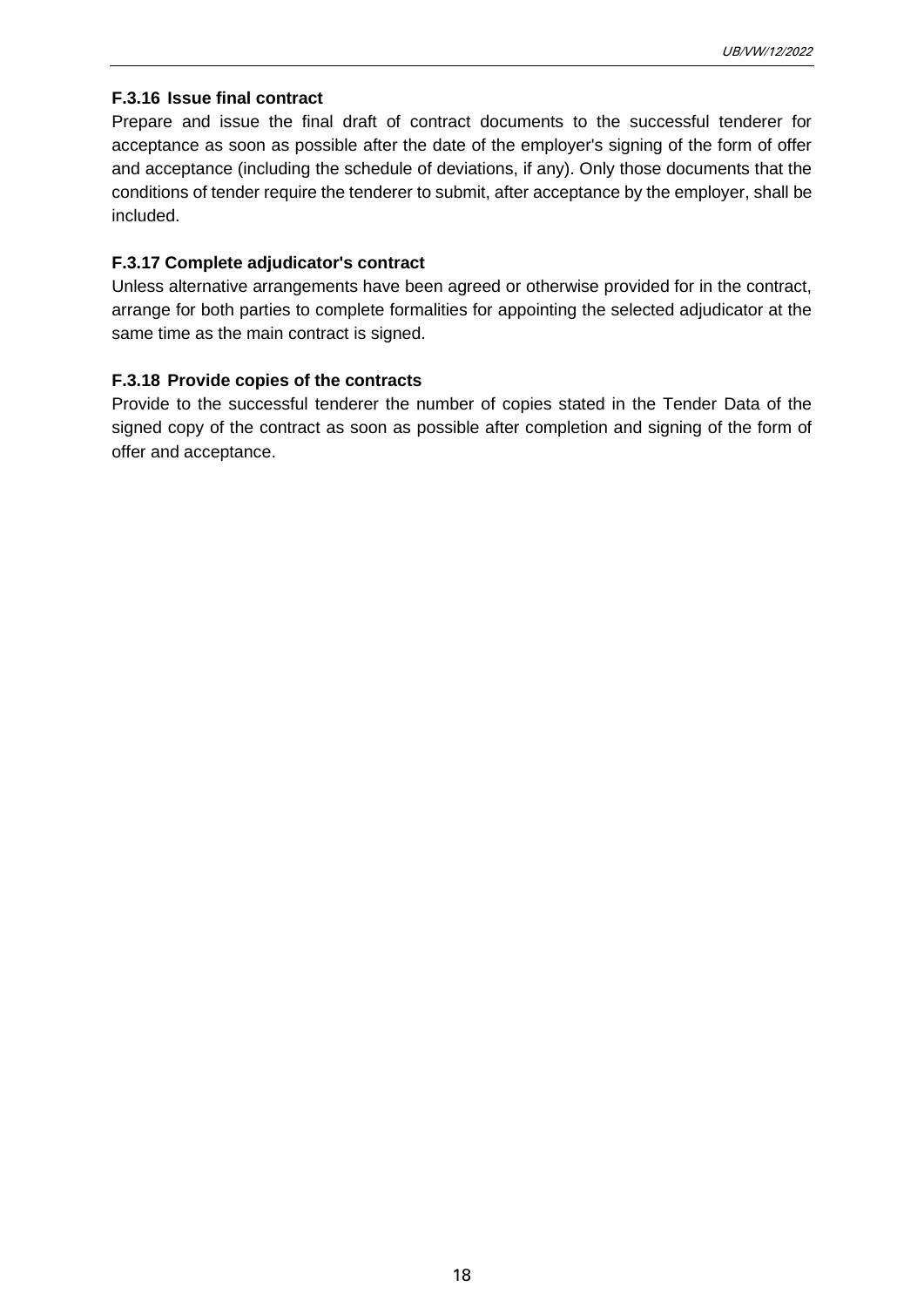# **UBUNTU LOCAL MUNICIPALITY**

# **TENDER NO: UB/VW/12/2022**

# **PROJECT DESCRIPTION: APPOINTMENT OF A SERVICE PROVIDER FOR THE PROVISION OF VENDING MANAGEMENT SYSTEM FOR A PERIOD OF 36 MONTHS**

2. RETURNABLE SCHEDULES FOR TENDER EVALUATION

| A            | MBD 1 - BIDDING INFORMATION & TERMS OF BIDDING                           | 22 |
|--------------|--------------------------------------------------------------------------|----|
| B            | MDB 4 - DECLARATION OF INTEREST                                          | 24 |
| C            | MDB 6.1 - PREFERENCE SCHEDULE                                            | 27 |
| D            | <b>MDB 8 - PAST SCM PRACTICES</b>                                        | 32 |
| E            | MDB 9 - CERTIFICATE OF INDEPENDENT BID                                   | 34 |
| F            | <b>AUTHORITY OF SIGNATORY</b>                                            | 38 |
| G            | <b>PROOF OF BANKING DETAILS</b>                                          | 40 |
| H            | <b>MUNICIPAL UTILITY ACCOUNTS</b>                                        | 41 |
| $\mathbf{I}$ | SCHEDULE OF PROPOSED SUBCONTRACTORS                                      | 42 |
| J            | <b>RECORD OF ADDENDA</b>                                                 | 43 |
| K            | SCHEDULE OF TENDERER'S EXPERIENCE                                        | 44 |
| L            | KEY PERSONNEL - ORGANOGRAM & CURRICULUM VITAE OF<br><b>KEY PERSONNEL</b> | 46 |
| М            | <b>PROVEN VENDING</b>                                                    | 47 |
| N            | <b>PRODUCT OWNERSHIP - COMPLIANCE DOCUMENTS</b>                          | 48 |
| $\Omega$     | THIRD PARTY VENDING                                                      | 49 |
| P            | <b>CSD REGISTRATION</b>                                                  | 50 |
| Q            | FORM OF OFFER AND ACCEPTANCE                                             | 52 |
| R            | <b>PRICING SCHEDULE</b>                                                  | 55 |
| S            | <b>TERMS OF REFERENCE</b>                                                | 57 |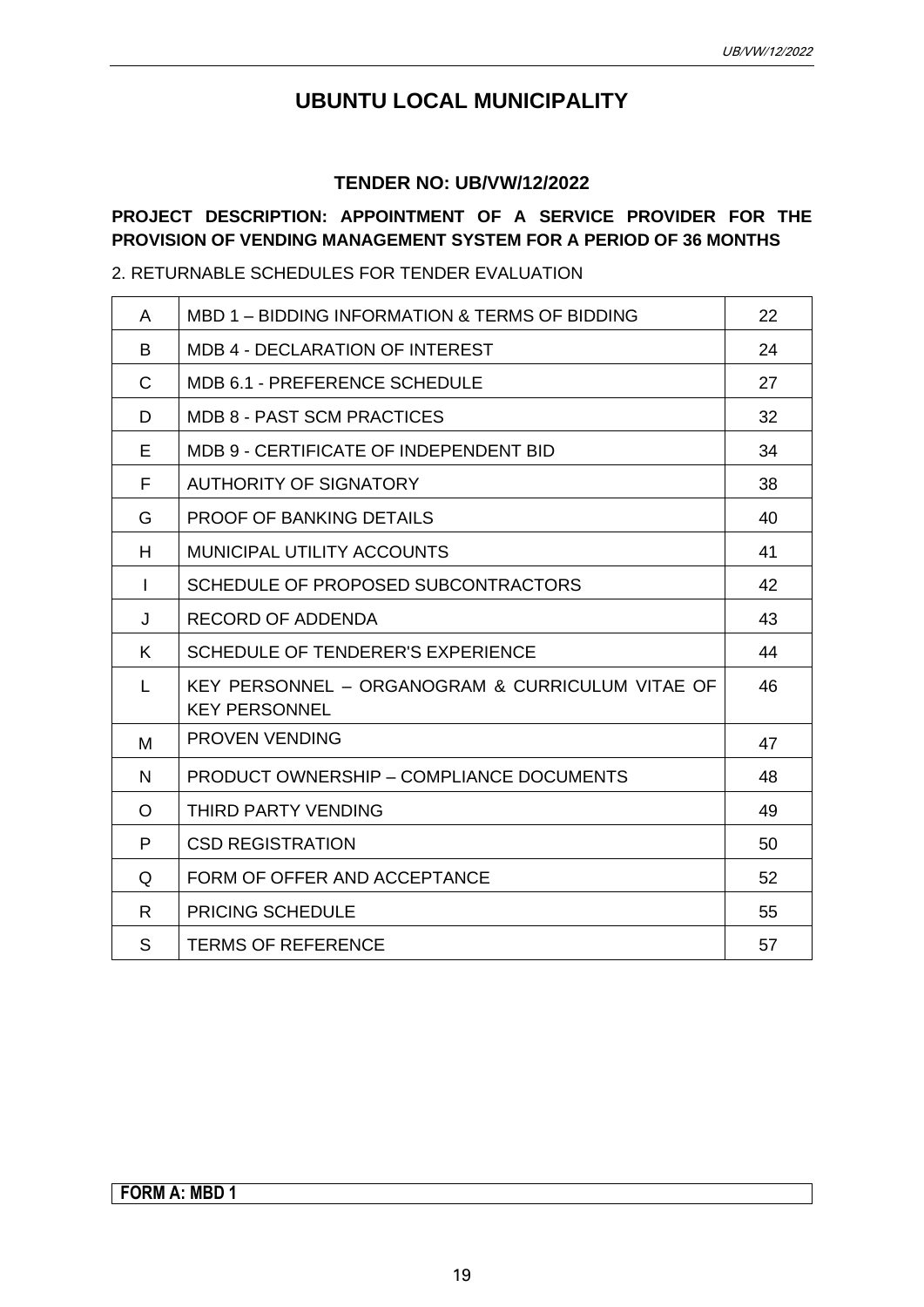# **PART A INVITATION TO BID**

| YOU ARE HEREBY INVITED TO BID FOR REQUIREMENTS OF THE MUNICIPALITY                                                              |                                         |                        |                |                       |                                                  |             |                      |                   |                           |
|---------------------------------------------------------------------------------------------------------------------------------|-----------------------------------------|------------------------|----------------|-----------------------|--------------------------------------------------|-------------|----------------------|-------------------|---------------------------|
| <b>BID NUMBER:</b><br>UB/VW/12/2022                                                                                             | <b>CLOSING DATE:</b>                    |                        | 18th July 2022 |                       | <b>CLOSING TIME:</b>                             |             |                      | 12:00             |                           |
| APPOINTMENT OF A SERVICE PROVIDER FOR THE PROVISION OF VENDING MANAGEMENT SYSTEM FOR A PERIOD                                   |                                         |                        |                |                       |                                                  |             |                      |                   |                           |
| OF 36 MONTHS<br><b>DESCRIPTION</b>                                                                                              |                                         |                        |                |                       |                                                  |             |                      |                   |                           |
| THE SUCCESSFUL BIDDER WILL BE REQUIRED TO FILL IN AND SIGN A WRITTEN CONTRACT FORM (MBD7).                                      |                                         |                        |                |                       |                                                  |             |                      |                   |                           |
| BID RESPONSE DOCUMENTS MAY BE DEPOSITED IN THE BID BOX<br>SITUATED AT;                                                          |                                         |                        |                |                       |                                                  |             |                      |                   |                           |
| <b>UBUNTU LOCAL MUNICIPALITY</b>                                                                                                |                                         |                        |                |                       |                                                  |             |                      |                   |                           |
| Address: 78 CHURCH STREET, VICTORIA WEST, 7070                                                                                  |                                         |                        |                |                       |                                                  |             |                      |                   |                           |
|                                                                                                                                 |                                         |                        |                |                       |                                                  |             |                      |                   |                           |
|                                                                                                                                 |                                         |                        |                |                       |                                                  |             |                      |                   |                           |
|                                                                                                                                 |                                         |                        |                |                       |                                                  |             |                      |                   |                           |
| <b>NOTE: THE BID BOX IS ONLY ACCESSIBLE MONDAY - FRIDAY DURING OFFICE HOURS (08:00 TO 16:30)</b><br><b>SUPPLIER INFORMATION</b> |                                         |                        |                |                       |                                                  |             |                      |                   |                           |
| NAME OF BIDDER                                                                                                                  |                                         |                        |                |                       |                                                  |             |                      |                   |                           |
| POSTAL ADDRESS                                                                                                                  |                                         |                        |                |                       |                                                  |             |                      |                   |                           |
| STREET ADDRESS                                                                                                                  |                                         |                        |                |                       |                                                  |             |                      |                   |                           |
| <b>TELEPHONE NUMBER</b>                                                                                                         | CODE                                    |                        |                |                       | <b>NUMBER</b>                                    |             |                      |                   |                           |
| <b>CELLPHONE NUMBER</b>                                                                                                         |                                         |                        |                |                       |                                                  |             |                      |                   |                           |
| <b>FACSIMILE NUMBER</b>                                                                                                         | CODE                                    |                        |                |                       | <b>NUMBER</b>                                    |             |                      |                   |                           |
| <b>E-MAIL ADDRESS</b>                                                                                                           |                                         |                        |                |                       |                                                  |             |                      |                   |                           |
| <b>VAT REGISTRATION NUMBER</b>                                                                                                  |                                         |                        |                |                       |                                                  |             |                      |                   |                           |
| TAX COMPLIANCE STATUS                                                                                                           | <b>TCS PIN:</b>                         |                        |                | <b>OR</b>             | CSD No:                                          | <b>MAAA</b> |                      |                   |                           |
| <b>B-BBEE STATUS LEVEL VERIFICATION</b>                                                                                         | $\Box$ Yes                              |                        |                |                       | <b>B-BBEE STATUS</b>                             | $\Box$ Yes  |                      |                   |                           |
| <b>CERTIFICATE</b><br><b>[TICK APPLICABLE BOX]</b>                                                                              |                                         |                        |                |                       | <b>LEVEL SWORN</b><br>AFFIDAVIT                  |             |                      |                   |                           |
| [A B-BBEE STATUS LEVEL VERIFICATION CERTIFICATE/ SWORN AFFIDAVIT (FOR EMES & QSEs) MUST BE SUBMITTED                            | 1 No                                    |                        |                |                       |                                                  | $\Box$ No   |                      |                   |                           |
| IN ORDER TO QUALIFY FOR PREFERENCE POINTS FOR B-BBEE]                                                                           |                                         |                        |                |                       |                                                  |             |                      |                   |                           |
| ARE YOU THE ACCREDITED                                                                                                          |                                         |                        |                |                       | ARE YOU A FOREIGN                                |             |                      |                   |                           |
| REPRESENTATIVE IN SOUTH AFRICA                                                                                                  | $\sqsupset$ Yes                         | ∐ No                   |                |                       | <b>BASED SUPPLIER FOR</b><br>THE GOODS /SERVICES |             | $\Box$ Yes           |                   | $\Box$ No                 |
| FOR THE GOODS /SERVICES /WORKS                                                                                                  |                                         | [IF YES ENCLOSE PROOF] |                |                       | <b>/WORKS OFFERED?</b>                           |             |                      |                   | [IF YES, ANSWER PART B:3] |
| OFFERED?                                                                                                                        |                                         |                        |                |                       |                                                  |             |                      |                   |                           |
|                                                                                                                                 |                                         |                        |                |                       |                                                  |             |                      |                   |                           |
| <b>TOTAL NUMBER OF ITEMS OFFERED</b>                                                                                            |                                         |                        |                |                       | <b>TOTAL BID PRICE</b>                           |             |                      |                   |                           |
|                                                                                                                                 |                                         |                        |                |                       |                                                  |             |                      |                   |                           |
| <b>SIGNATURE OF BIDDER</b>                                                                                                      |                                         |                        |                | <b>DATE</b>           |                                                  |             |                      |                   |                           |
| <b>CAPACITY UNDER WHICH THIS BID IS</b><br><b>SIGNED</b>                                                                        |                                         |                        |                |                       |                                                  |             |                      |                   |                           |
| <b>BIDDING PROCEDURE ENQUIRIES MAY BE DIRECTED TO:</b>                                                                          |                                         |                        |                |                       | TECHNICAL INFORMATION MAY BE DIRECTED TO:        |             |                      |                   |                           |
| <b>DEPARTMENT</b>                                                                                                               | <b>SCM</b>                              |                        |                | <b>CONTACT PERSON</b> |                                                  |             | <b>Ophelia Sauli</b> |                   |                           |
| CONTACT PERSON                                                                                                                  | <b>Alvon Botha</b>                      |                        |                |                       | <b>TELEPHONE NUMBER</b>                          |             | 053 621 0026         |                   |                           |
| <b>TELEPHONE NUMBER</b>                                                                                                         | 053 621 0026<br><b>FACSIMILE NUMBER</b> |                        |                |                       |                                                  |             |                      |                   |                           |
| <b>FACSIMILE NUMBER</b>                                                                                                         |                                         |                        |                | <b>E-MAIL ADDRESS</b> |                                                  |             |                      | on.louw@gmail.com |                           |
| <b>E-MAIL ADDRESS</b>                                                                                                           | bothaalvon@gmail.com                    |                        |                |                       |                                                  |             |                      |                   |                           |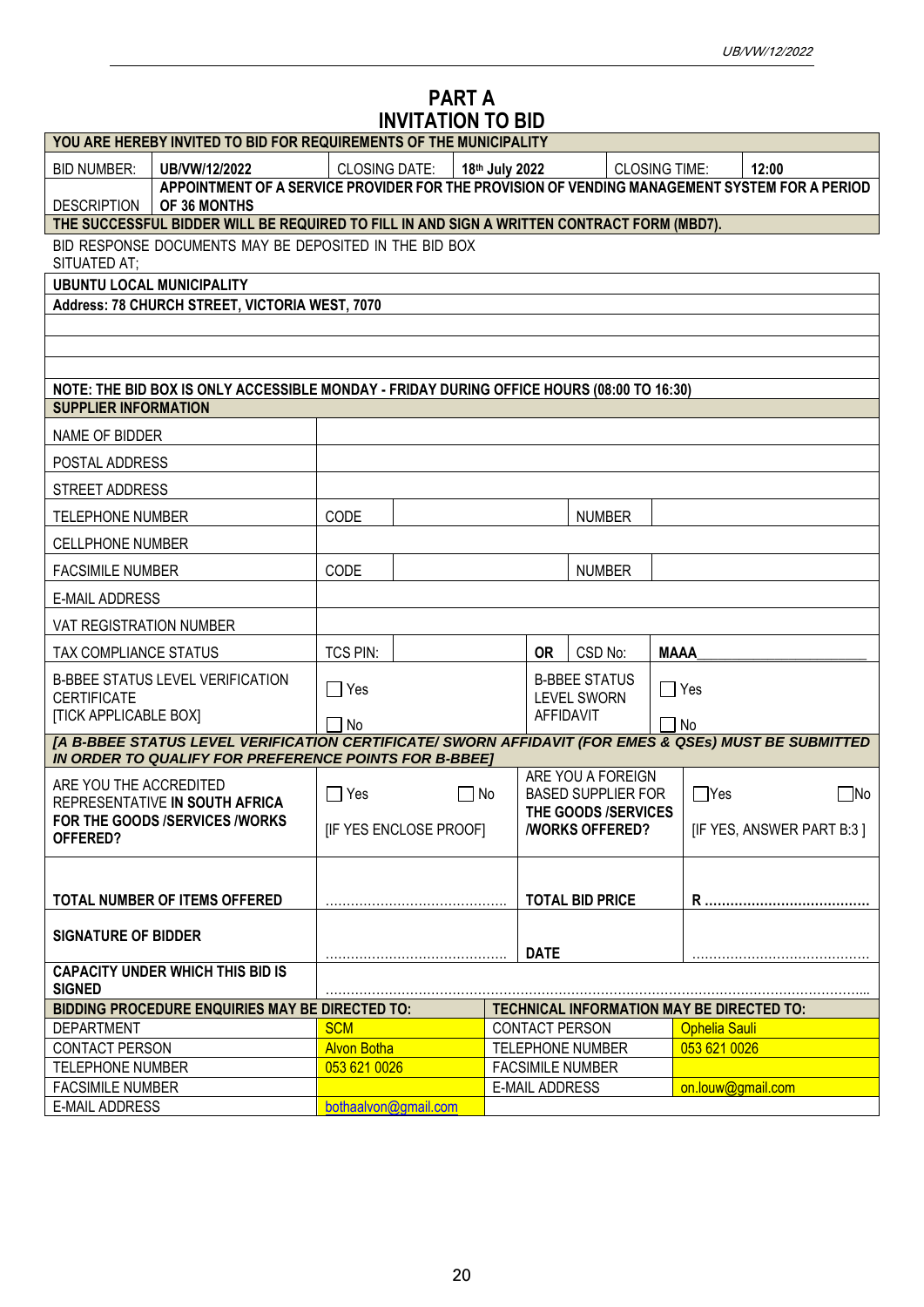# **PART B TERMS AND CONDITIONS FOR BIDDING**

| $\overline{1}$ . | <b>BID SUBMISSION:</b>                                                                                                                                                                                                                         |
|------------------|------------------------------------------------------------------------------------------------------------------------------------------------------------------------------------------------------------------------------------------------|
|                  | 1.1. BIDS MUST BE DELIVERED BY THE STIPULATED TIME TO THE CORRECT ADDRESS. LATE BIDS WILL NOT<br>BE ACCEPTED FOR CONSIDERATION.                                                                                                                |
|                  | 1.2. ALL BIDS MUST BE SUBMITTED ON THE OFFICIAL FORMS PROVIDED-(NOT TO BE RE-TYPED) OR ONLINE                                                                                                                                                  |
|                  | 1.3. THIS BID IS SUBJECT TO THE PREFERENTIAL PROCUREMENT POLICY FRAMEWORK ACT AND THE<br>PREFERENTIAL PROCUREMENT REGULATIONS, 2017, THE GENERAL CONDITIONS OF CONTRACT (GCC)<br>AND, IF APPLICABLE, ANY OTHER SPECIAL CONDITIONS OF CONTRACT. |
| 2.               | <b>TAX COMPLIANCE REQUIREMENTS</b>                                                                                                                                                                                                             |
| 2.1              | BIDDERS MUST ENSURE COMPLIANCE WITH THEIR TAX OBLIGATIONS.                                                                                                                                                                                     |
| 2.2              | BIDDERS ARE REQUIRED TO SUBMIT THEIR UNIQUE PERSONAL IDENTIFICATION NUMBER (PIN) ISSUED<br>BY SARS TO ENABLE THE ORGAN OF STATE TO VIEW THE TAXPAYER'S PROFILE AND TAX STATUS.                                                                 |
| 2.3              | APPLICATION FOR THE TAX COMPLIANCE STATUS (TCS) CERTIFICATE OR PIN MAY ALSO BE MADE VIA E-<br>FILING. IN ORDER TO USE THIS PROVISION, TAXPAYERS WILL NEED TO REGISTER WITH SARS AS E-<br>FILERS THROUGH THE WEBSITE WWW.SARS.GOV.ZA.           |
| 2.4              | FOREIGN SUPPLIERS MUST COMPLETE THE PRE-AWARD QUESTIONNAIRE IN PART B:3.                                                                                                                                                                       |
| 2.5              | BIDDERS MAY ALSO SUBMIT A PRINTED TCS CERTIFICATE TOGETHER WITH THE BID.                                                                                                                                                                       |
| 2.6              | IN BIDS WHERE CONSORTIA / JOINT VENTURES / SUB-CONTRACTORS ARE INVOLVED, EACH PARTY MUST<br>SUBMIT A SEPARATE TCS CERTIFICATE / PIN / CSD NUMBER.                                                                                              |
| 2.7              | WHERE NO TCS IS AVAILABLE BUT THE BIDDER IS REGISTERED ON THE CENTRAL SUPPLIER DATABASE<br>(CSD), A CSD NUMBER MUST BE PROVIDED.                                                                                                               |
| 3.               | <b>QUESTIONNAIRE TO BIDDING FOREIGN SUPPLIERS</b>                                                                                                                                                                                              |
|                  | 3.1. IS THE ENTITY A RESIDENT OF THE REPUBLIC OF SOUTH AFRICA (RSA)?<br>YES $\Box$ NO                                                                                                                                                          |
|                  | 3.2. DOES THE ENTITY HAVE A BRANCH IN THE RSA?<br>$\Box$ yes $\Box$ no                                                                                                                                                                         |
|                  | 3.3. DOES THE ENTITY HAVE A PERMANENT ESTABLISHMENT IN THE RSA?<br>YES $\Box$ NO                                                                                                                                                               |
|                  | 3.4. DOES THE ENTITY HAVE ANY SOURCE OF INCOME IN THE RSA?<br>YES $\Box$ NO                                                                                                                                                                    |
|                  | $\Box$ YES $\Box$ NO<br>3.5. IS THE ENTITY LIABLE IN THE RSA FOR ANY FORM OF TAXATION?                                                                                                                                                         |
|                  | IF THE ANSWER IS "NO" TO ALL OF THE ABOVE, THEN IT IS NOT A REQUIREMENT TO REGISTER FOR A TAX<br>COMPLIANCE STATUS SYSTEM PIN CODE FROM THE SOUTH AFRICAN REVENUE SERVICE (SARS) AND IF NOT<br><b>REGISTER AS PER 2.3 ABOVE.</b>               |
|                  | NB: BIDDERS ARE TO ATTACH THEIR CSD REPORTS AND TAX CLEARANCE CERTIFICATES<br>FAILURE TO PROVIDE ANY OF THE ABOVE PARTICULARS MAY RENDER THE BID INVALID.<br>NO BIDS WILL BE CONSIDERED FROM PERSONS IN THE SERVICE OF THE STATE.              |
|                  |                                                                                                                                                                                                                                                |
|                  |                                                                                                                                                                                                                                                |
|                  |                                                                                                                                                                                                                                                |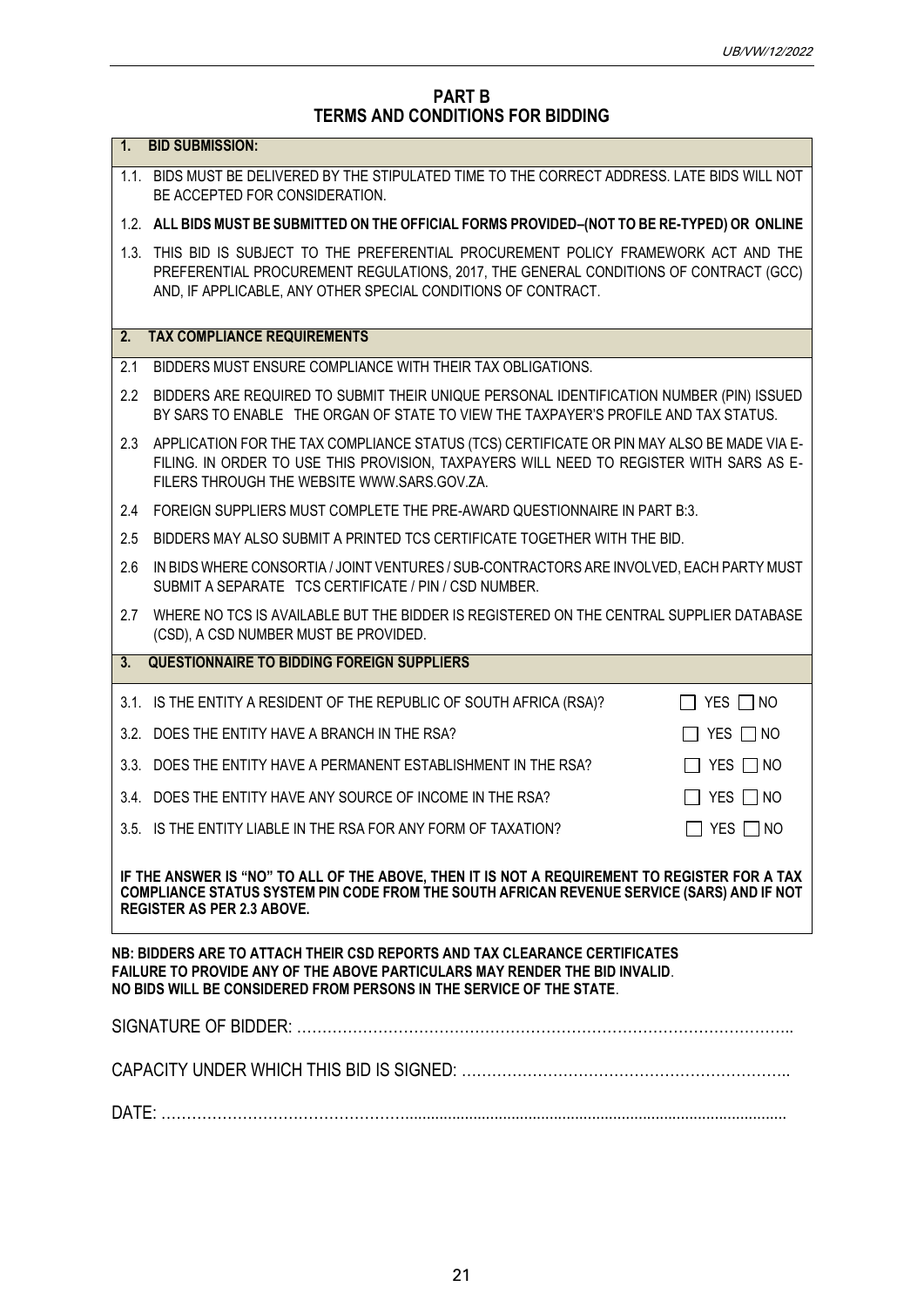# **FORM B: MBD4**

#### **MBD4**

#### **DECLARATION OF INTEREST**

- 1. No bid will be accepted from persons in the service of the state<sup>1</sup>.
- 2. Any person, having a kinship with persons in the service of the state, including a blood relationship, may make an offer or offers in terms of this invitation to bid. In view of possible allegations of favouritism, should the resulting bid, or part thereof, be awarded to persons connected with or related to persons in service of the state, it is required that the bidder or their authorised representative declare their position in relation to the evaluating/adjudicating authority and/or take an oath declaring his/her interest.
- **3. In order to give effect to the above, the following questionnaire must be completed and submitted with the bid. Also select the applicable answers**

# 3.1 Full Name of bidder or his or her representative: …………………………………..………... ………………………………………………………………………………….………...……… 3.2 Identity Number: ………………………………………………………………………………. 3.3 Position occupied in the Company (director, trustee, shareholder²) .…...………………. 3.4 Company Registration Number: …………………………..…………………………………. 3.5 Tax Reference Number: …………………………………..…………………………….…… 3.6 VAT Registration Number: ………………………………..……………………………..…… 3.7 The names of all directors / trustees / shareholders members, their individual identity numbers and state employee numbers must be indicated in paragraph 4 below. 3.8 Are you presently in the service of the state\* YES  $\Box$  / NO  $\Box$ 3.8.1 If yes, furnish particulars. ……………..…………………………………….…………..…………………………………….. ………………………………………………………..…………………..………………………  $1$ MSCM Regulations: "in the service of the state" means to be  $-$ (a) a member of  $-$ (i) any municipal council; (ii) any provincial legislature; or (iii) the national Assembly or the national Council of provinces; (b) a member of the board of directors of any municipal entity; (c) an official of any municipality or municipal entity; (d) an employee of any national or provincial department, national or provincial public entity or constitutional institution within the meaning of the Public Finance Management Act, 1999 (Act No.1 of 1999); (e) a member of the accounting authority of any national or provincial public entity; or (f) an employee of Parliament or a provincial legislature. ² Shareholder" means a person who owns shares in the company and is actively involved in the management of the company or business and exercises control over the company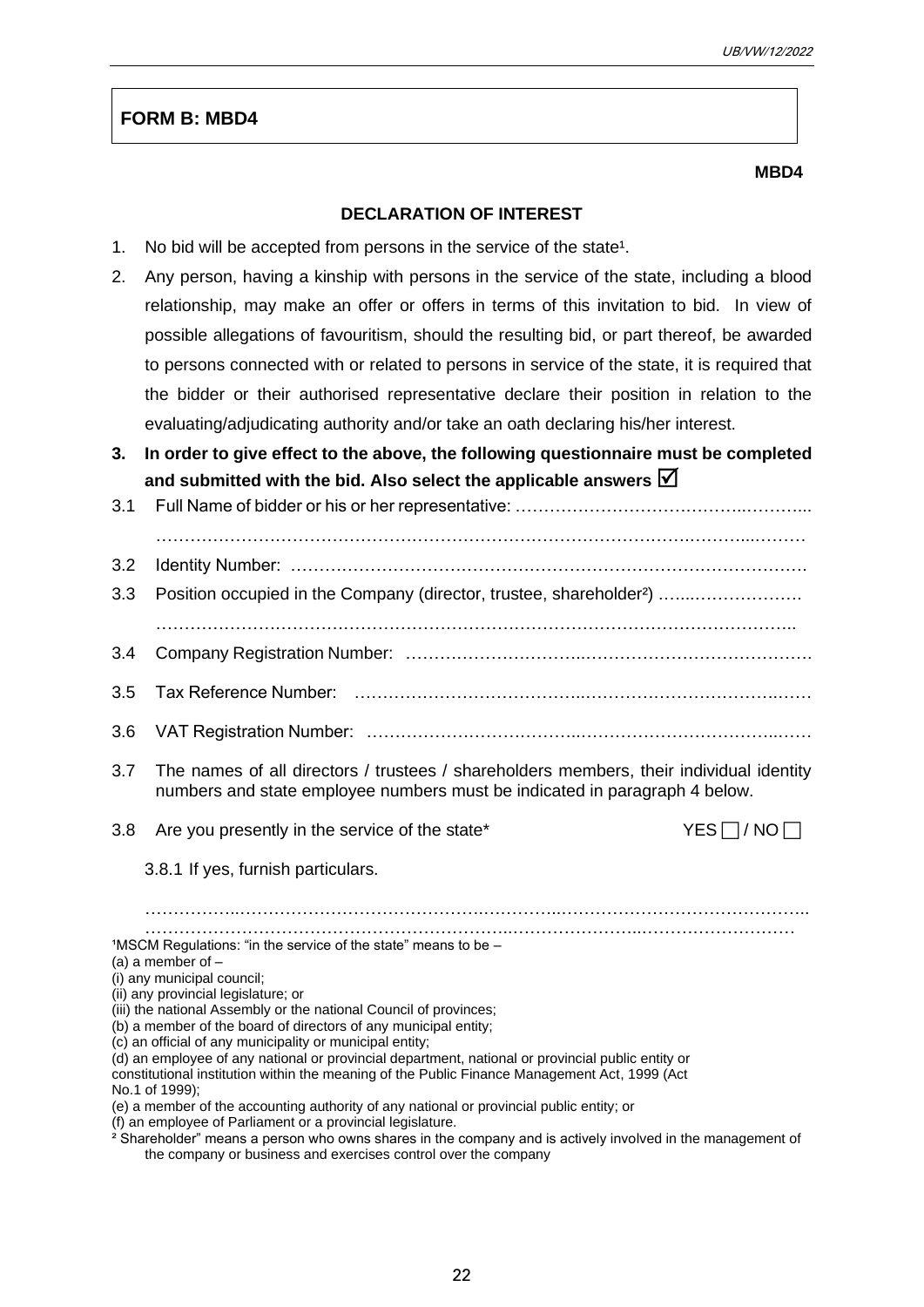| 3.9 | Have you been in the service of the state for the past twelve months? YES $\Box$ / NO $\Box$                                                                                                                                         |
|-----|--------------------------------------------------------------------------------------------------------------------------------------------------------------------------------------------------------------------------------------|
|     | 3.9.1 If yes, furnish particulars                                                                                                                                                                                                    |
|     |                                                                                                                                                                                                                                      |
|     |                                                                                                                                                                                                                                      |
|     | 3.10 Do you, have any relationship (family, friend, other) with person in the service of<br>the state and who may be involved with the evaluation and or adjudication of<br>this bid?<br>$YES$ $\Box$ / $NO$ $\Box$                  |
|     | 3.10.1 If yes, furnish particulars                                                                                                                                                                                                   |
|     |                                                                                                                                                                                                                                      |
|     |                                                                                                                                                                                                                                      |
|     | 3.11 Are you, aware of any relationship (family, friend, other) between bidder and any<br>persons in the service of the state who may be involved with the evaluation and<br>adjudication of this bid?<br>$YES$ $\Box$ / $NO$ $\Box$ |
|     | 3.11.1 If yes, furnish particulars                                                                                                                                                                                                   |
|     |                                                                                                                                                                                                                                      |
|     | 3.12 Are any of the company's directors, managers, principle shareholders or stakeholders                                                                                                                                            |
|     | in service of the state?<br>$YES$ $\Box$ / $NO$ $\Box$                                                                                                                                                                               |
|     | 3.12.1 If yes, furnish particulars                                                                                                                                                                                                   |
|     |                                                                                                                                                                                                                                      |
|     | 3.13 Are any spouse, child or parent of the company's directors, trustees, managers,                                                                                                                                                 |
|     | principle shareholders or stakeholders in service of the state? $YES \Box / NO \Box$                                                                                                                                                 |
|     | 3.13.1 If yes, furnish particulars                                                                                                                                                                                                   |
|     |                                                                                                                                                                                                                                      |
|     | 3.14 Do you or any of the directors, trustees, managers, principle shareholders, or                                                                                                                                                  |
|     | stakeholders of this company have any interest in any other companies or business<br>whether or not they are bidding for this contract?<br>$YES\Box/NO\Box$                                                                          |
|     | 3.14.1 If yes furnish particulars:                                                                                                                                                                                                   |
|     |                                                                                                                                                                                                                                      |
|     |                                                                                                                                                                                                                                      |

………………………………………………………………………….………………………..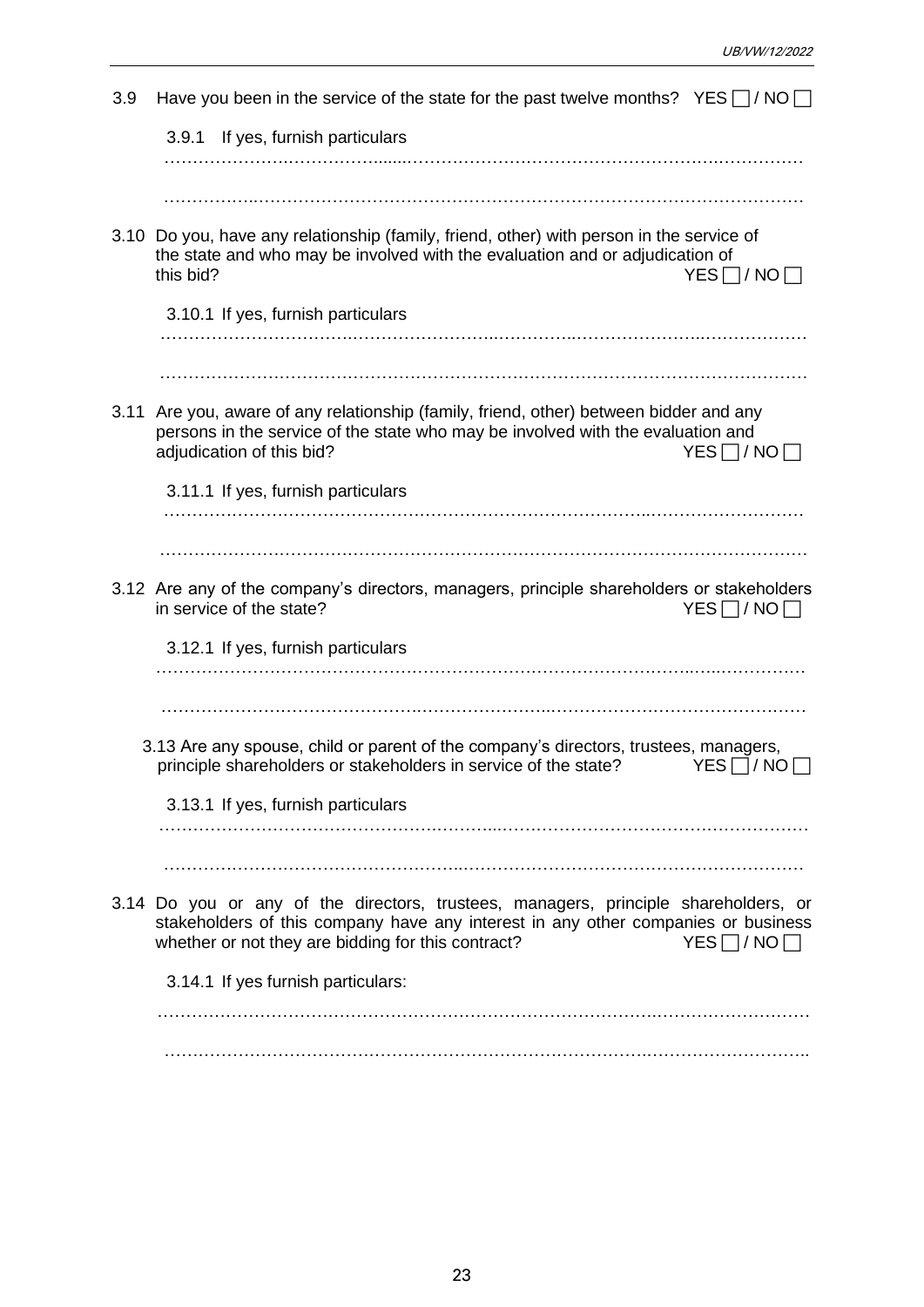4. Full details of directors / trustees / members / shareholders.

| <b>Full Name</b> | <b>Identity Number</b> | Employee<br>Number |
|------------------|------------------------|--------------------|
|                  |                        |                    |
|                  |                        |                    |
|                  |                        |                    |
|                  |                        |                    |
|                  |                        |                    |
|                  |                        |                    |
|                  |                        |                    |
|                  |                        |                    |

# **CERTIFICATION**

#### **I, THE UNDERSIGNED**

**(NAME) …………………………………………………………………………………….…………**

**CERTIFY THAT THE INFORMATION FURNISHED ON THIS DECLARATION FORM IS CORRECT.** 

I ACCEPT THAT THE STATE MAY ACT AGAINST ME SHOULD THIS DECLARATION PROVE TO BE FALSE.

Signature Date

……………………………………………..… ……………………………………………

…………………………………….……….… …………………………….

Capacity **Capacity Name of Bidder** 

24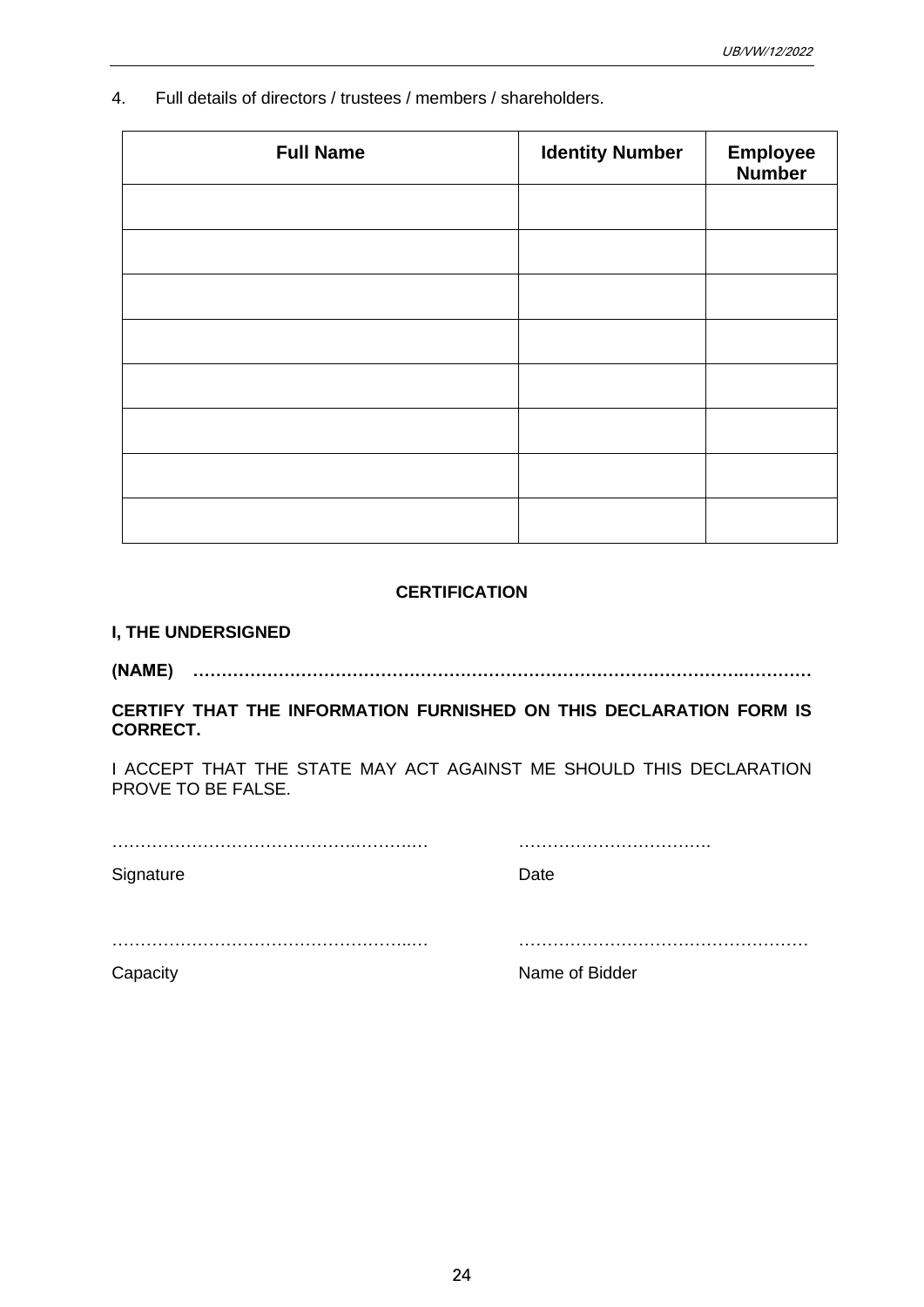#### **FORM C : MBD 6.1**

#### **MBD 6.1**

# **PREFERENCE POINTS CLAIM FORM IN TERMS OF THE PREFERENTIAL PROCUREMENT REGULATIONS 2017**

**1.**

This preference form must form part of all bids invited. It contains general information and serves as a claim form for preference points for Broad-Based Black Economic Empowerment (B-BBEE) Status Level of Contribution

## **NB: BEFORE COMPLETING THIS FORM, BIDDERS MUST STUDY THE GENERAL CONDITIONS, DEFINITIONS AND DIRECTIVES APPLICABLE IN RESPECT OF B-BBEE, AS PRESCRIBED IN THE PREFERENTIAL PROCUREMENT REGULATIONS, 2017.**

#### **1. GENERAL CONDITIONS**

- 1.1 The following preference point systems are applicable to all bids:
	- the 80/20 system for requirements with a Rand value of up to R50 000 000 (all applicable taxes included); and
	- the 90/10 system for requirements with a Rand value above R50 000 000 (all applicable taxes included).

1.2

- a) The value of this bid is estimated to not exceed R50 000 000 (all applicable taxes included) and therefore the **80/20** preference point system shall be applicable; or
- b) Either the 80/20 or 90/10 preference point system will be applicable to this tender
- 1.3 Points for this bid shall be awarded for:
	- (a) Price; and
	- (b) B-BBEE Status Level of Contributor.
- 1.4 The maximum points for this bid are allocated as follows:

|                                                      | <b>POINTS</b> |
|------------------------------------------------------|---------------|
| <b>PRICE</b>                                         | 80            |
| <b>B-BBEE STATUS LEVEL OF CONTRIBUTOR</b>            | <b>20</b>     |
| Total points for Price and B-BBEE must not<br>exceed | 100           |

- 1.5 Failure on the part of a bidder to submit proof of B-BBEE Status level of contributor together with the bid, will be interpreted to mean that preference points for B-BBEE status level of contribution are not claimed.
- 1.6 The purchaser reserves the right to require of a bidder, either before a bid is adjudicated or at any time subsequently, to substantiate any claim in regard to preferences, in any manner required by the purchaser.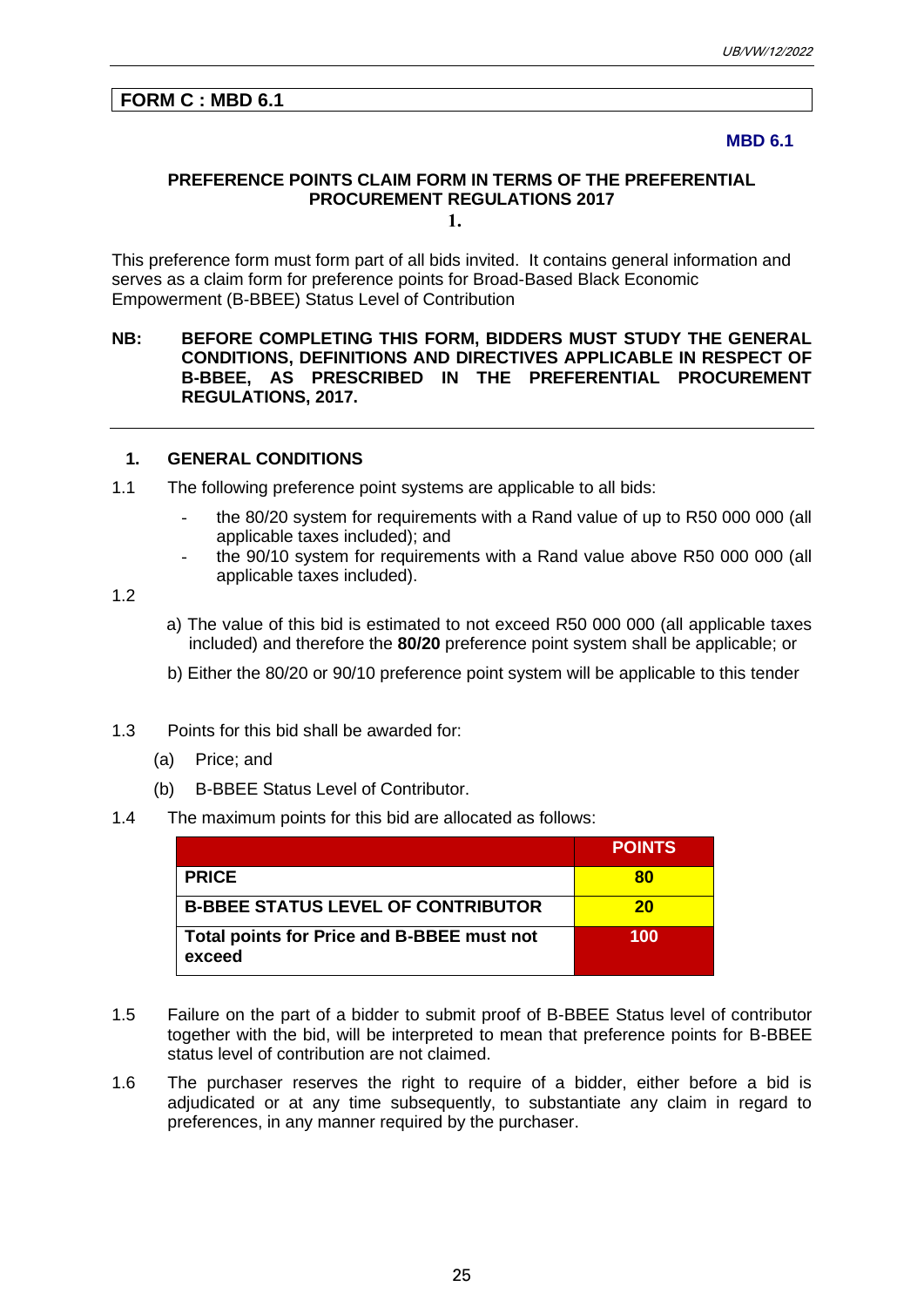#### **2. DEFINITIONS**

- (a) **"B-BBEE"** means broad-based black economic empowerment as defined in section 1 of the Broad-Based Black Economic Empowerment Act;
- (b) "**B-BBEE status level of contributor"** means the B-BBEE status of an entity in terms of a code of good practice on black economic empowerment, issued in terms of section 9(1) of the Broad-Based Black Economic Empowerment Act;
- (c) **"bid"** means a written offer in a prescribed or stipulated form in response to an invitation by an organ of state for the provision of goods or services, through price quotations, advertised competitive bidding processes or proposals;
- (d) **"Broad-Based Black Economic Empowerment Act"** means the Broad-Based Black Economic Empowerment Act, 2003 (Act No. 53 of 2003);
- **(e) "EME"** means an Exempted Micro Enterprise in terms of a code of good practice on black economic empowerment issued in terms of section 9 (1) of the Broad-Based Black Economic Empowerment Act;
- (f) **"functionality"** means the ability of a tenderer to provide goods or services in accordance with specifications as set out in the tender documents.
- (g) **"prices"** includes all applicable taxes less all unconditional discounts;
- (h) **"proof of B-BBEE status level of contributor"** means:
	- **1)** B-BBEE Status level certificate issued by an authorized body or person;
	- **2)** A sworn affidavit as prescribed by the B-BBEE Codes of Good Practice;
	- **3)** Any other requirement prescribed in terms of the B-BBEE Act;
- (i) **"QSE"** means a qualifying small business enterprise in terms of a code of good practice on black economic empowerment issued in terms of section 9 (1) of the Broad-Based Black Economic Empowerment Act;
- *(j)* **"rand value"** means the total estimated value of a contract in Rand, calculated at the time of bid invitation, and includes all applicable taxes;

# **3. POINTS AWARDED FOR PRICE**

#### **3.1 THE 80/20 OR 90/10 PREFERENCE POINT SYSTEMS**

A maximum of 80 or 90 points is allocated for price on the following basis: **80/20 or 90/10**

$$
Ps = 80 \left( 1 - \frac{Pt - P \min P}{ \min} \right) \qquad \text{or} \qquad \qquad Ps = 90 \left( 1 - \frac{Pt - P \min P}{ \min} \right)
$$

**Where** 

Ps = Points scored for price of bid under consideration

 $Pt =$  Price of bid under consideration

Pmin = Price of lowest acceptable bid

#### **4. POINTS AWARDED FOR B-BBEE STATUS LEVEL OF CONTRIBUTOR**

4.1 In terms of Regulation 6 (2) and 7 (2) of the Preferential Procurement Regulations, preference points must be awarded to a bidder for attaining the B-BBEE status level of contribution in accordance with the table below: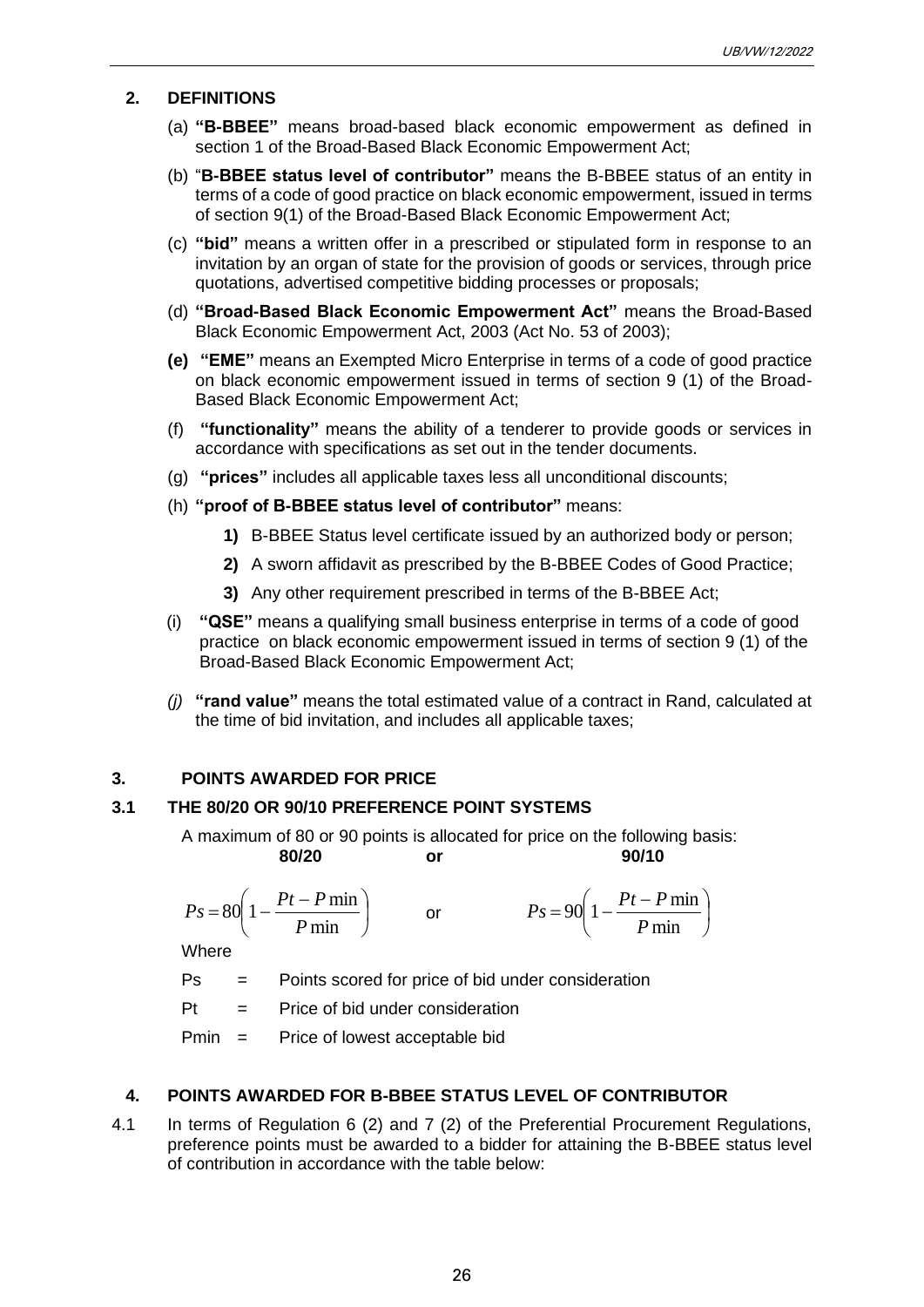| <b>B-BBEE Status Level of</b><br><b>Contributor</b> | <b>Number of points</b><br>(90/10 system) | <b>Number of points</b><br>(80/20 system) |
|-----------------------------------------------------|-------------------------------------------|-------------------------------------------|
| 1                                                   | 10                                        | 20                                        |
| 2                                                   | 9                                         | 18                                        |
| 3                                                   | 6                                         | 14                                        |
| 4                                                   | 5                                         | 12                                        |
| 5                                                   | 4                                         | 8                                         |
| 6                                                   | 3                                         | 6                                         |
|                                                     | 2                                         | 4                                         |
| 8                                                   |                                           | 2                                         |
| Non-compliant<br>contributor                        |                                           |                                           |

#### **5. BID DECLARATION**

5.1 Bidders who claim points in respect of B-BBEE Status Level of Contribution must complete the following:

# **6. B-BBEE STATUS LEVEL OF CONTRIBUTOR CLAIMED IN TERMS OF PARAGRAPHS 1.4 AND 4.1**

6.1 B-BBEE Status Level of Contributor: ……. = ……… (maximum of 10 or 20 points)

(Points claimed in respect of paragraph 7.1 must be in accordance with the table reflected in paragraph 4.1 and must be substantiated by relevant proof of B-BBEE status level of contributor.

#### **7. SUB-CONTRACTING**

7.1 Will any portion of the contract be sub-contracted?

#### (*Tick applicable box*)



7.1.1 If yes, indicate:

|      | What       | percentage            |      |                                             | the   | contract | will | be.  |
|------|------------|-----------------------|------|---------------------------------------------|-------|----------|------|------|
|      |            |                       |      |                                             |       |          |      |      |
| ii)  | The        |                       | name |                                             |       | the      |      | sub- |
|      |            | contractor            |      |                                             |       |          |      |      |
| iii) | The        | B-BBEE                |      | status                                      | level |          | the  | sub- |
|      | contractor |                       |      |                                             |       |          |      |      |
| iv)  |            |                       |      | Whether the sub-contractor is an EME or QSE |       |          |      |      |
|      |            | (Tick applicable box) |      |                                             |       |          |      |      |
|      |            |                       |      |                                             |       |          |      |      |

v) Specify, by ticking the appropriate box, if subcontracting with an enterprise in terms of Preferential Procurement Regulations,2017: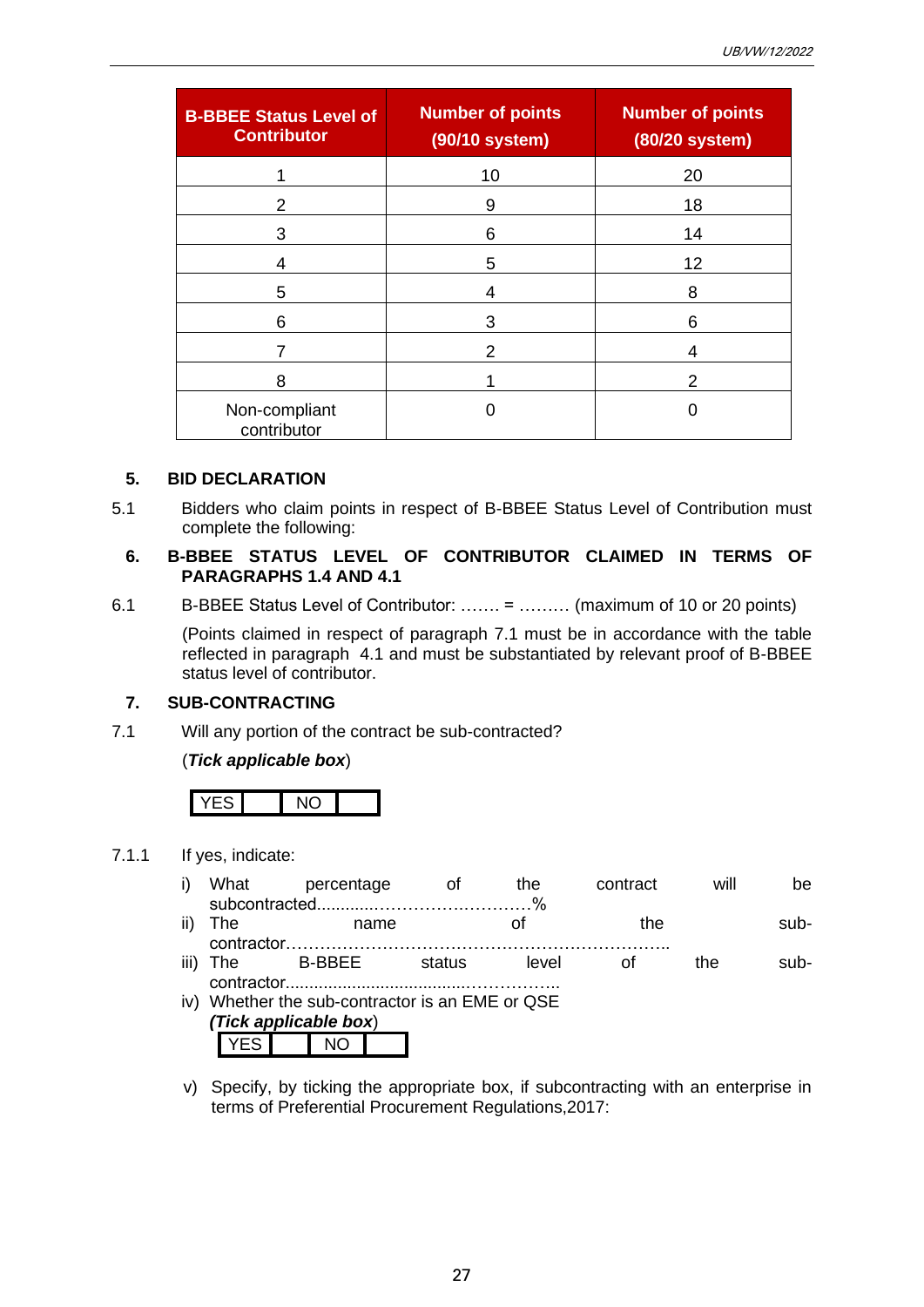| Designated Group: An EME or QSE which is at last 51% owned by:    | <b>EME</b> | <b>QSE</b><br>$\mathcal{N}$ |
|-------------------------------------------------------------------|------------|-----------------------------|
| Black people                                                      |            |                             |
| Black people who are youth                                        |            |                             |
| Black people who are women                                        |            |                             |
| Black people with disabilities                                    |            |                             |
| Black people living in rural or underdeveloped areas or townships |            |                             |
| Cooperative owned by black people                                 |            |                             |
| Black people who are military veterans                            |            |                             |
| <b>OR</b>                                                         |            |                             |
| Any EME                                                           |            |                             |
| Any QSE                                                           |            |                             |

## 8. **DECLARATION WITH REGARD TO COMPANY/FIRM**

| 8.1 |  |
|-----|--|
|-----|--|

| 8.2 |                                                                                                                                                                                      |
|-----|--------------------------------------------------------------------------------------------------------------------------------------------------------------------------------------|
| 8.3 |                                                                                                                                                                                      |
| 8.4 | <b>TYPE OF COMPANY/ FIRM</b>                                                                                                                                                         |
|     | Partnership/Joint Venture / Consortium<br>П<br>One person business/sole propriety<br>П<br>Close corporation<br>П<br>Company<br>П<br>(Pty) Limited<br>П<br><b>TICK APPLICABLE BOX</b> |
| 8.5 | DESCRIBE PRINCIPAL BUSINESS ACTIVITIES                                                                                                                                               |
|     |                                                                                                                                                                                      |
| 8.6 | <b>COMPANY CLASSIFICATION</b>                                                                                                                                                        |
|     | Manufacturer<br>П<br>Supplier<br>П<br>Professional service provider<br>П                                                                                                             |

 $\Box$  Other service providers, e.g. transporter, etc.

[*TICK APPLICABLE BOX*]

# **8.7 MUNICIPAL INFORMATION Municipality where business is situated: ….………………………………………………. Registered Account Number: …………………………. Stand Number:……………………………………………….** 8.8 Total number of years the company/firm has been in business:…………………………………………………………………………………….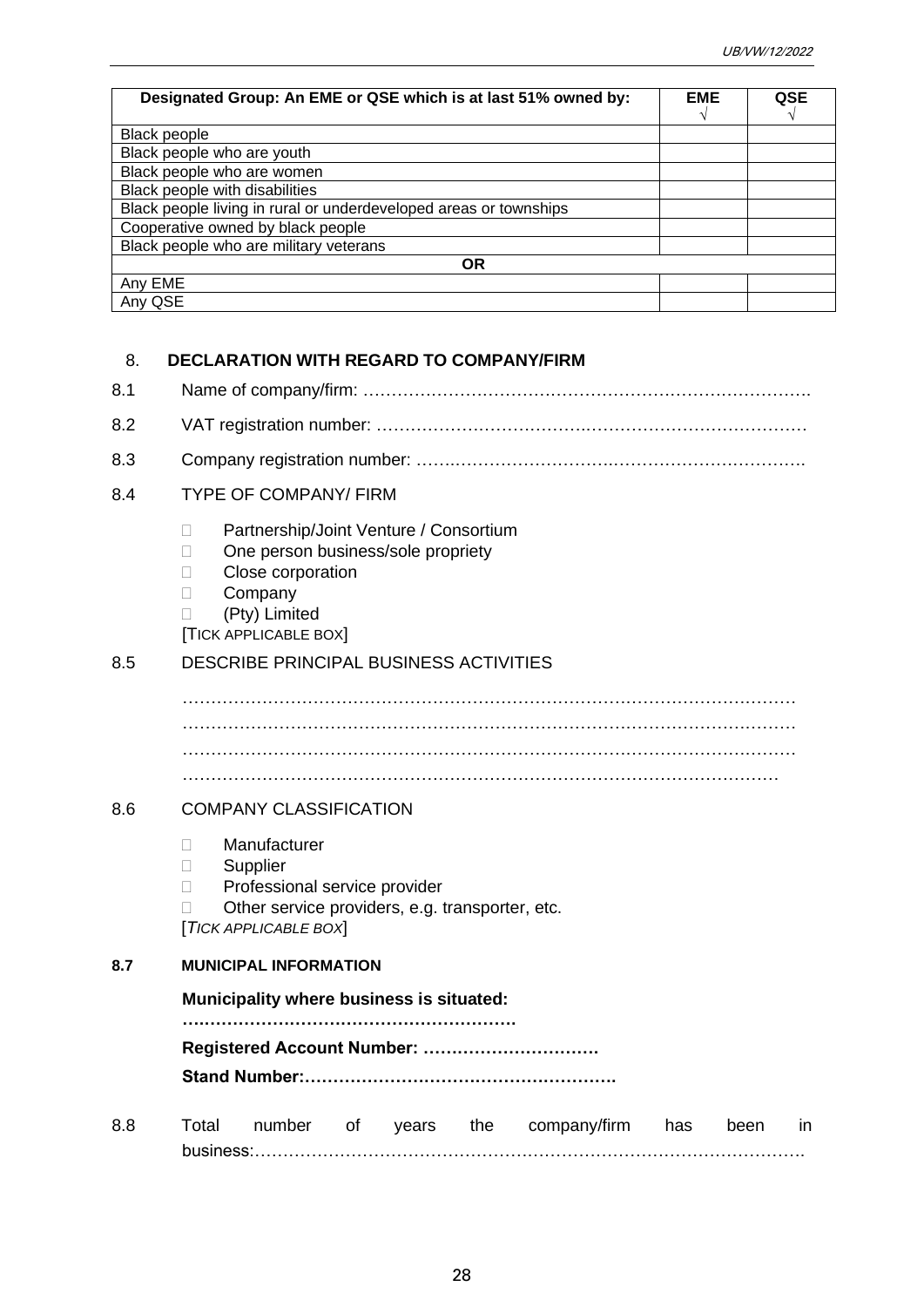- 8.9 I/we, the undersigned, who is / are duly authorised to do so on behalf of the company/firm, certify that the points claimed, based on the B-BBE status level of contributor indicated in paragraphs 1.4 and 6.1 of the foregoing certificate, qualifies the company/ firm for the preference(s) shown and I / we acknowledge that:
	- i) The information furnished is true and correct;
	- ii) The preference points claimed are in accordance with the General Conditions as indicated in paragraph 1 of this form;
	- iii) In the event of a contract being awarded as a result of points claimed as shown in paragraphs 1.4 and 6.1, the contractor may be required to furnish documentary proof to the satisfaction of the purchaser that the claims are correct;
	- iv) If the B-BBEE status level of contributor has been claimed or obtained on a fraudulent basis or any of the conditions of contract have not been fulfilled, the purchaser may, in addition to any other remedy it may have –
		- (a) disqualify the person from the bidding process;
		- (b) recover costs, losses or damages it has incurred or suffered as a result of that person's conduct;
		- (c) cancel the contract and claim any damages which it has suffered as a result of having to make less favourable arrangements due to such cancellation;
		- (d) recommend that the bidder or contractor, its shareholders and directors, or only the shareholders and directors who acted on a fraudulent basis, be restricted by the National Treasury from obtaining business from any organ of state for a period not exceeding 10 years, after the *audi alteram partem* (hear the other side) rule has been applied; and
		- (e) forward the matter for criminal prosecution.

| <b>WITNESSES</b> |                            |
|------------------|----------------------------|
|                  | SIGNATURE(S) OF BIDDERS(S) |
| ◠                | DATE:                      |
|                  | <b>ADDRESS</b>             |
|                  |                            |
|                  |                            |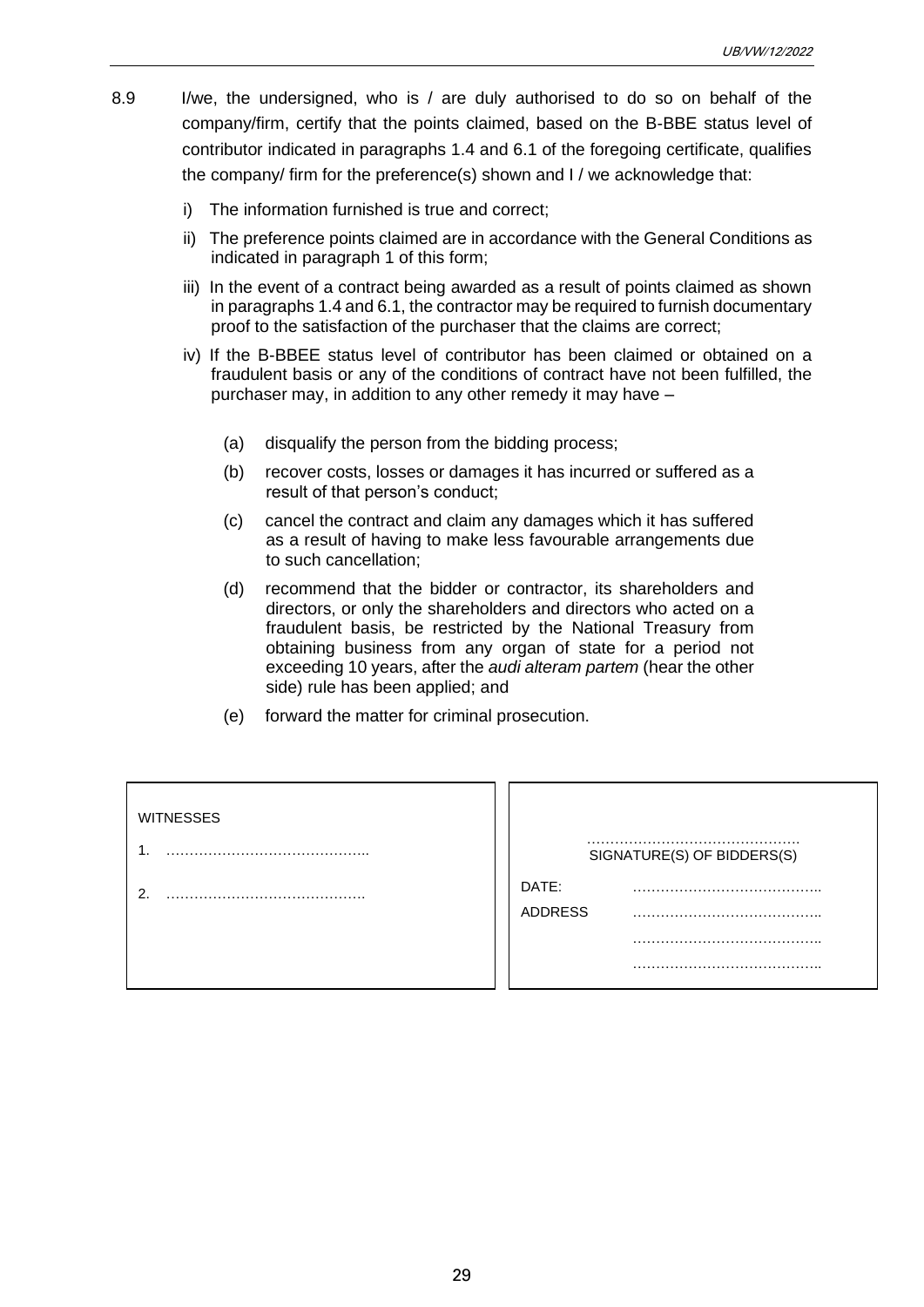# **FORM D: MBD 8**

# **MBD 8**

# **DECLARATION OF BIDDER'S PAST SUPPLY CHAIN MANAGEMENT PRACTICES**

- 1 This Municipal Bidding Document must form part of all bids invited.
- 2 It serves as a declaration to be used by municipalities and municipal entities in ensuring that when goods and services are being procured, all reasonable steps are taken to combat the abuse of the supply chain management system.
- 3 The bid of any bidder may be rejected if that bidder, or any of its directors have:
	- a. abused the municipality's / municipal entity's supply chain management system or committed any improper conduct in relation to such system;
	- b. been convicted for fraud or corruption during the past five years;
	- c. willfully neglected, reneged on or failed to comply with any government, municipal or other public sector contract during the past five years; or
	- d. been listed in the Register for Tender Defaulters in terms of section 29 of the Prevention and Combating of Corrupt Activities Act (No 12 of 2004).

# **4 In order to give effect to the above, the following questionnaire must be completed and submitted with the bid.**

| Item  | Question                                                                                                                                                                                                                                                                                                                                                                | Yes  | No  |
|-------|-------------------------------------------------------------------------------------------------------------------------------------------------------------------------------------------------------------------------------------------------------------------------------------------------------------------------------------------------------------------------|------|-----|
| 4.1   | Is the bidder or any of its directors listed on the National Treasury's<br>Database of Restricted Suppliers as companies or persons prohibited from<br>doing business with the public sector?                                                                                                                                                                           | Yes. | No. |
|       | (Companies or persons who are listed on this Database were informed in<br>writing of this restriction by the Accounting Officer/Authority of the institution<br>that imposed the restriction after the <i>audi alteram partem</i> rule was applied).                                                                                                                    |      |     |
|       | The Database of Restricted Suppliers now resides on the National<br>Treasury's website(www.treasury.gov.za) and can be accessed by<br>clicking on its link at the bottom of the home page.                                                                                                                                                                              |      |     |
| 4.1.1 | If so, furnish particulars:                                                                                                                                                                                                                                                                                                                                             |      |     |
| 4.2   | Is the bidder or any of its directors listed on the Register for Tender<br>Defaulters in terms of section 29 of the Prevention and Combating of<br>Corrupt Activities Act (No 12 of 2004)?<br>The Register for Tender Defaulters can be accessed on the National<br>Treasury's website (www.treasury.gov.za) by clicking on its link at the<br>bottom of the home page. | Yes. | No  |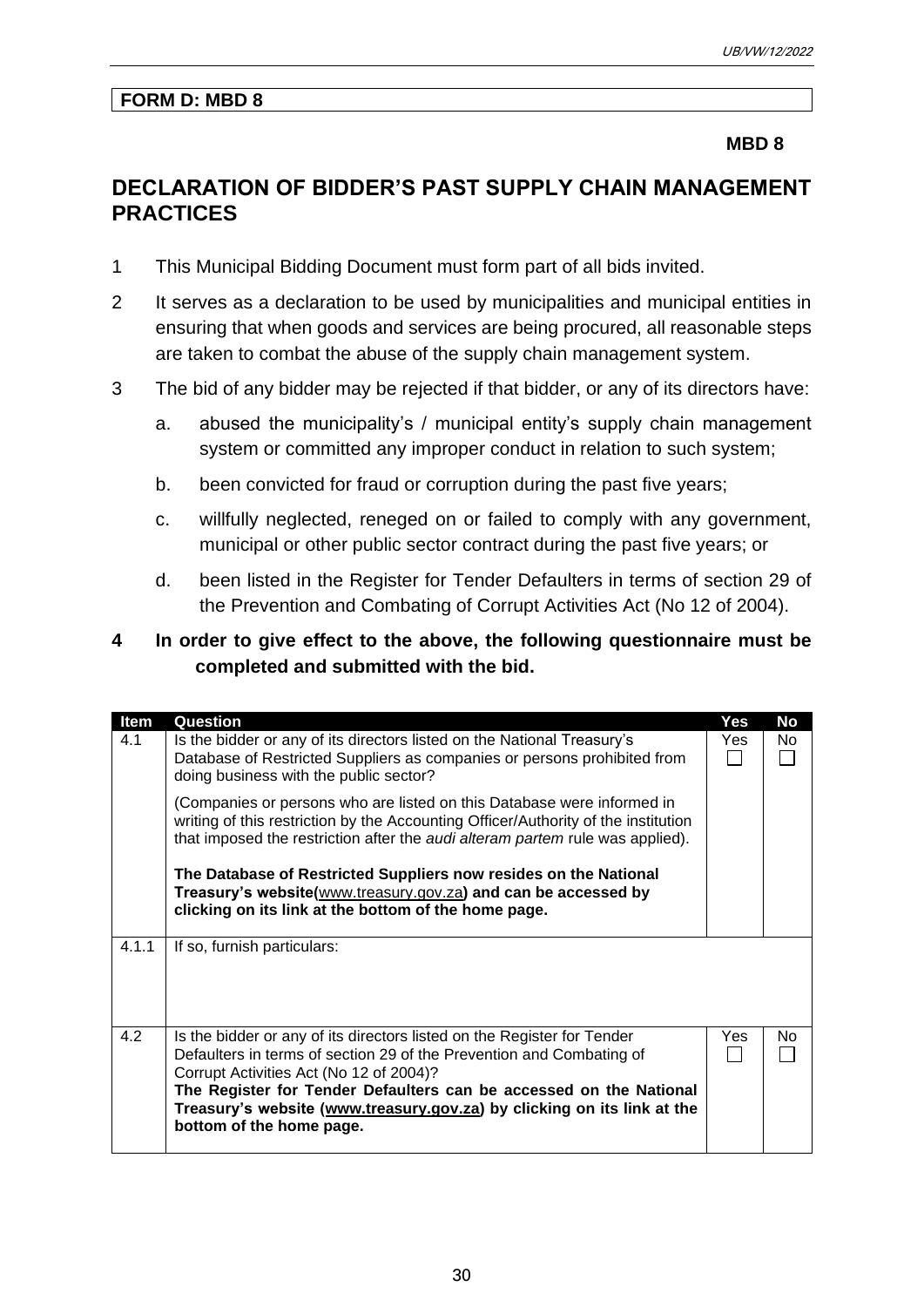| 4.2.1 | If so, furnish particulars:                                                                                                                                                                                                                     |     |    |
|-------|-------------------------------------------------------------------------------------------------------------------------------------------------------------------------------------------------------------------------------------------------|-----|----|
| 4.3   | Was the bidder or any of its directors convicted by a court of law (including a<br>court of law outside the Republic of South Africa) for fraud or corruption<br>during the past five years?                                                    | Yes | No |
| 4.3.1 | If so, furnish particulars:                                                                                                                                                                                                                     |     |    |
| 4.4   | Does the bidder or any of its directors owe any municipal rates and taxes or<br>municipal charges to the municipality / municipal entity, or to any other<br>municipality / municipal entity, that is in arrears for more than three<br>months? | Yes | No |
| 4.4.1 | If so, furnish particulars:                                                                                                                                                                                                                     |     |    |
| 4.5   | Was any contract between the bidder and the municipality / municipal entity<br>or any other organ of state terminated during the past five years on account<br>of failure to perform on or comply with the contract?                            | Yes | No |
| 4.7.1 | If so, furnish particulars:                                                                                                                                                                                                                     |     |    |

# **CERTIFICATION**

# **I, THE UNDERSIGNED (FULL NAME) …………..……………………………..…… CERTIFY THAT THE INFORMATION FURNISHED ON THIS DECLARATION FORM TRUE AND CORRECT.**

# **I ACCEPT THAT, IN ADDITION TO CANCELLATION OF A CONTRACT, ACTION MAY BE TAKEN AGAINST ME SHOULD THIS DECLARATION PROVE TO BE FALSE.**

**………………………………………... ………………………….. Signature Date** 

**………………………………………. …………………………..**

**Position Name of Bidder** 

Js367bW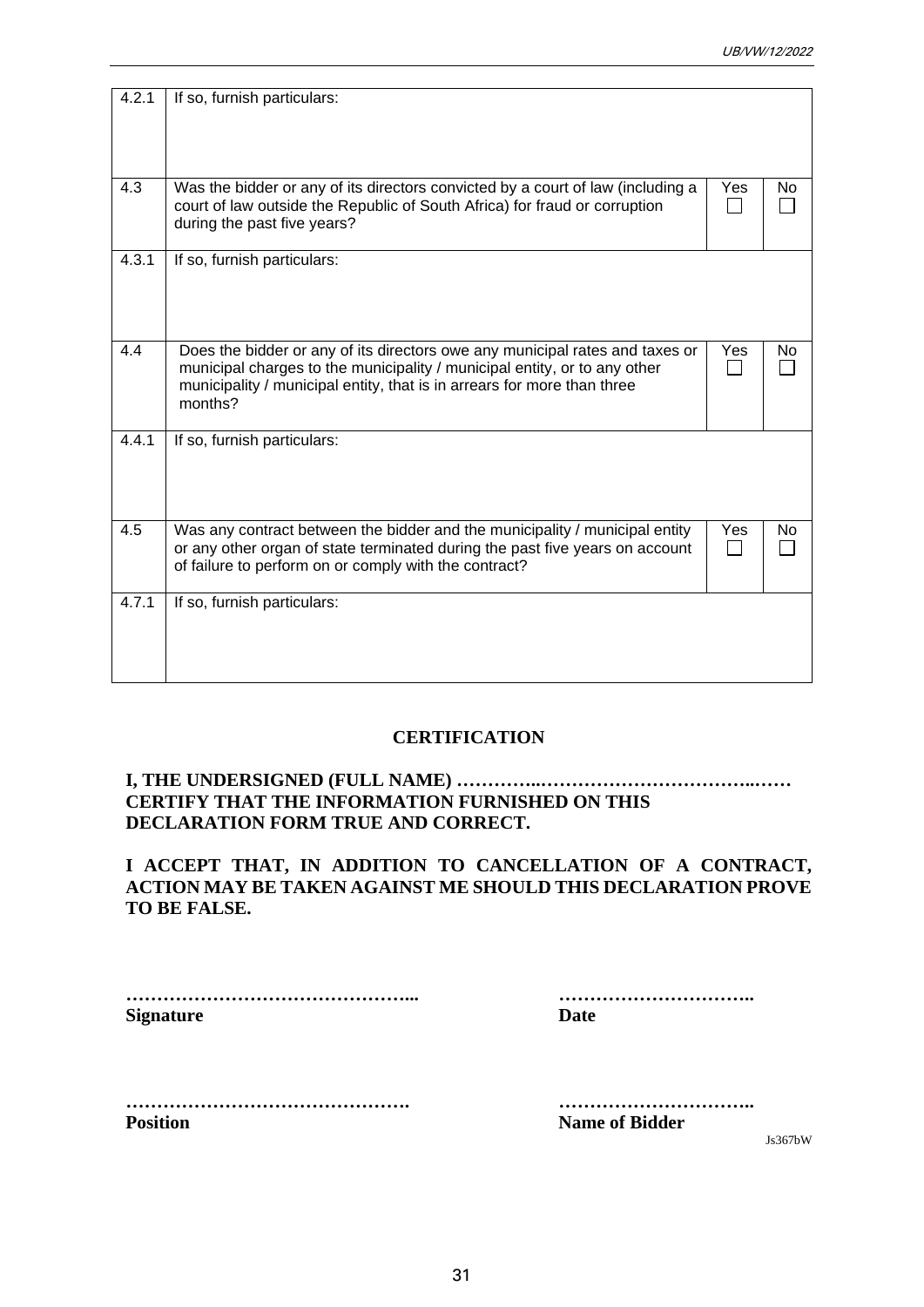#### **FORM E: MBD 9**

#### **MBD 9**

### **CERTIFICATE OF INDEPENDENT BID DETERMINATION**

- 1 This Municipal Bidding Document (MBD) must form part of all bids<sup>1</sup> invited.
- 2 Section 4 (1) (b) (iii) of the Competition Act No. 89 of 1998, as amended, prohibits an agreement between, or concerted practice by, firms, or a decision by an association of firms, if it is between parties in a horizontal relationship and if it involves collusive bidding (or bid rigging).² Collusive bidding is a *pe se* prohibition meaning that it cannot be justified under any grounds.
- 3 Municipal Supply Regulation 38 (1) prescribes that a supply chain management policy must provide measures for the combating of abuse of the supply chain management system, and must enable the accounting officer, among others, to:
	- a. take all reasonable steps to prevent such abuse;
	- b. reject the bid of any bidder if that bidder or any of its directors has abused the supply chain management system of the municipality or municipal entity or has committed any improper conduct in relation to such system; and
	- c. cancel a contract awarded to a person if the person committed any corrupt or fraudulent act during the bidding process or the execution of the contract.
- 4 This MBD serves as a certificate of declaration that would be used by institutions to ensure that, when bids are considered, reasonable steps are taken to prevent any form of bid-rigging.
- 5 In order to give effect to the above, the attached Certificate of Bid Determination (MBD 9) must be completed and submitted with the bid:

**¹ Includes price quotations, advertised competitive bids, limited bids and proposals.**

**² Bid rigging (or collusive bidding) occurs when businesses, that would otherwise be expected to compete, secretly conspire to raise prices or lower the quality of goods and / or services for purchasers who wish to acquire goods and / or services through a bidding process. Bid rigging is, therefore, an agreement between competitors not to compete.**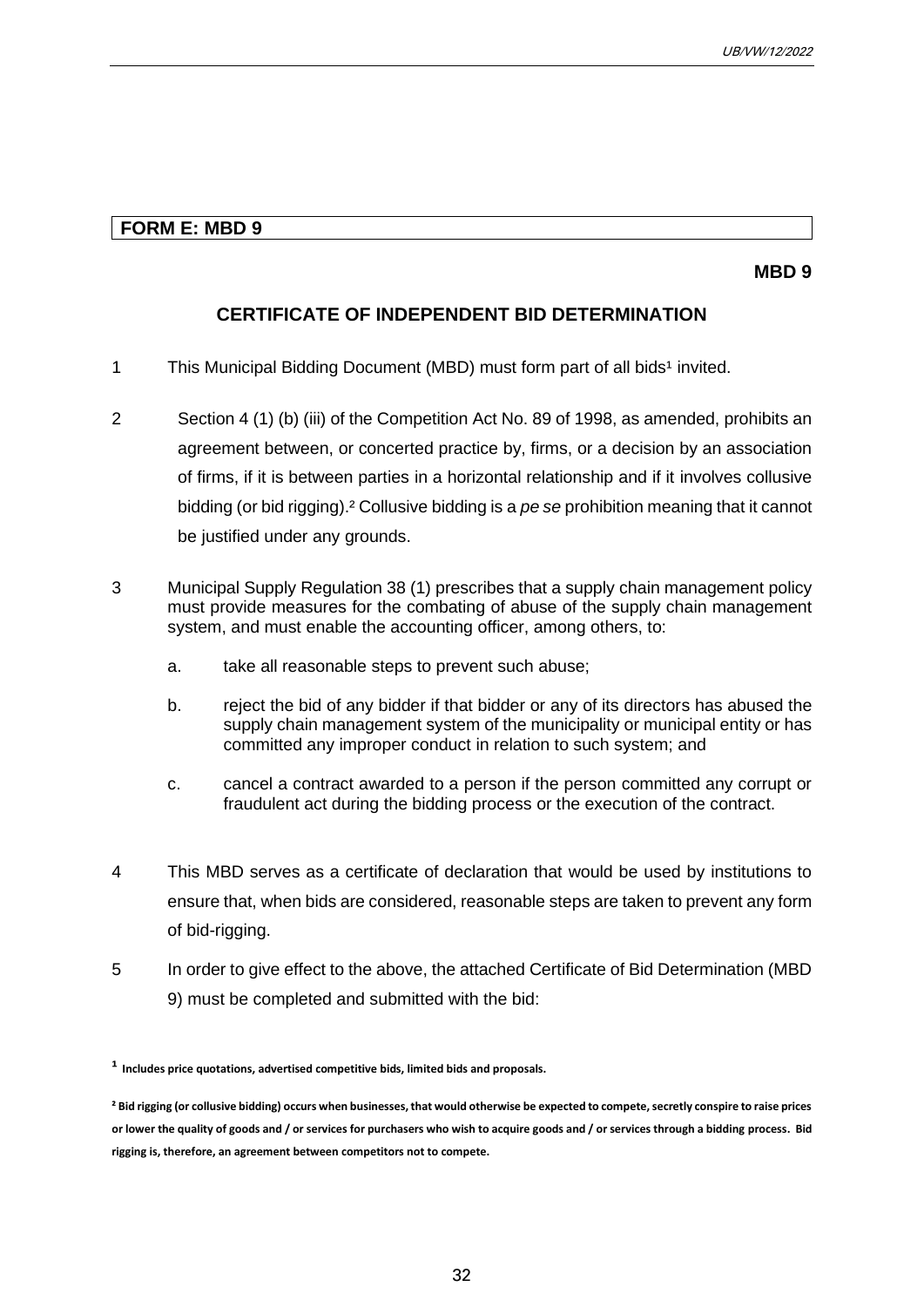#### **MBD 9**

# **CERTIFICATE OF INDEPENDENT BID DETERMINATION**

I, the undersigned, in submitting the accompanying bid:

(Bid Number and Description)

\_\_\_\_\_\_\_\_\_\_\_\_\_\_\_\_\_\_\_\_\_\_\_\_\_\_\_\_\_\_\_\_\_\_\_\_\_\_\_\_\_\_\_\_\_\_\_\_\_\_\_\_\_\_\_\_\_\_\_\_\_\_\_\_\_\_\_\_\_\_\_\_

in response to the invitation for the bid made by:

\_\_\_\_\_\_\_\_\_\_\_\_\_\_\_\_\_\_\_\_\_\_\_\_\_\_\_\_\_\_\_\_\_\_\_\_\_\_\_\_\_\_\_\_\_\_\_\_\_\_\_\_\_\_\_\_\_\_\_\_\_\_\_\_\_\_\_\_\_\_\_\_\_\_\_ (Name of Municipality / Municipal Entity)

do hereby make the following statements that I certify to be true and complete in every respect:

I certify, on behalf of:

\_\_\_\_\_\_\_\_\_\_\_\_\_\_\_\_\_\_\_\_\_\_\_\_\_\_\_\_\_\_\_\_\_\_\_\_\_\_\_\_\_\_\_\_\_\_\_\_\_\_\_\_\_\_\_that:

(Name of Bidder)

- 1. I have read and I understand the contents of this Certificate;
- 2. I understand that the accompanying bid will be disqualified if this Certificate is found not to be true and complete in every respect;
- 3. I am authorized by the bidder to sign this Certificate, and to submit the accompanying bid, on behalf of the bidder;
- 4. Each person whose signature appears on the accompanying bid has been authorized by the bidder to determine the terms of, and to sign, the bid, on behalf of the bidder;
- 5. For the purposes of this Certificate and the accompanying bid, I understand that the word "competitor" shall include any individual or organization, other than the bidder, whether or not affiliated with the bidder, who:
	- (a) has been requested to submit a bid in response to this bid invitation;
	- (b) could potentially submit a bid in response to this bid invitation, based on their qualifications, abilities or experience; and
	- (c) provides the same goods and services as the bidder and/or is in the same line of business as the bidder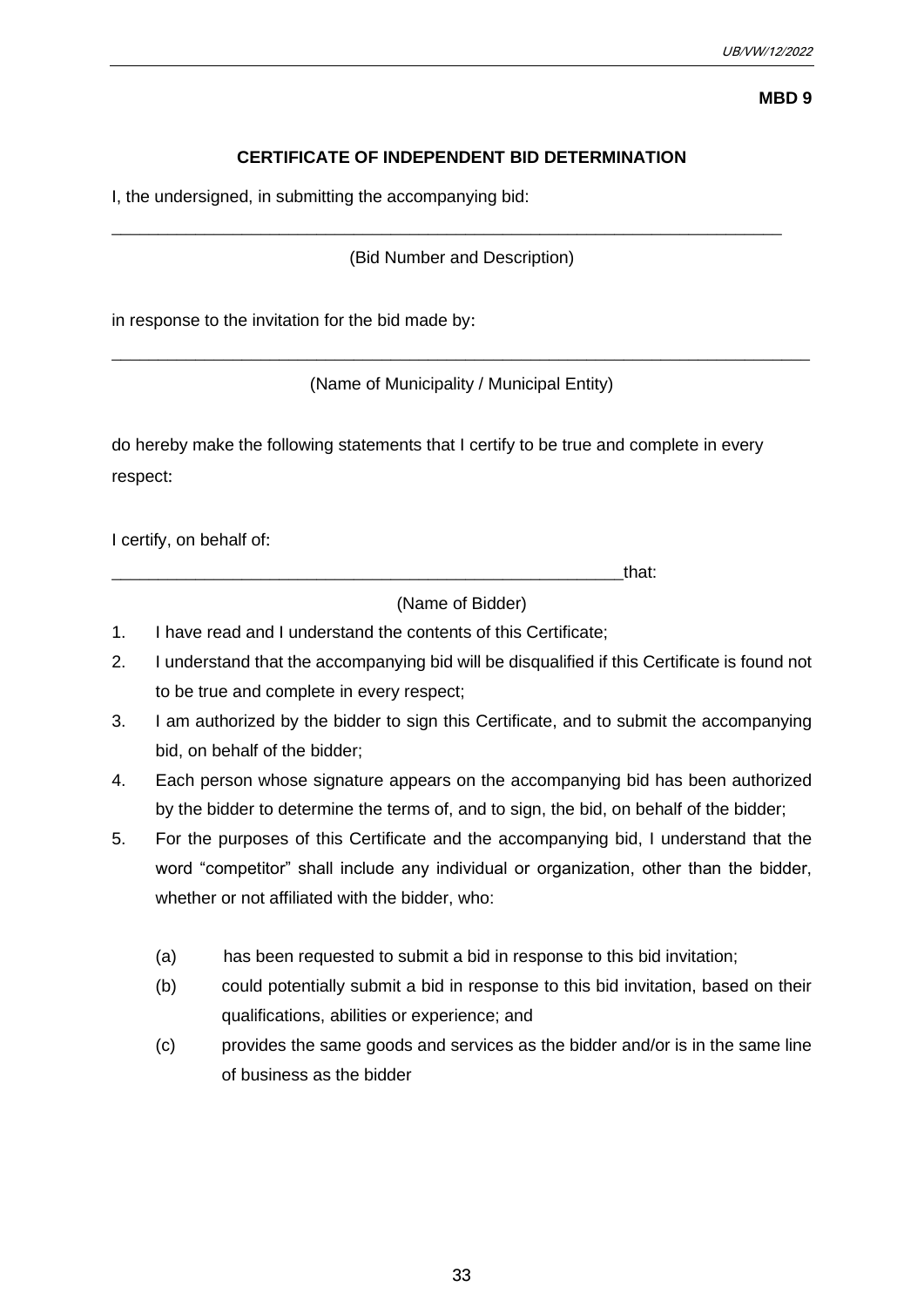#### **MBD 9**

- 6. The bidder has arrived at the accompanying bid independently from, and without consultation, communication, agreement or arrangement with any competitor. However communication between partners in a joint venture or consortium<sup>3</sup> will not be construed as collusive bidding.
- 7. In particular, without limiting the generality of paragraphs 6 above, there has been no consultation, communication, agreement or arrangement with any competitor regarding:
	- (a) prices;
	- (b) geographical area where product or service will be rendered (market allocation)
	- (c) methods, factors or formulas used to calculate prices;
	- (d) the intention or decision to submit or not to submit, a bid;
	- (e) the submission of a bid which does not meet the specifications and conditions of the bid; or
	- (f) bidding with the intention not to win the bid.
- 8. In addition, there have been no consultations, communications, agreements or arrangements with any competitor regarding the quality, quantity, specifications and conditions or delivery particulars of the products or services to which this bid invitation relates.
- 9. The terms of the accompanying bid have not been, and will not be, disclosed by the bidder, directly or indirectly, to any competitor, prior to the date and time of the official bid opening or of the awarding of the contract.

**³ Joint venture or Consortium means an association of persons for the purpose of combining their expertise, property, capital, efforts, skill and knowledge in an activity for the execution of a contract.**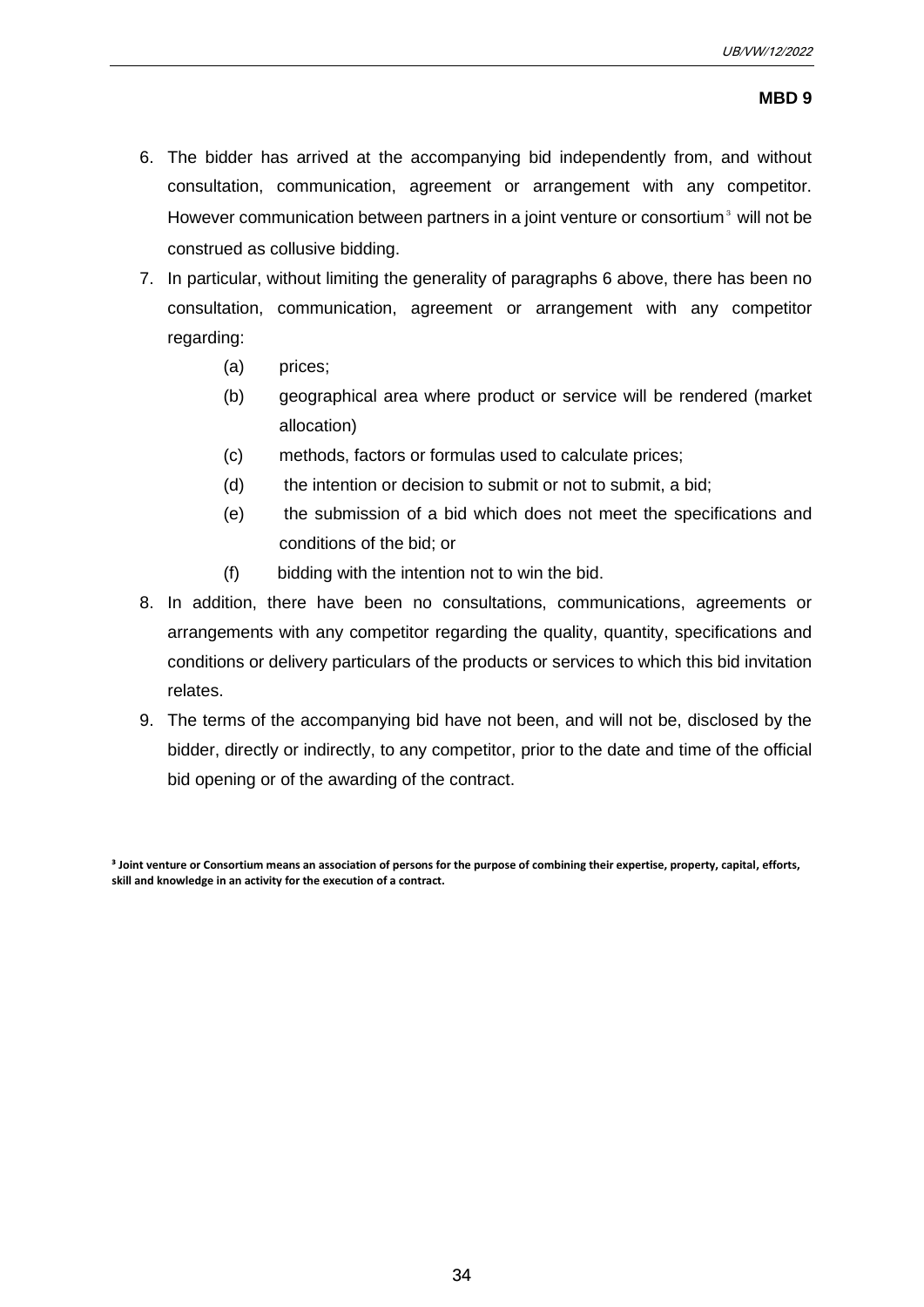#### **MBD 9**

10. I am aware that, in addition and without prejudice to any other remedy provided to combat any restrictive practices related to bids and contracts, bids that are suspicious will be reported to the Competition Commission for investigation and possible imposition of administrative penalties in terms of section 59 of the Competition Act No 89 of 1998 and or may be reported to the National Prosecuting Authority (NPA) for criminal investigation and or may be restricted from conducting business with the public sector for a period not exceeding ten (10) years in terms of the Prevention and Combating of Corrupt Activities Act No 12 of 2004 or any other applicable legislation.

| Signature | Date           |
|-----------|----------------|
|           |                |
| Position  | Name of Bidder |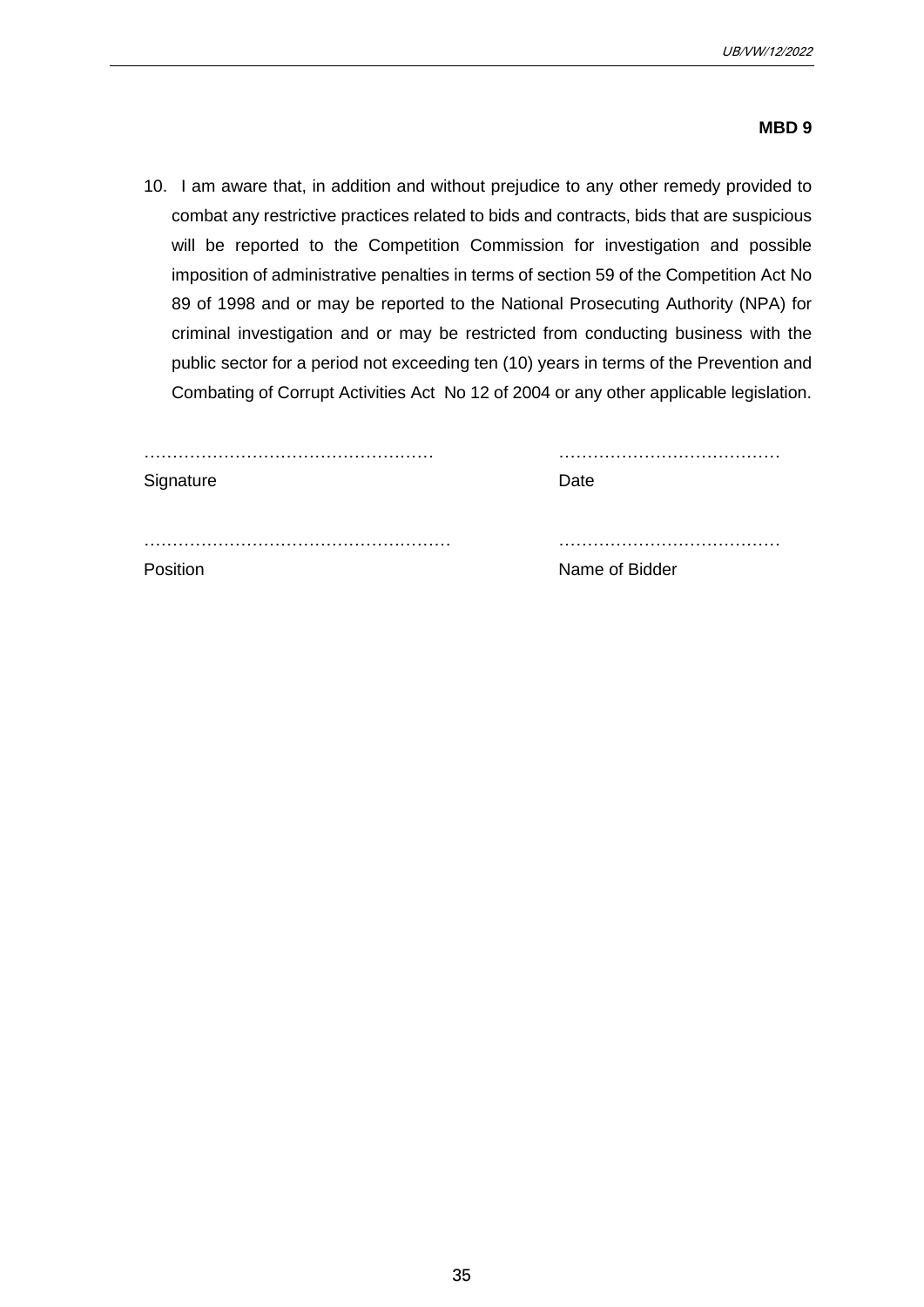# **FORM F: CERTIFICATE OF AUTHORITY**

Indicate the status of the tenderer by ticking the appropriate box hereunder. **THE TENDERER MUST COMPLETE THE CERTIFICATE SET OUT BELOW FOR THE RELEVANT CATEGORY AND ATTACH A LETTER ON THE COMPANY LETTERHEAD.**

Please tick appropriate box:

| Company | Partnership | Joint Venture | <b>Close Corporation</b> | Sole Proprietor |
|---------|-------------|---------------|--------------------------|-----------------|
|         |             |               |                          |                 |

# **A. CERTIFICATE FOR COMPANY**

| in connection with this tender and any contract resulting from it on behalf of the company. |          |  |  |
|---------------------------------------------------------------------------------------------|----------|--|--|
| As witness                                                                                  |          |  |  |
|                                                                                             |          |  |  |
|                                                                                             | Chairman |  |  |
|                                                                                             |          |  |  |
|                                                                                             | Date     |  |  |

# **B. CERTIFICATE OF PARTNERSHIP**

|                    | We, the undersigned, being the key partners in the business trading as |  |  |  |  |  |
|--------------------|------------------------------------------------------------------------|--|--|--|--|--|
|                    |                                                                        |  |  |  |  |  |
|                    |                                                                        |  |  |  |  |  |
|                    |                                                                        |  |  |  |  |  |
|                    |                                                                        |  |  |  |  |  |
| المماميا سريم امرم |                                                                        |  |  |  |  |  |

on our behalf.

| <b>NAME</b> | <b>ADDRESS</b> | <b>SIGNATURE</b> | <b>DATE</b> |
|-------------|----------------|------------------|-------------|
|             |                |                  |             |
|             |                |                  |             |
|             |                |                  |             |

NOTE: This certificate is to be completed and signed by all of the key partners upon whom rests the direction of the affairs of the Partnership as a whole.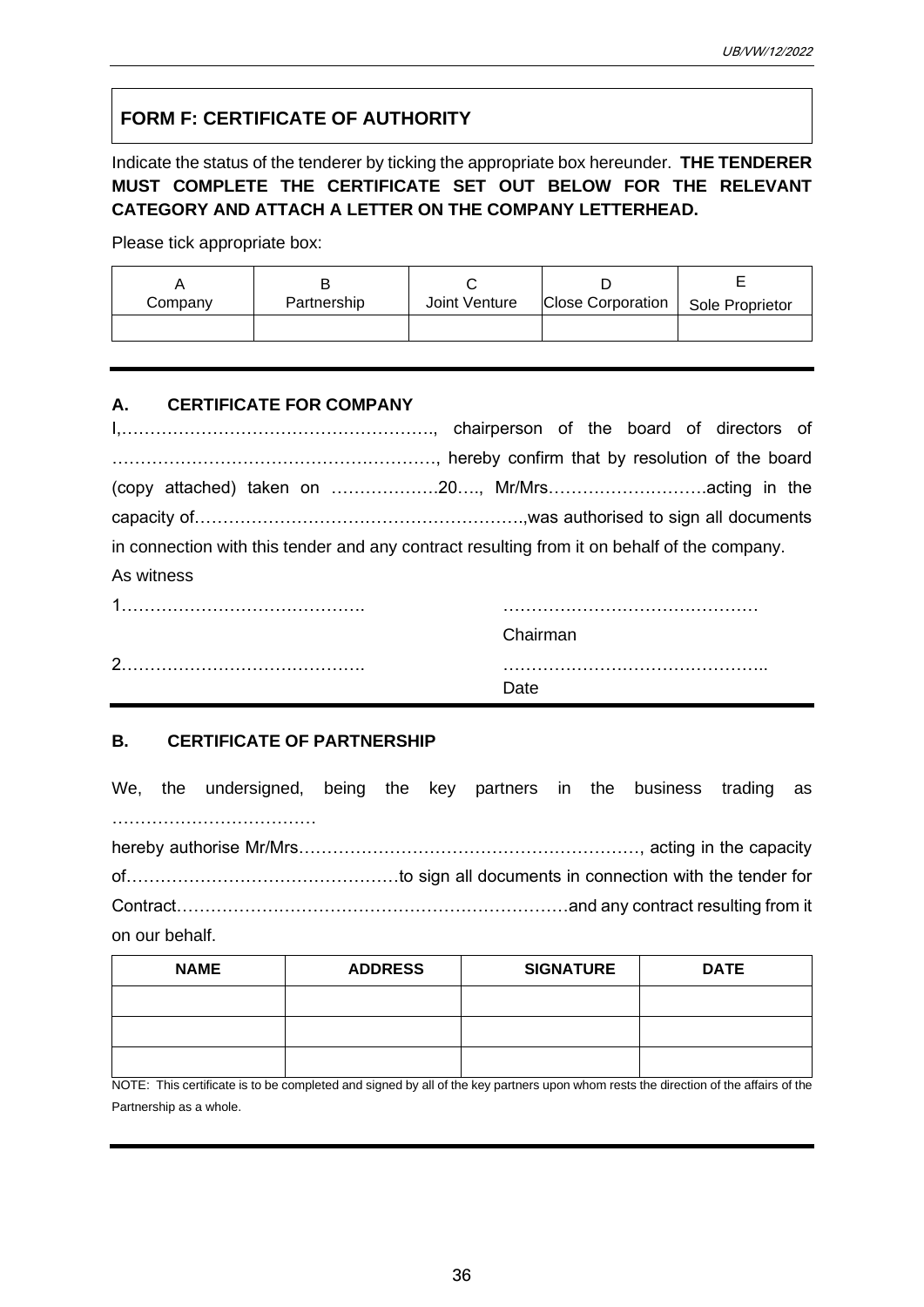## **C. CERTIFICATE FOR JOINT VENTURE**

We, the undersigned, are submitting this tender offer in Joint Venture and hereby authorise Mr/Mrs………………………….., authorised signatory of the company …………………………, acting in the capacity of lead partner, to sign all documents in connection with the tender offer for Contract…………………………………………and any other contract resulting from it on our behalf.

This authorisation is evidenced by the attached power of attorney signed by legally authorised signatories of all the partners to the Joint Venture.

| <b>NAME OF FIRM</b> | <b>ADDRESS</b> | <b>AUTHORISING SIGNATURE,</b><br><b>NAME &amp; CAPACITY</b> |
|---------------------|----------------|-------------------------------------------------------------|
| Lead partner        |                |                                                             |
|                     |                |                                                             |

## **D. CERTIFICATE FOR CLOSE CORPORATION**

|                                           |  | We, the undersigned, being the key members in the business trading |  |  |  |  |  |  |
|-------------------------------------------|--|--------------------------------------------------------------------|--|--|--|--|--|--|
|                                           |  |                                                                    |  |  |  |  |  |  |
|                                           |  |                                                                    |  |  |  |  |  |  |
|                                           |  |                                                                    |  |  |  |  |  |  |
| contract resulting from it on our behalf. |  |                                                                    |  |  |  |  |  |  |

| <b>NAME</b> | <b>ADDRESS</b> | <b>SIGNATURE</b>                                                                                                                 | DATE |
|-------------|----------------|----------------------------------------------------------------------------------------------------------------------------------|------|
|             |                |                                                                                                                                  |      |
|             |                | NIOTE: This conditions is to be consistented alonged by all the beginning of group whom some the discution of the affairs of the |      |

NOTE: This certificate is to be complete and signed by all the key members upon whom rests the direction of the affairs of the Close Corporation as a whole.

## **E. SOLE PROPRIETOR**

| in connection with this tender and any contract resulting from it on behalf of the company. |          |  |  |
|---------------------------------------------------------------------------------------------|----------|--|--|
| As witness                                                                                  |          |  |  |
|                                                                                             |          |  |  |
|                                                                                             | Chairman |  |  |
|                                                                                             |          |  |  |

Date

**BIDDERS SHOULD ATTACH A DULY SIGNED AND DATED ORIGINAL OR CERTIFIED COPY OF THE LETTER OF AUTHORITY ON THE COMPANY'S LETTERHEAD, FAILURE TO DO SO WILL LEAD TO THE DISQUALIFICATION OF THE BID AS NON-RESPONSIVE**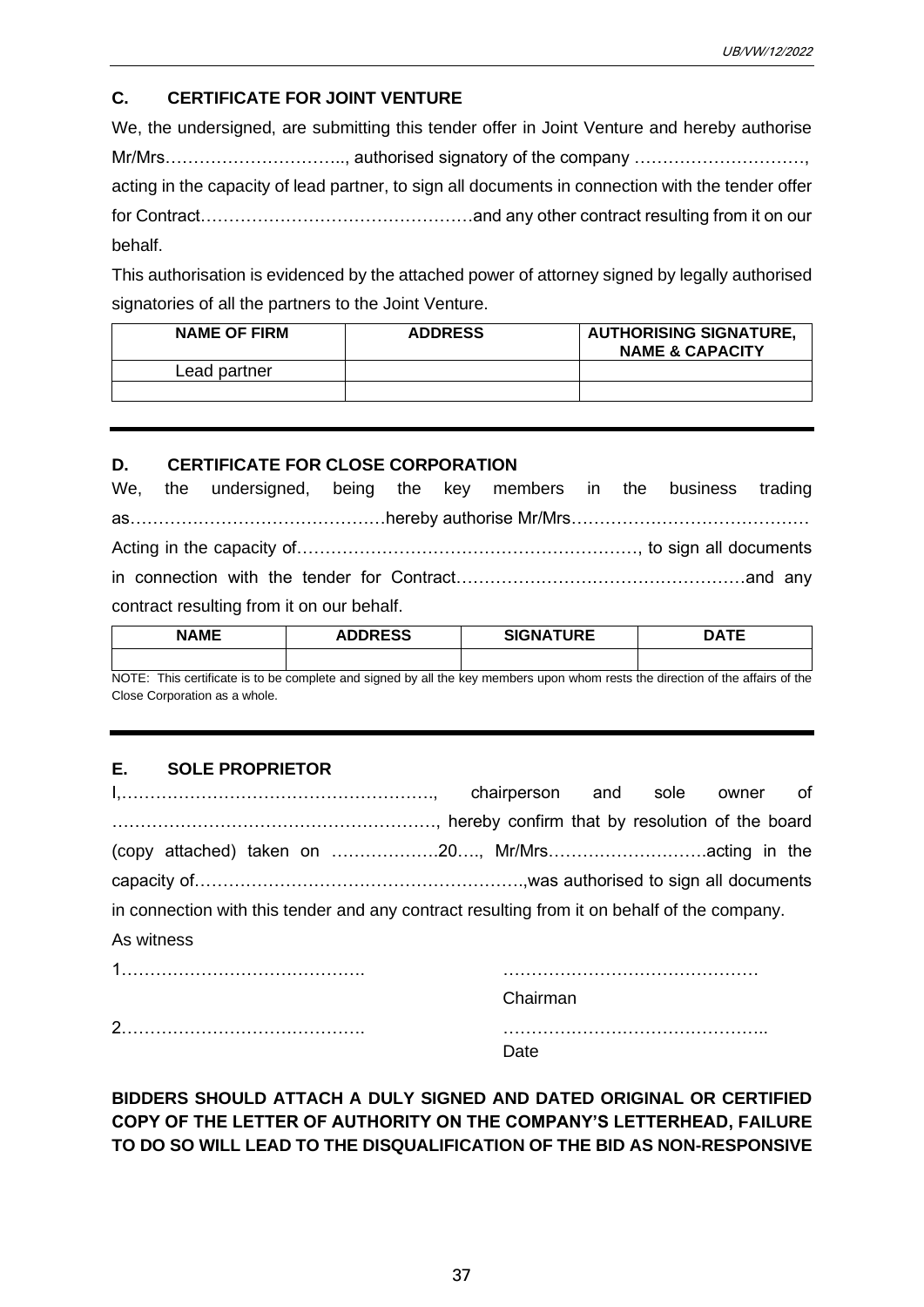## **FORM G: BIDDER'S BANKING INFORMATION**

## **DETAILS OF BIDDERS'S BANK ACCOUNT**

I/We furnish the following information:

| a)           |  |
|--------------|--|
| b)           |  |
| $\mathsf{c}$ |  |
| d)           |  |
| e)           |  |
| f)           |  |

I/We hereby authorise the Employer to approach the above Bank for a reference.

## **NOTE:**

## **BIDDERS SHOULD ENSURE THAT THEIR BANK ACCOUNT DETAILS HAVE BEEN VERIFIED ON THE CSD REPORT. IF SUCH IS NOT VERIFIED, BIDDERS SHOULD ATTACH A COPY OF THEIR BANK CONFIRMATION LETTER**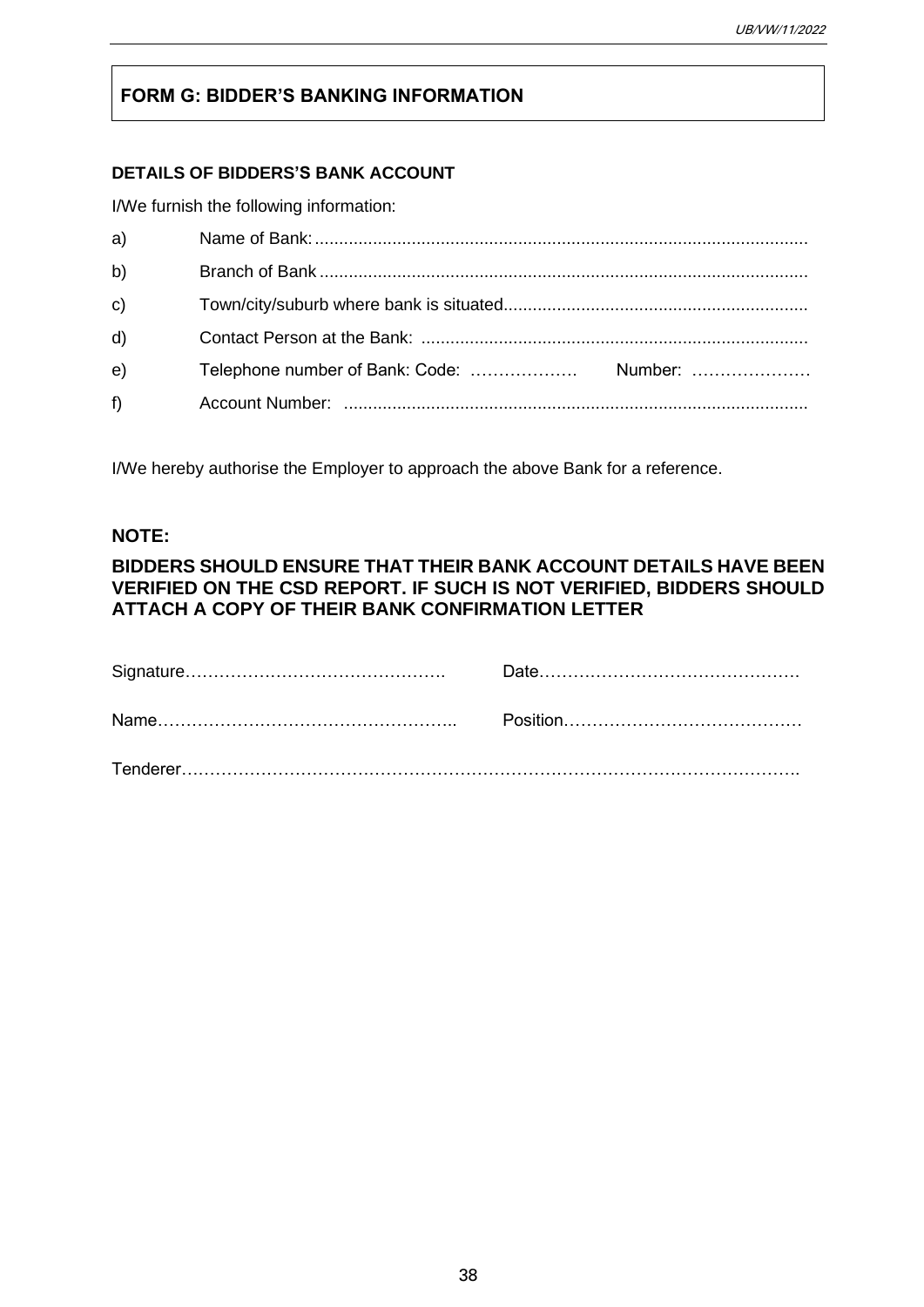## **FORM H: DECLARATION WITH REGARDS TO MUNICIPAL SERVICES, RATES AND TAXES**

| the undersigned, declare on |
|-----------------------------|
|                             |

behalf of (Name of Bidder) \_\_\_\_\_\_\_\_\_\_\_\_\_\_\_\_\_\_\_\_\_\_\_\_\_\_\_\_\_\_\_\_\_\_\_\_\_\_\_\_\_\_\_\_\_\_\_\_\_ that;

the bidder and (or) any of its director(s) does not owe any municipal services, rates and taxes to the municipality or any other municipality or municipal entity any amount which could be in arrears for an period for a period more than three months.

In the event that this declaration is found to be false, the bid will be rejected and found to be nonresponsive.

| COMPANY ACCOUNT:     |                       |                         |
|----------------------|-----------------------|-------------------------|
| NAME OF MUNICIPALITY | <b>ACCOUNT NUMBER</b> | <b>I ACCOUNT HOLDER</b> |
|                      |                       |                         |
|                      |                       |                         |

| DIRECTOR(S) | <b>NAME OF MUNICIPALITY</b> | <b>ACCOUNT</b><br><b>NUMBER</b> | <b>OWNER</b> |
|-------------|-----------------------------|---------------------------------|--------------|
|             |                             |                                 |              |
|             |                             |                                 |              |
|             |                             |                                 |              |
|             |                             |                                 |              |
|             |                             |                                 |              |

**(Affidavits and proof of address is not proof that there is no outstanding balance)**

**TENDERER TO SUBMIT A COPY OF A MUNICIPAL ACCOUNT OF THE COMPANY AND THAT OF ITS DIRECTOR NOT IN ARREARS AND NOT OLDER THAN THREE (03) MONTHS; OR**

**IN THE EVENT THAT THE BIDDER IS LEASING, A LEASE AGREEMENT ALONG WITH THE ACCOUNT OF THE LEASED PROPERTY SHOULD BE ATTACHED; OR**

**A CONFIRMATION LETTER FROM THE MUNICIPALITY NOT OLDER THAN THREE MONTHS CONFIRMING THAT SERVICES ARE NOT CHARGED/LEVIED AND BIDDER DOES NOT OWE**

**(FAILURE TO DO SO WILL LEAD TO THE DISQUALIFICATION OF THE BID AS NON-RESPONSIVE)**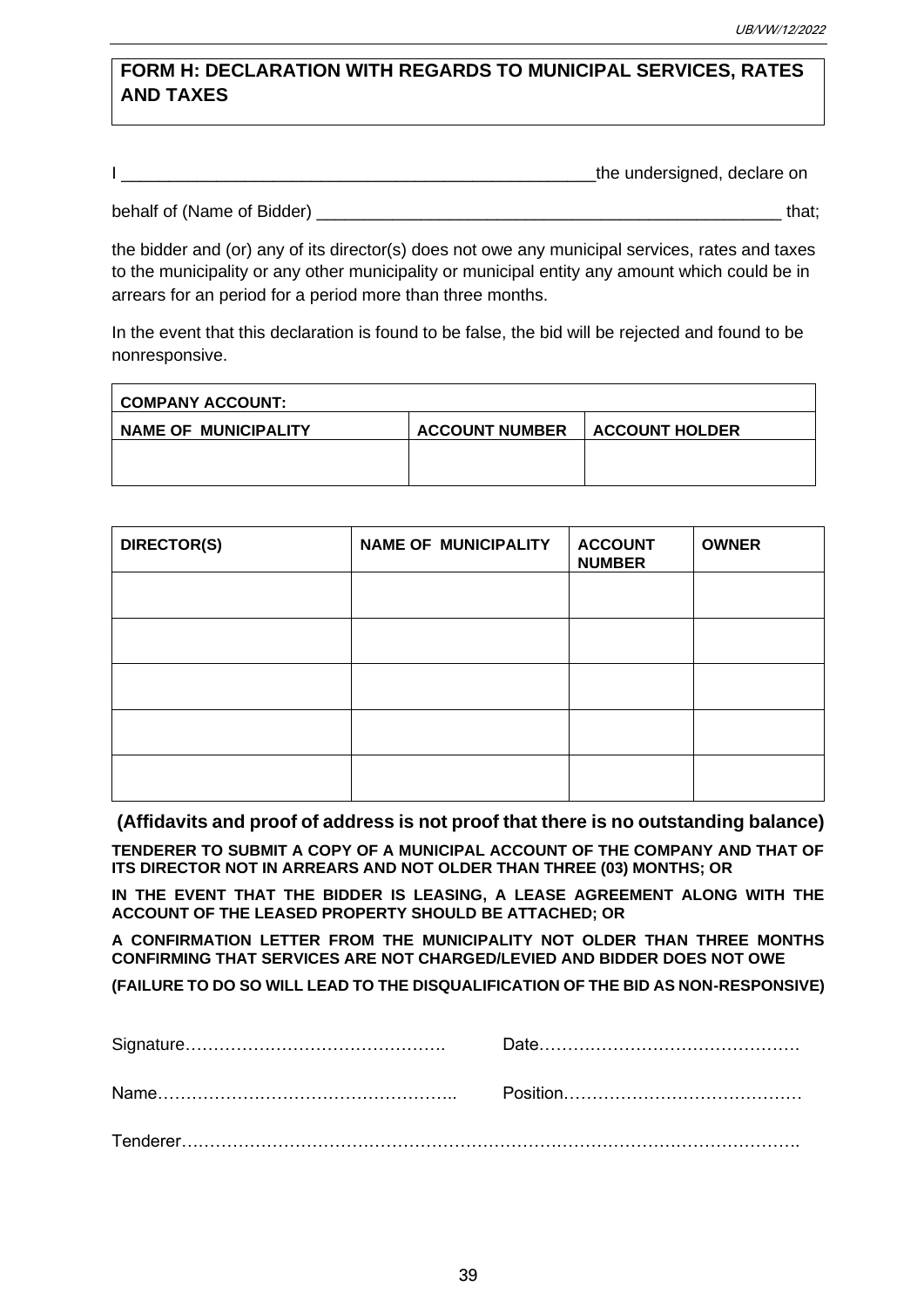## **FORM I: SCHEDULE OF PROPOSED SUBCONTRACTORS**

#### Will you be subcontracting on this project?

#### (Tick the appropriate box)

**Yes / No** 

We notify you that it is our intention to employ the following subcontractors for work in this contract.

If we are awarded a contract we agree that this notification does not change the requirement for us to submit the name of proposed subcontractors in accordance with requirements in the contract for such appointments. If there are no such requirements in the contract, then your written acceptance of this list shall be binding between us.

|                  | <b>Name of Subcontractor</b> | <b>Contact Details</b> | <b>Description of Work</b><br>to be executed by<br><b>Subcontractor</b> |
|------------------|------------------------------|------------------------|-------------------------------------------------------------------------|
| $\mathbf{1}$ .   |                              |                        |                                                                         |
| 2.               |                              |                        |                                                                         |
| 3.               |                              |                        |                                                                         |
| $\overline{4}$ . |                              |                        |                                                                         |
| 5.               |                              |                        |                                                                         |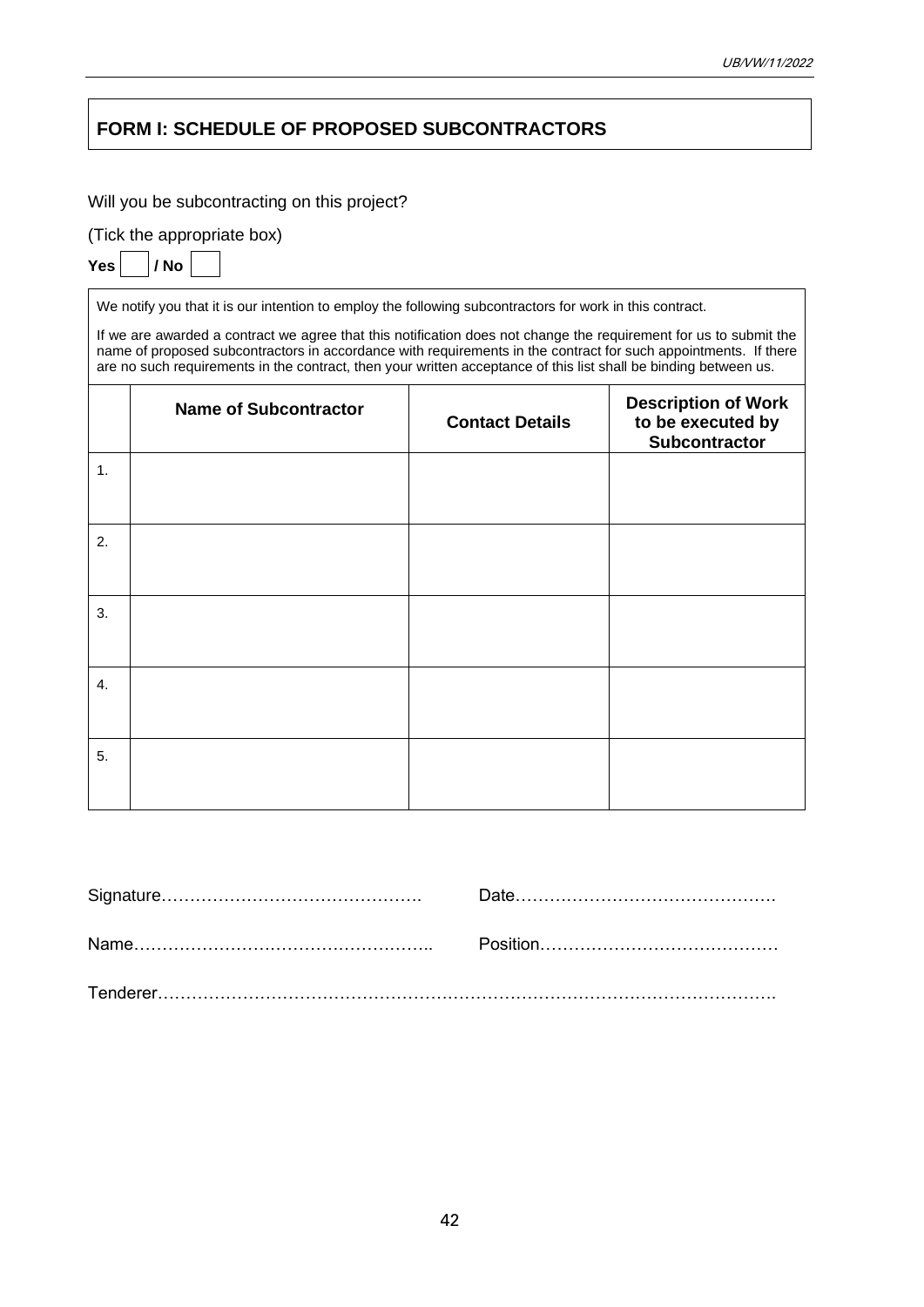## **FORM J: RECORD OF ADDENDA TO TENDER DOCUMENTS**

Was there an addendum issued for this project?

(Tick appropriate box and complete table accordingly)

| Y.<br>`es |  | / No |  |
|-----------|--|------|--|
|-----------|--|------|--|

We confirm that the following communications received from the employer before the submission of this tender offer, amending the tender documents, have been taken into account in this tender offer:

|     | <b>Date</b> | <b>Title of Details</b> |
|-----|-------------|-------------------------|
| 1.  |             |                         |
| 2.  |             |                         |
| 3.  |             |                         |
| 4.  |             |                         |
| 5.  |             |                         |
| 6.  |             |                         |
| 7.  |             |                         |
| 8.  |             |                         |
| 9.  |             |                         |
| 10. |             |                         |

Attach additional pages if more space is required.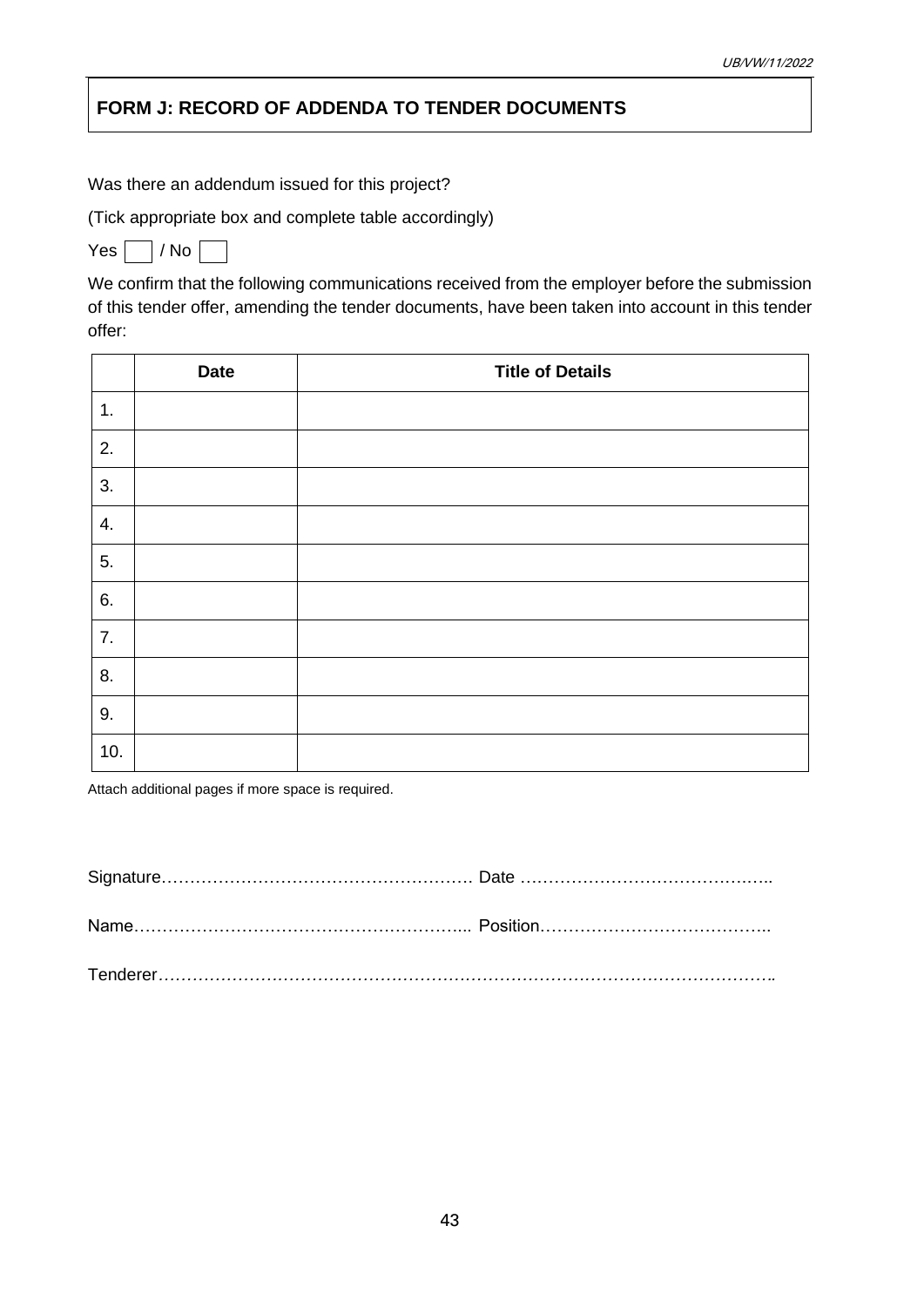## **FORM K: SCHEDULE OF TENDERER'S EXPERIENCE**

The following is a statement of similar work **SUCCESSFULLY EXECUTED/COMPLETED** by myself/ourselves in the last three years:

| <b>INSTITUTION NAME</b> | <b>RELEVANT PROJECT NAME</b> | <b>CONTACT</b><br><b>PERSON</b> | <b>LAND LINE</b><br><b>CONTACT NO.</b> | <b>CELL CONTACT</b><br>NO. | <b>PROJECT</b><br><b>START &amp;</b><br><b>END DATE</b> |
|-------------------------|------------------------------|---------------------------------|----------------------------------------|----------------------------|---------------------------------------------------------|
|                         |                              |                                 |                                        |                            |                                                         |
|                         |                              |                                 |                                        |                            |                                                         |
|                         |                              |                                 |                                        |                            |                                                         |
|                         |                              |                                 |                                        |                            |                                                         |
|                         |                              |                                 |                                        |                            |                                                         |
|                         |                              |                                 |                                        |                            |                                                         |
|                         |                              |                                 |                                        |                            |                                                         |
|                         |                              |                                 |                                        |                            |                                                         |

*NB: COMPLETE THE TABLE ABOVE ON COMPANY EXPERIENCE (COMPULSORY TABLE) AND ALSO ATTACH PROOF OF PROJECTS LISTED ON THE ABOVE TABLE (FAILURE TO DO SO WILL LEAD TO THE DISQUALIFICATION OF THE BID AS NON-RESPONSIVE)*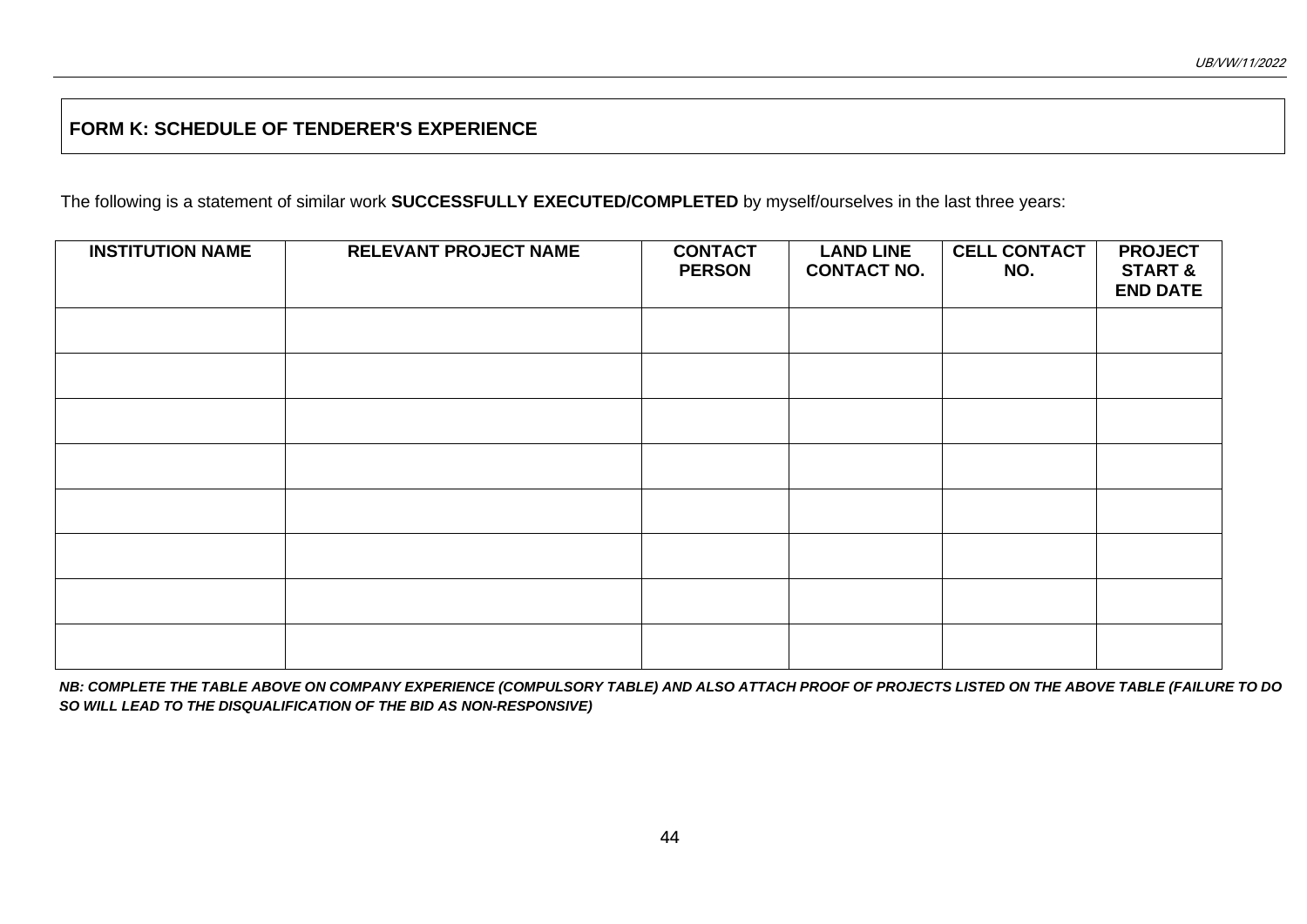## **SCHEDULE OF TENDERER'S CURRENT PROJECTS**

The following is a list of the tenderer's **CURRENT SIMILAR PROJECTS** that are still in progress

| <b>INSTITUTION NAME</b> | <b>RELEVANT PROJECT NAME</b> | <b>CONTACT</b><br><b>PERSON</b> | <b>LAND LINE</b><br><b>CONTACT NO.</b> | <b>CELL CONTACT</b><br>NO. | <b>APPOINTED</b><br><b>DATE</b> |
|-------------------------|------------------------------|---------------------------------|----------------------------------------|----------------------------|---------------------------------|
|                         |                              |                                 |                                        |                            |                                 |
|                         |                              |                                 |                                        |                            |                                 |
|                         |                              |                                 |                                        |                            |                                 |
|                         |                              |                                 |                                        |                            |                                 |
|                         |                              |                                 |                                        |                            |                                 |

*NB: COMPLETE THE TABLE ABOVE ON COMPANY EXPERIENCE (COMPULSORY TABLE) AND ALSO ATTACH PROOF OF PROJECTS LISTED ON THE ABOVE TABLE (FAILURE TO DO SO WILL LEAD TO THE DISQUALIFICATION OF THE BID AS NON-RESPONSIVE)* 

Signature………………………………………………. Date …………………………………..

Name…………………………………………………... Position……………………………….

Tenderer*…………………………………………………………………………………………….*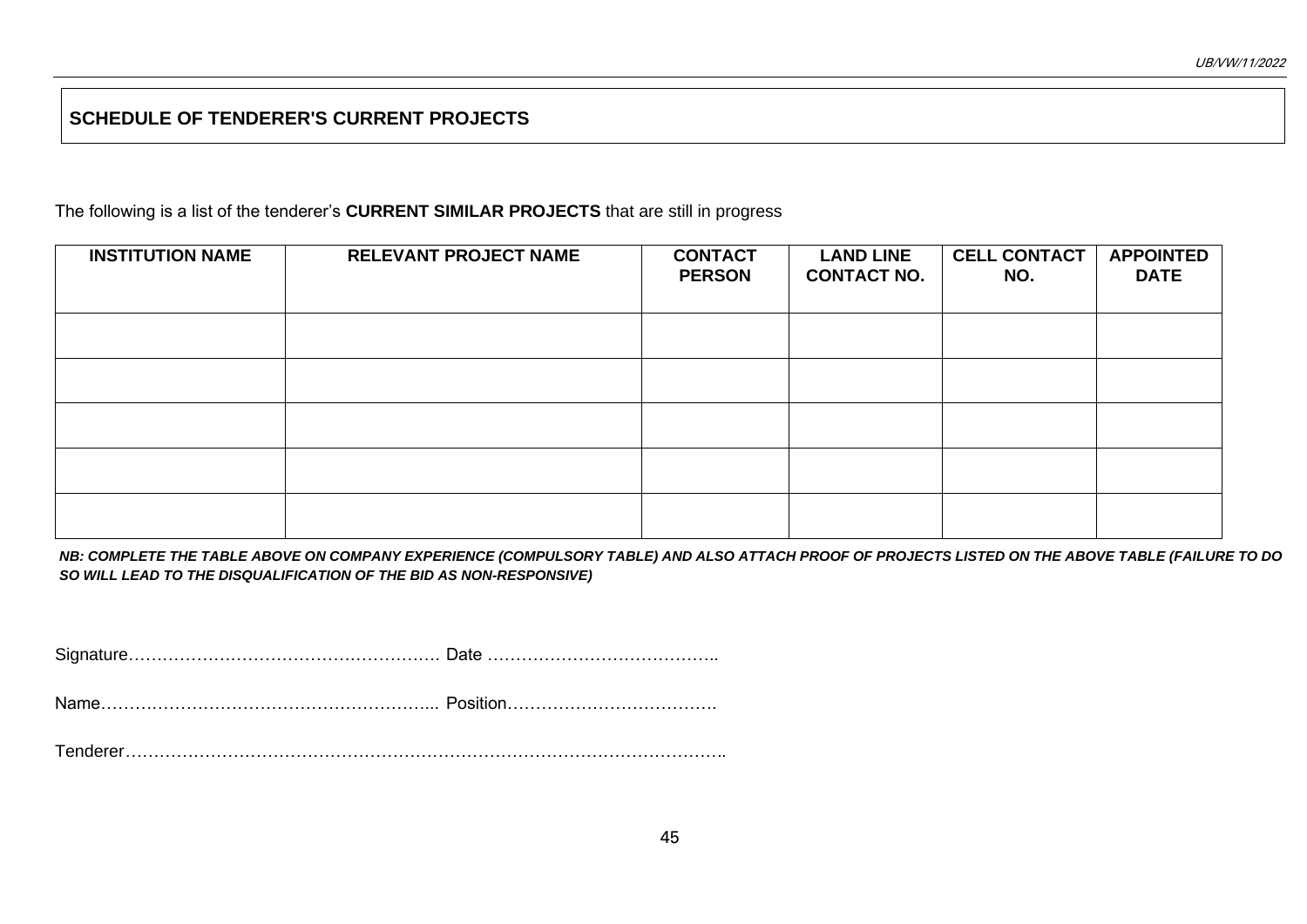# **FORM L: BIDDERS KEY PERSONNEL – ORGANOGRAM, CURRICULUM VITAES (CVS) AND QUALIFICATIONS**

Bidders are to indicate on the **below compulsory table a list of personnel** that will be allocated to the project. CV's and qualifications of the personnel should be attached

| <b>NAME AND SURNAME</b> | <b>DESIGNATION</b> | <b>QUALIFICATIONS</b> | <b>YEARS OF EXPERIENCE</b> | <b>PSIRA GRADE</b> |
|-------------------------|--------------------|-----------------------|----------------------------|--------------------|
|                         |                    |                       |                            |                    |
|                         |                    |                       |                            |                    |
|                         |                    |                       |                            |                    |
|                         |                    |                       |                            |                    |
|                         |                    |                       |                            |                    |
|                         |                    |                       |                            |                    |
|                         |                    |                       |                            |                    |

This submission is in-line with the functionality criteria on page 8 of the bid document.

**NOTE: Bidders are to submit along with the bid CVs and relevant qualifications of the personnel. The personnel provided are to be part of the project from inception until the end of the 36 months period**

## **NON-SUBMISSION AND COMPLETION OF ABOVE TABLE WILL RENDER THE BID TO BE NON-RESPONSIVE**

Signature………………………………………………. Date …………………………………..

Name…………………………………………………... Position……………………………….

Tenderer*…………………………………………………………………………………………….*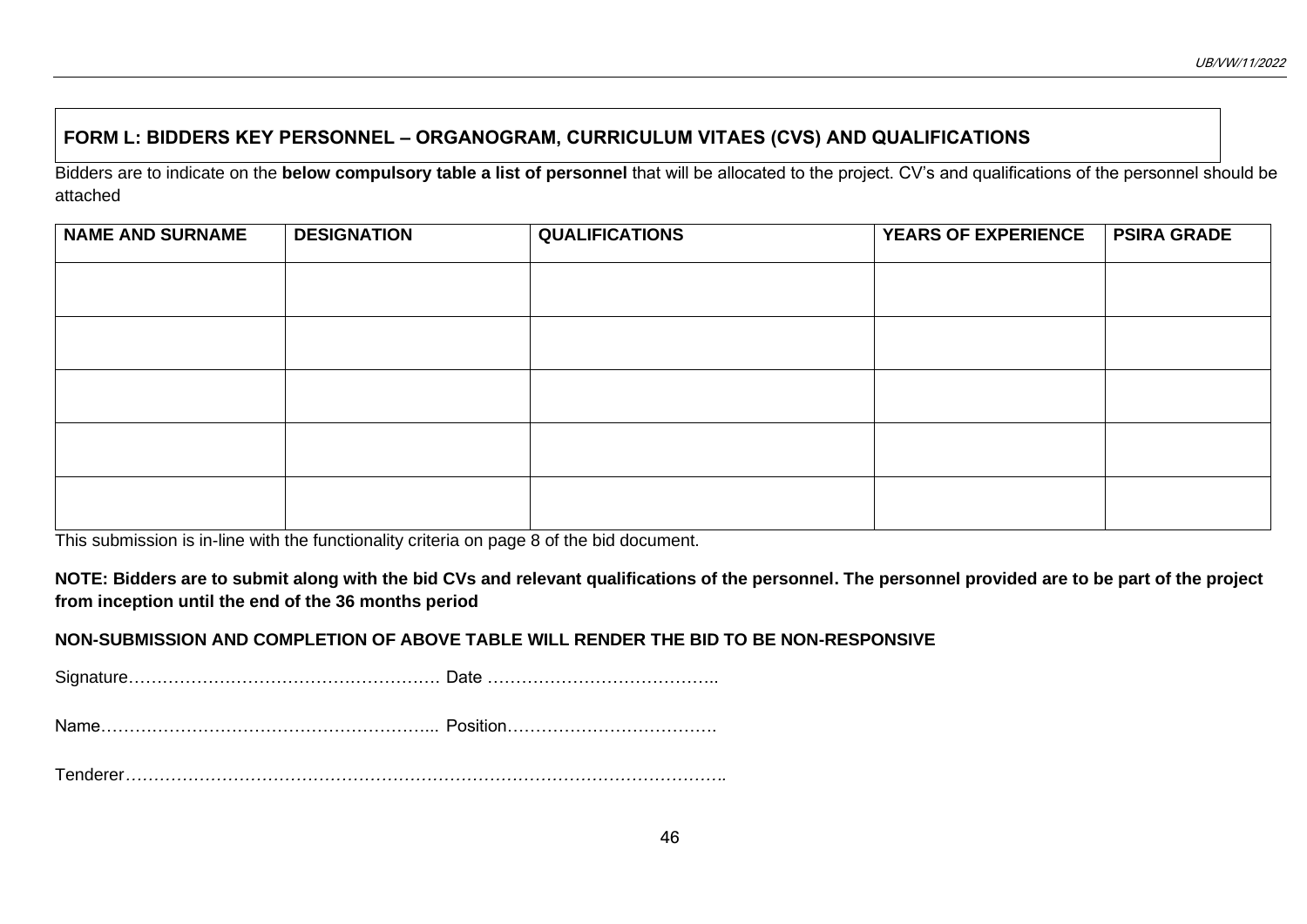## **FORM M: PROVEN VENDING SOFTWARE SYSTEM**

Service Providers are required to provide supporting documentation as proof of full compliance with all the requirements as per specification for the Vending Management Software System.

The supporting documentation will be used for the purposes of functionality evaluation scoring in line with the criteria as indicated on page 8 of the bid document

The submission is to be properly indexed/ labelled as part of the returnables to the bid document for easier reference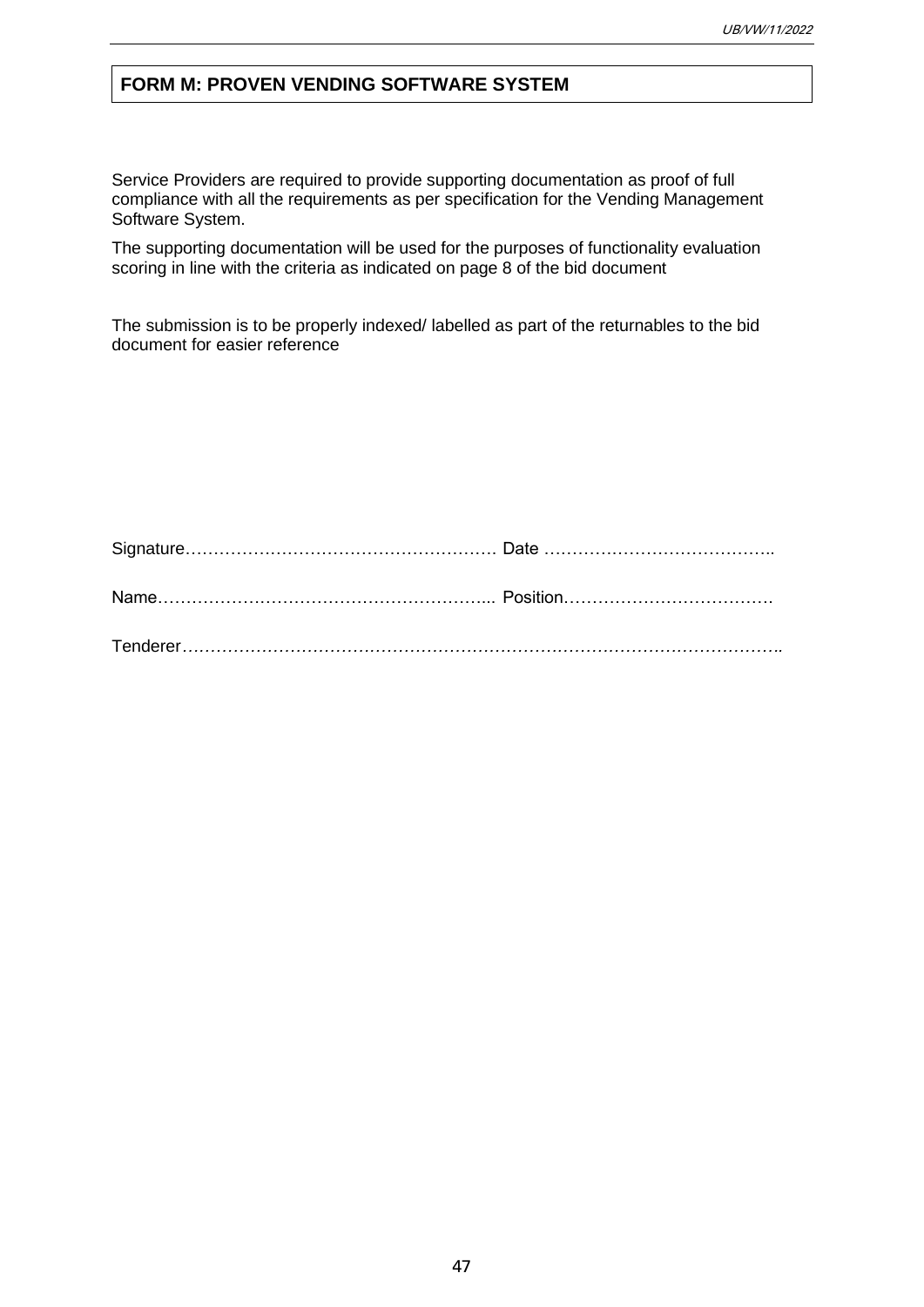## **FORM N: PRODUCT OWNERSHIP**

Service Providers are required to provide proof of ownership of the product(s) in response to the project, in line with the Terms of Reference.

The list of products that the service provider is required to be in ownership of include;

- ✓ Ownership of STS compliant
- ✓ Prepaid Electricity Vending System (A valid STS Certification is required to claim points) or partnership letter to use.

The supporting documentation will be used for the purposes of functionality evaluation scoring in line with the criteria as indicated on page 8 of the bid document

The submission is to be properly indexed/ labelled as part of the returnables to the bid document for easier reference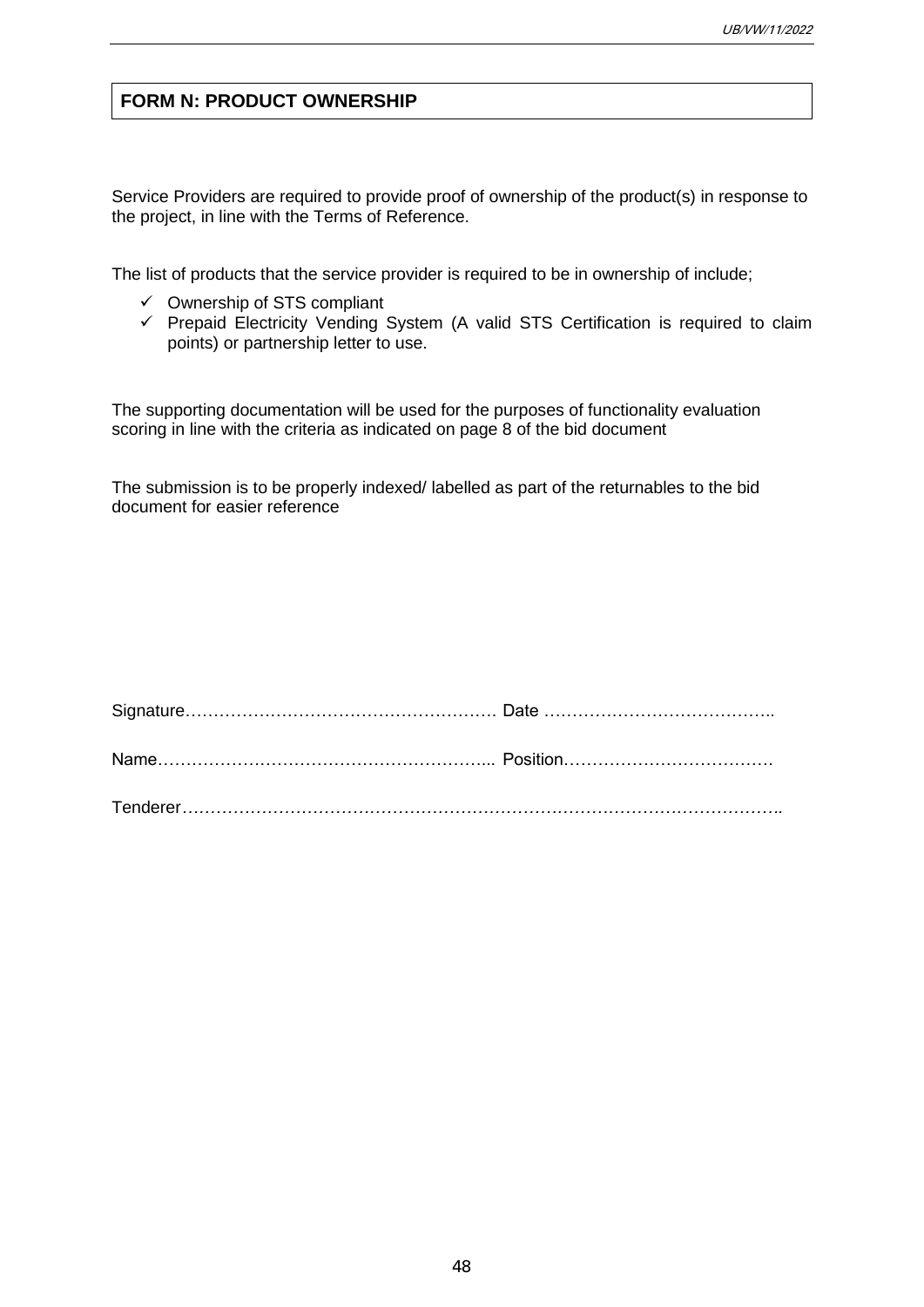## **FORM O: THIRD PARTY VENDING**

Service Providers are required to provide proof of successfully executed third party vending. If third party vending is facilitated by an integrator, attached a letter from the integrator confirming this.

The supporting documentation will be used for the purposes of functionality evaluation scoring in line with the criteria as indicated on page 8 of the bid document

The submission is to be properly indexed/labelled as part of the returnables to the bid document for easier reference.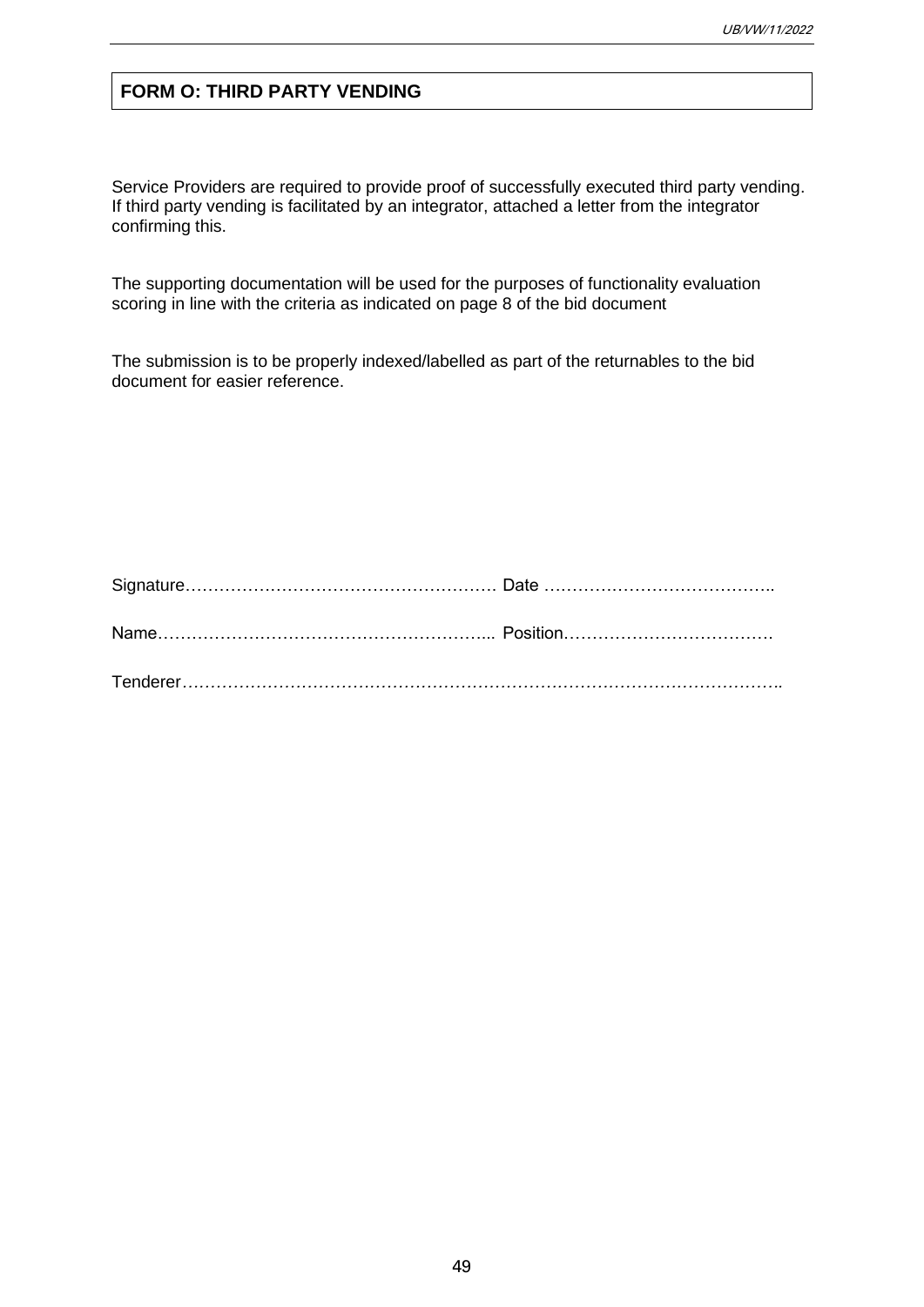## **FORM P: CENTRAL SUPPLIER DATABASE REGISTRATION**

No bid will be considered without the bidder being registered on the CSD with an active profile (business status) and an Overall Tax Compliant status. Bidders must attach a document from the CSD showing the name of the business and the CSD number to enable live verification from the system

This will be verified during evaluation and again during adjudication. Bidders should ensure that their status stays compliant.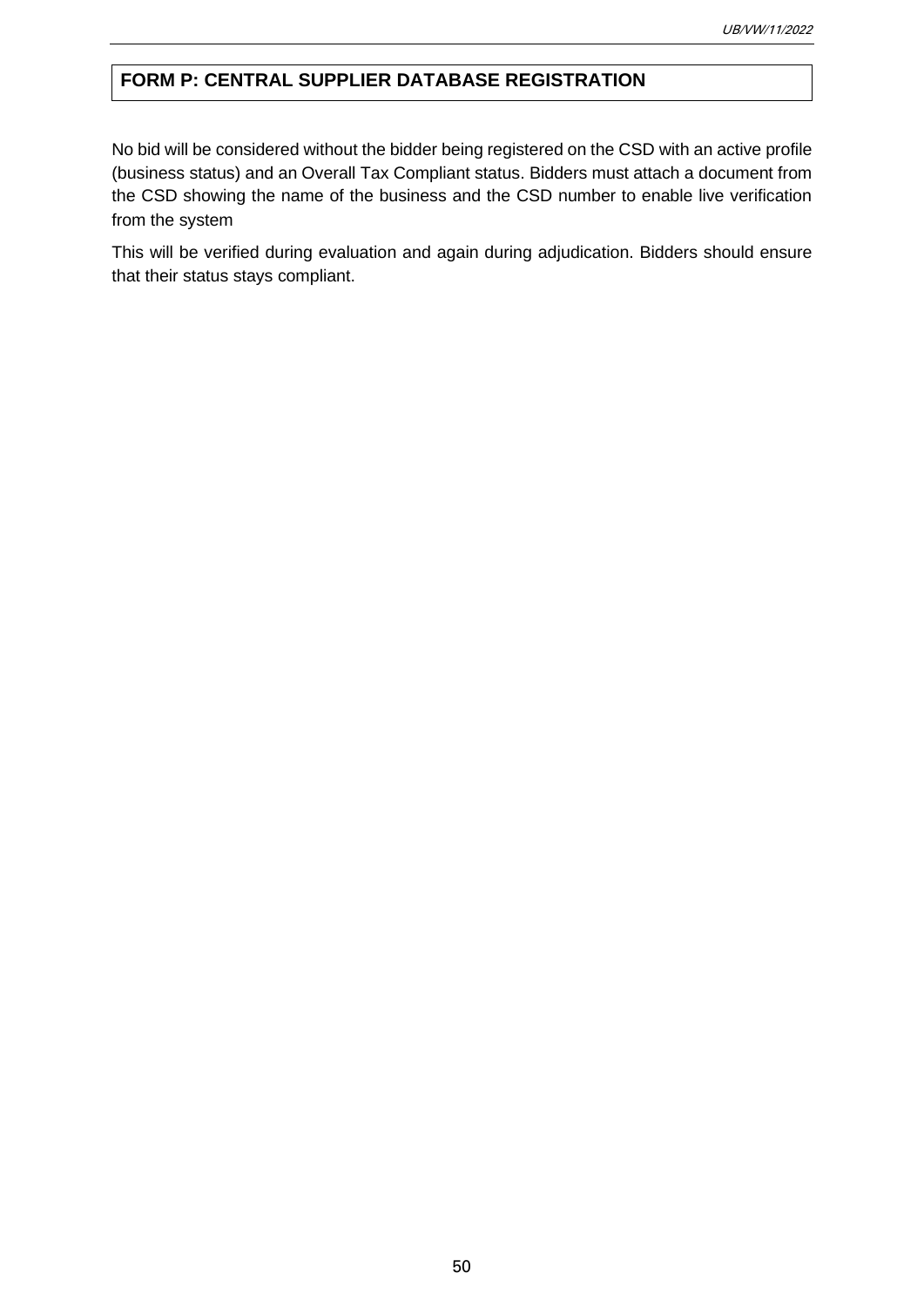# **THE CONTRACT**

- FORM Q AGREEMENT AND CONTRACT DATA
- FORM R PRICING DATA
- FORM S SCOPE OF WORKS / TERMS OF REFERENCE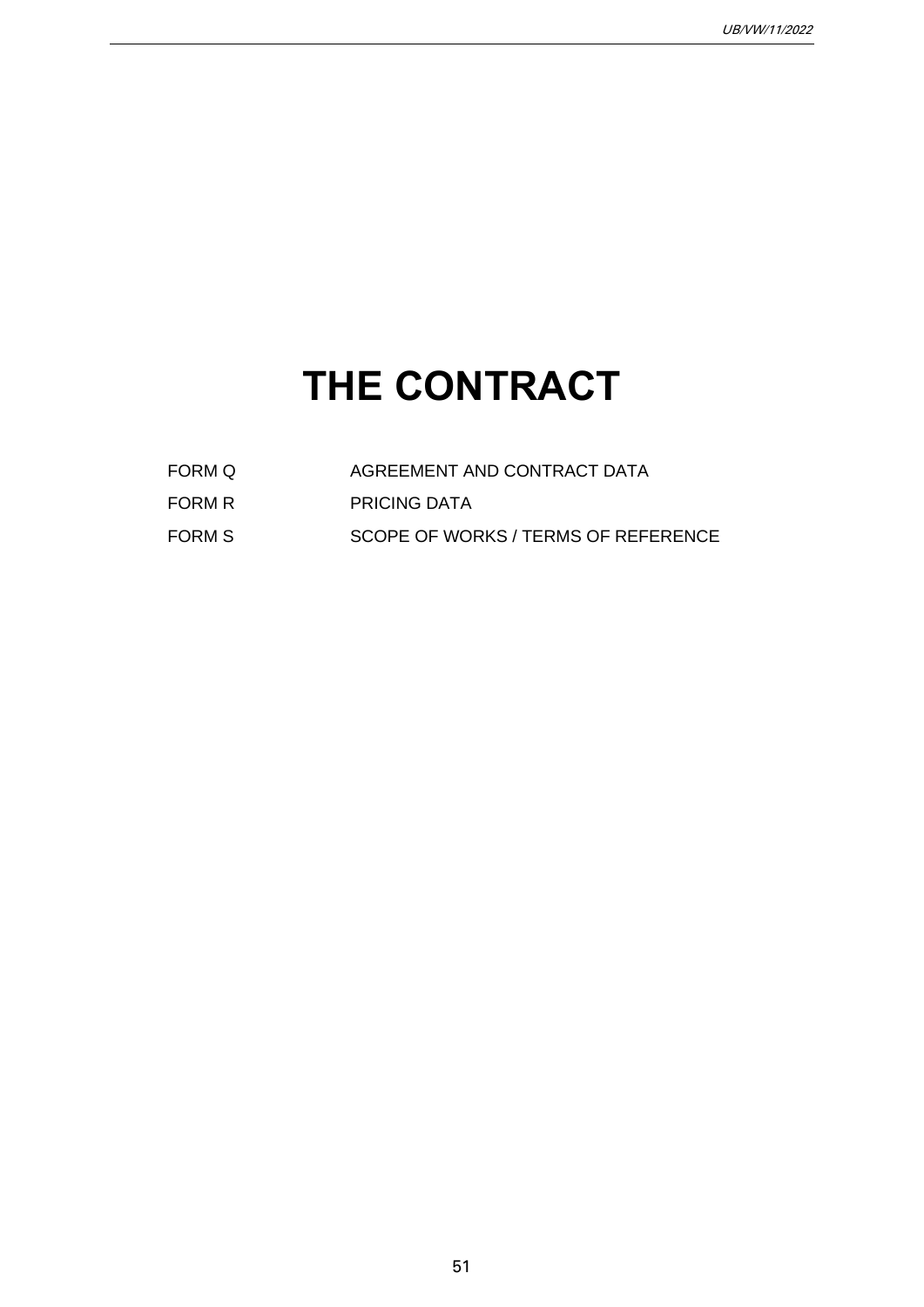## **FORM Q: FORM OF OFFER AND ACCEPTANCE**

## **OFFER**

The employer, identified in the acceptance signature block, has solicited offers to enter into a contract for the procurement of:

## **PROJECT DESCRIPTION: APPOINTMENT OF A SERVICE PROVIDER FOR THE PROVISION OF VENDING MANAGEMENT SYSTEM, FOR A PERIOD OF 36 MONTHS**

The tenderer, identified in the offer signature block, has examined the documents listed in the tender data and addenda thereto as listed in the tender schedules, and by submitting this offer has accepted the conditions of tender.

By the representative of the tenderer, deemed to be duly authorized, signing this part of this form of offer and acceptance, the tenderer offers to perform all of the obligations and liabilities of the contractor under the contract including compliance with all its terms and conditions according to their true intent and meaning for an amount to be determined in accordance with the conditions of contract identified in the contract data.

## **THE OFFERED TOTAL OF THE PRICE INCLUSIVE OF VALUE ADDED TAX IS (CONTRACT PRICE)**

. The contract of the contract of the contract of the contract of the contract of the contract of the contract of the contract of the contract of the contract of the contract of the contract of the contract of the contrac ……………………………………………………..……………………………….. Rand (in words); R ...................……….…………………… (in figures)

This offer may be accepted by the employer by signing the acceptance part of this form of offer and acceptance and returning one copy of this document to the tenderer before the end of the period of validity stated in the tender data, whereupon the tenderer becomes the party named as the contractor in the conditions of contract identified in the contract data.

| Signature(s)   |  |
|----------------|--|
| Name(s)        |  |
| Capacity       |  |
| Tenderer       |  |
| <b>Address</b> |  |
| Date           |  |

## **As witnesses:**

| Name |  |
|------|--|
| Name |  |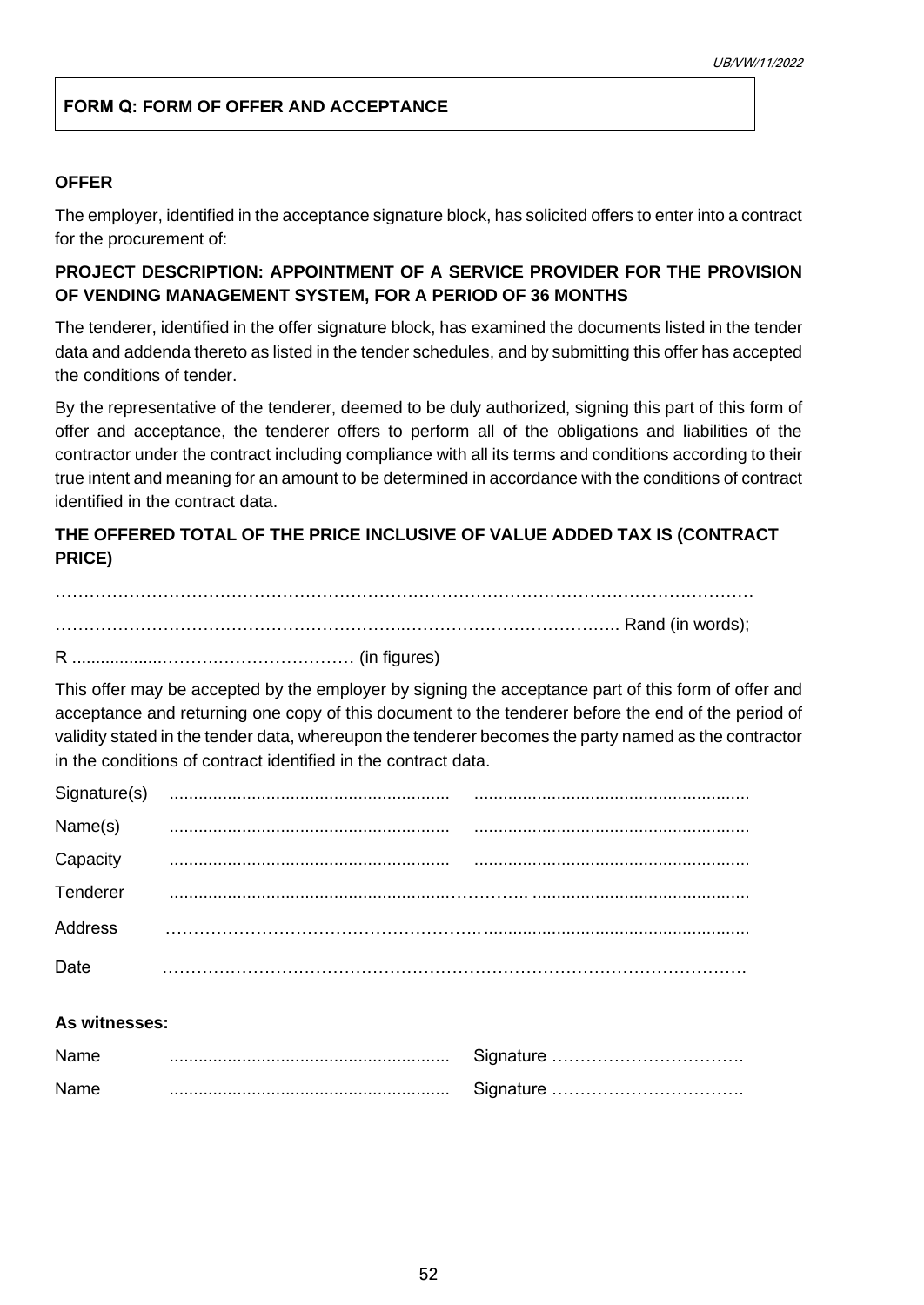## **Acceptance**

By signing this part of this form of offer and acceptance, the employer identified below accepts the tenderer's offer. In consideration thereof, the employer shall pay the contractor the amount due in accordance with the conditions of contract identified in the contract data. Acceptance of the tenderer's offer shall form an agreement between the employer and the tenderer upon the terms and conditions contained in this agreement and in the contract that is the subject of this agreement.

Tenderer upon the terms and conditions contained in this agreement and in the contract that is the subject of this agreement.

The terms of the contract are contained in:

- o Agreements and contract data, (which includes this agreement)
- o Pricing data
- o Scope of work

Deviations from and amendments to the documents listed in the tender data and any addenda thereto as listed in the tender schedules as well as any changes to the terms of the offer agreed by the tenderer and the employer during this process of offer and acceptance, are contained in the schedule of deviations attached to and forming part of this agreement. No amendments to or deviations from said documents are valid unless contained in this schedule, which must be signed by the authorised representative(s) of both parties.

The tenderer shall within two weeks after receiving a completed copy of this agreement, including the schedule of deviations (if any), contact the employer's agent (whose details are given in the contract data) to arrange the delivery of any bonds, guarantees, proof of insurance and any other documentation to be provided in terms of the conditions of contract identified in the contract data at, or just after, the date this agreement comes into effect. Failure to fulfil any of these obligations in accordance with those terms shall constitute a repudiation of this agreement.

Notwithstanding anything contained herein, this agreement comes into effect on the date when the tenderer receives one fully completed original copy of this document, including the schedule of deviations (if any). Unless the tenderer (now contractor) within five days of the date of such receipt notifies the employer in writing of any reason why he cannot accept the contents of this agreement, this agreement shall constitute a binding contract between the parties.

| Capacity   |                                    |  |
|------------|------------------------------------|--|
|            |                                    |  |
|            | (Name and address or organization) |  |
| Witnesses: |                                    |  |
|            |                                    |  |
|            |                                    |  |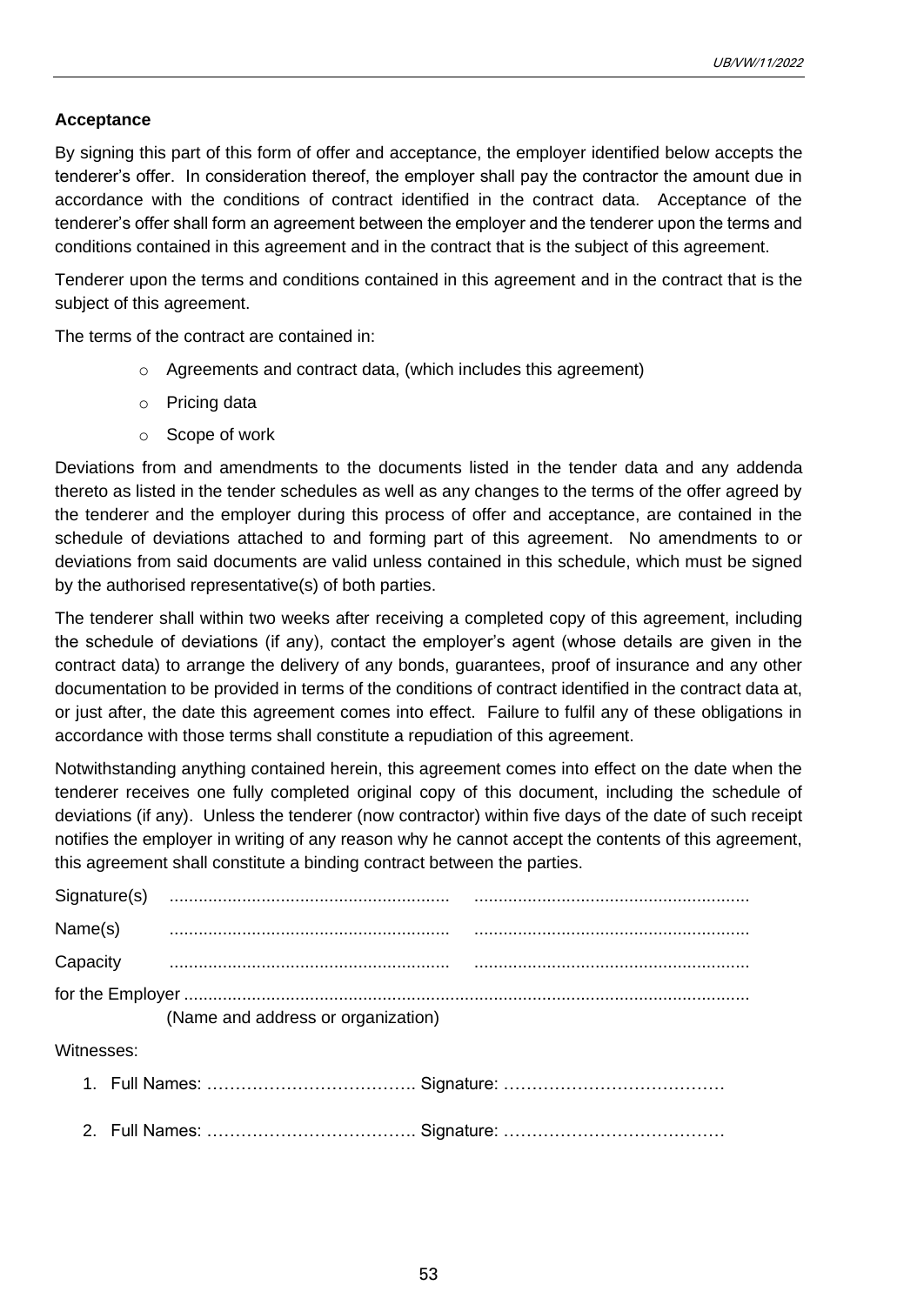## **Schedule of Deviations**

| Item | <b>Deviation Details</b> |
|------|--------------------------|
|      |                          |
|      |                          |
|      |                          |
|      |                          |
|      |                          |

By the duly authorised representatives signing this schedule of deviations, the employer and the tenderer agree to and accept the foregoing schedule of deviations as the only deviations from and amendments to the documents listed in the tender data and addenda thereto as listed in the tender schedules, as well as any confirmation, clarification or changes to the terms of the offer agreed by the tenderer and the employer during this process of offer and acceptance.

It is expressly agreed that no other matter whether in writing, oral communication or implied during the period between the issue of the tender documents and the receipt by the tenderer of a completed signed copy of this Agreement shall have any meaning or effect in the contract between the parties arising from this agreement.

## **For the Contractor:**

| Signature(s)             |                                    |  |
|--------------------------|------------------------------------|--|
| Name(s)                  |                                    |  |
| Capacity                 |                                    |  |
|                          | (Name and address of organization) |  |
| Name and<br>signature of |                                    |  |
| witness                  |                                    |  |
| For the Employer:        |                                    |  |
| Signature(s)             |                                    |  |
| Name(s)                  |                                    |  |
| Capacity                 |                                    |  |
|                          | (Name and address of organization) |  |
| Name and<br>signature of |                                    |  |
| witness                  |                                    |  |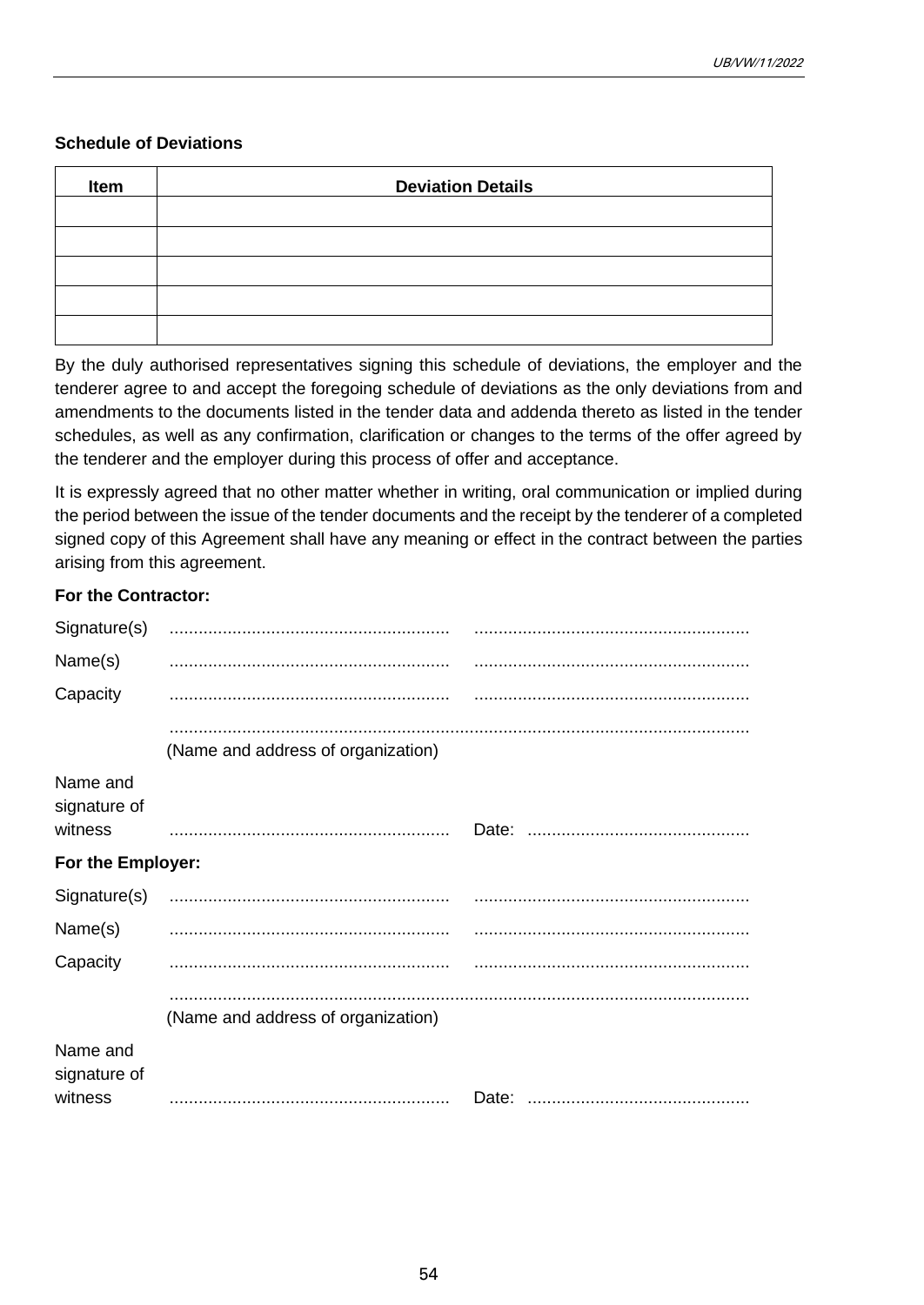# **UBUNTU LOCAL MUNICIPALITY**

## **FORM R: PRICING SCHEDULE**

## **PROJECT DESCRIPTION: APPOINTMENT OF A SERVICE PROVIDER FOR THE PROVISION OF VENDING MANAGEMENT SYSTEM FOR A PERIOD OF 36 MONTHS**

Note: Bidders are to quote on all items indicated on the price schedule, failure to do so will result in disqualification

For Information purposes:

• Transactional revenue per month:

## **1. Revenue Management and Third Party Vending**

| Item | <b>DESCRIPTION</b>                                                                             | Unit of   | <b>QUANTITY</b> | <b>AMOUNT</b>                                 |
|------|------------------------------------------------------------------------------------------------|-----------|-----------------|-----------------------------------------------|
|      |                                                                                                | measure   |                 |                                               |
|      | System Setup & Training<br>Implementation: Interface with Municipal<br><b>Financial System</b> |           |                 |                                               |
|      | Vending Fee %                                                                                  |           |                 |                                               |
|      | (Includes: Software<br>Licence and Support Services)                                           |           |                 |                                               |
|      | 3rd Party Electricity and water Sales<br>%                                                     | Per Month | 36              | % (including<br>Vat) of Total<br><b>Sales</b> |
|      | Communication Costs (if any)                                                                   |           |                 |                                               |
|      | Monthly Cash<br><b>Transaction Fees %</b>                                                      |           |                 |                                               |
|      | Monthly Credit Card<br><b>Transaction Fees %</b>                                               |           |                 |                                               |
|      | Any other cost, please indicate                                                                |           |                 |                                               |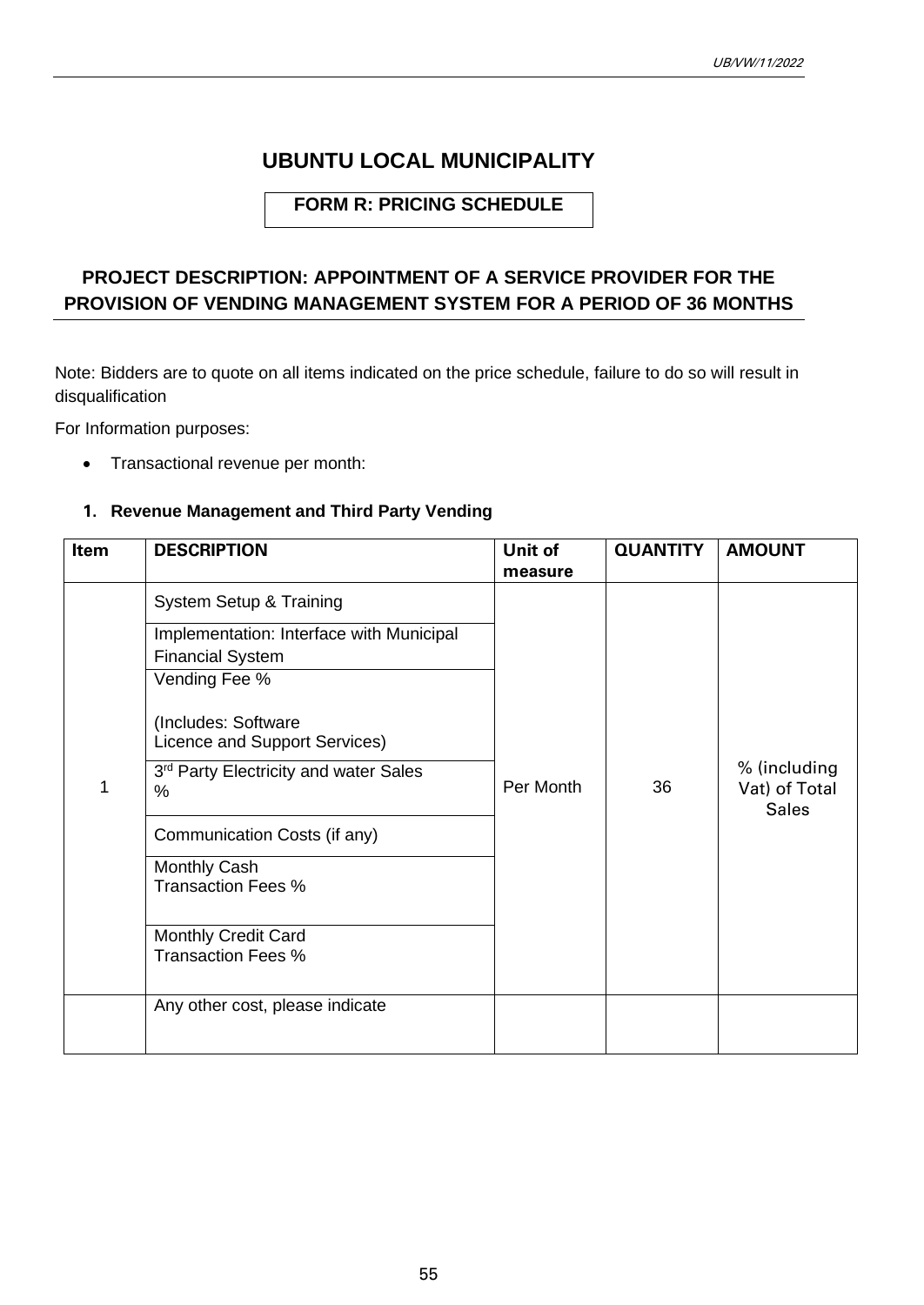# **UBUNTU LOCAL MUNICIPALITY**

## **FORM S: TERMS OF REFERENCE**

# **PROJECT DESCRIPTION: APPOINTMENT OF A SERVICE PROVIDER FOR THE PROVISION OF VENDING MANAGEMENT SYSTEM FOR A PERIOD OF 36 MONTHS**

## **Terms of reference for the provision of Prepaid Vending Management System Services for 36 months**

Purpose of this project is to appoint a service provider for the provision of the supply, Installation, Management and Maintenance of an Online Prepayment Electricity and Water Vending System.

#### ➢ *BACKGROUND*

The municipality is therefore looking for a service provider that will assist in supplying, installing, supporting and maintaining an electricity and water prepayment vending system as it is an integral part of the municipality.

#### ➢ *LEGISLATIVE REQUIREMENTS*

Municipal Finance Management Act 56 of 2003.

#### ➢ *CURRENT SYSTEM CONFIGURATION*

The current system is utilised to vend electricity and issue free electricity and water tokens to registered Indigent debtors. The current system also includes an integrated AMI Head End System for 2 way communication to the current installed meter base.

#### ➢ *OBJECTIVE OF THE TENDER*

The objective of this tender is to invite bidders to supply a SMART Prepayment Electricity and Water Meter Vending System that is Standard Transfer Specification (STS) Edition 2 compliant.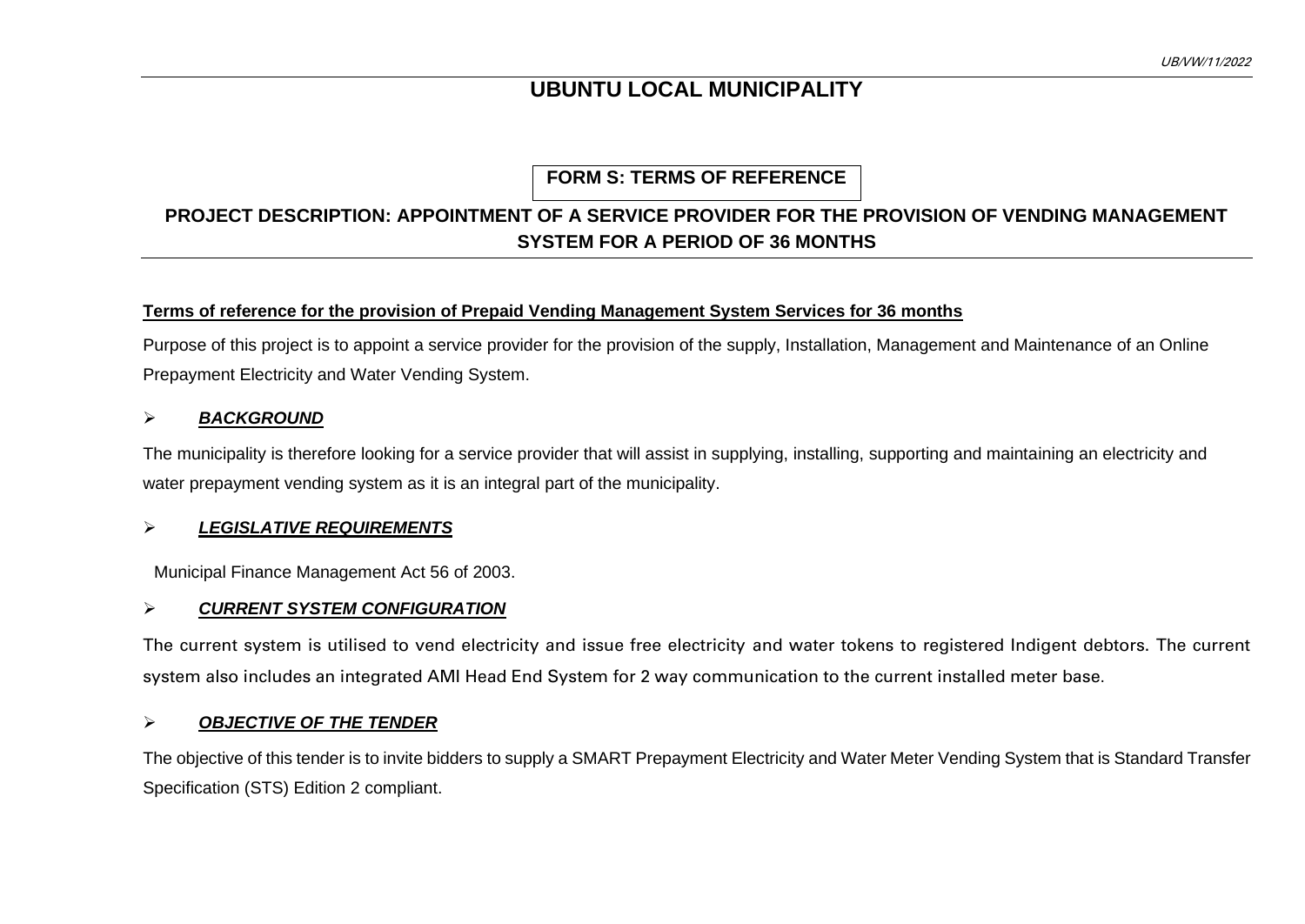UB/VW/11/2022

The contract includes the supply, installation, commissioning as well as support and maintenance of all hardware and software to meet the SMART STS Solution requirements; as well as Electricity Prepayment Data Management and Revenue Protection Service and Revenue Management, to ensure that it is operating efficiently in all areas right across the Municipality.

## *Scope and extent of work*

#### *A successful service provider needs to perform the following services:*

## ➢ *SCOPE OF TENDER*

The Municipality is seeking to partner with a service provider for the following services:

## PRIMARY SERVICES:

- 1. Supply, installation, and commissioning of a hosted online Smart STS prepayment system that is STS Edition 2 Certified;
- 2. Supply of all prepayment high quality communication links;
- 3. Support and maintenance of all software and hardware to meet the new vending requirements;
- 4. Supply, support and maintenance of the prepayment electricity system server;
- 5. Provide functionality for internet, cellular phone, bank ATMs, as well as third party vending;
- 6. Integrate into the current Billing system for arrears payments and account payment for prepaid and post-paid consumers.
- 7. Supply, installation and commissioning of an Head End System for Remote meter diagnostics and remote token playback and maintenance of existing and future meter support.
- 8. Bill management services to give access to municipal accounts being paid at grocery stores, etc.

## SECONDARY SERVICES:

- 1. To provide Prepayment Electricity Data Management related to the Revenue Management Function in order to ensure that customer and meter information in the system is correct and up to date;
- 2. Distribute FBE Tokens to indigent consumers;
- 3. Prepayment Electricity Meter Data Management such as (but not limited to) meter information, tariff information, faulty meters, meter changes, statistics, financial information, blocked meters, debtor data information, synchronization of data between the financial and vending system, historical information;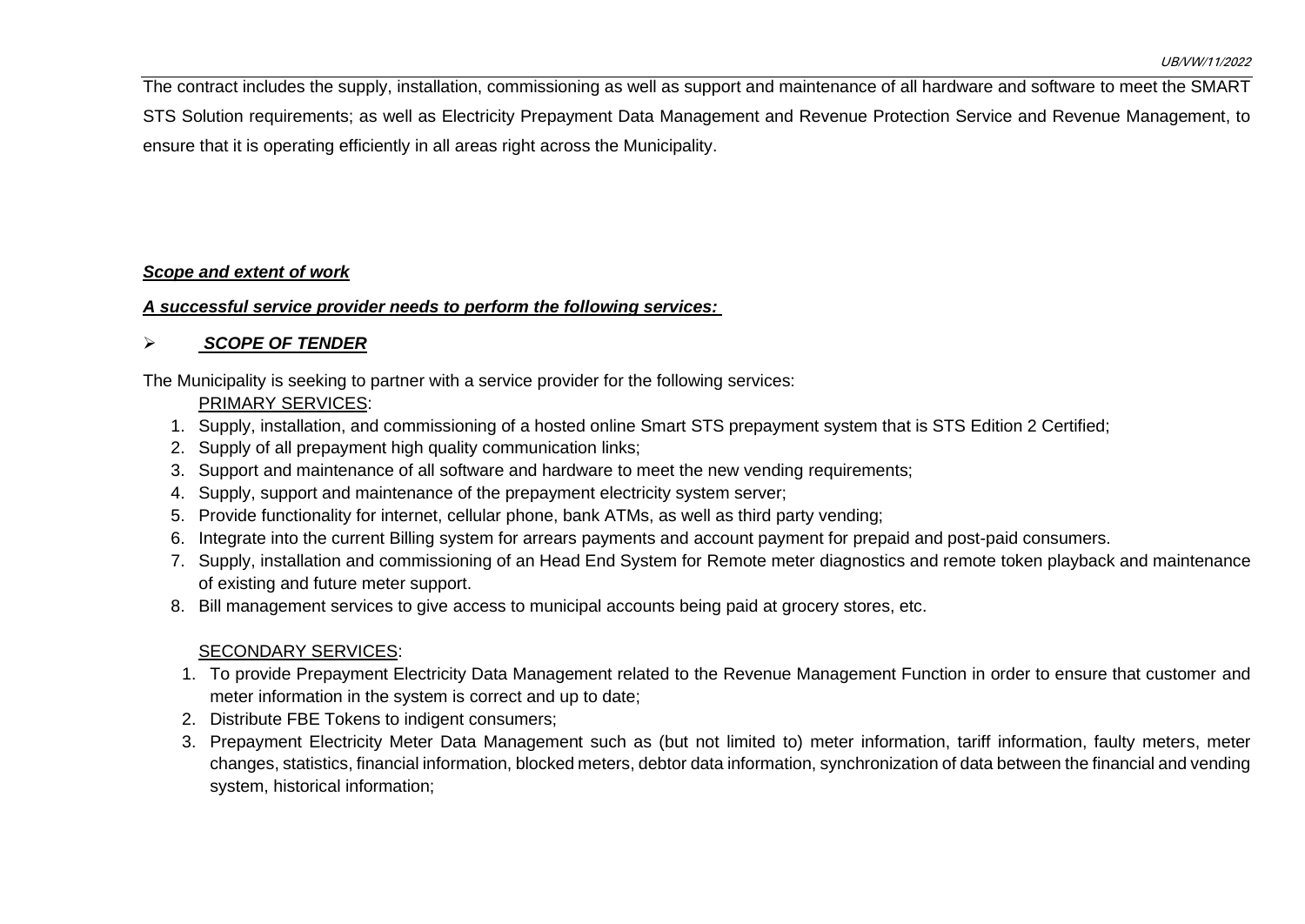- 4. To provide a Revenue Protection Functionality to indicate tampered meters and irregular transactions;
- 5. To supply a detailed hard and soft copy Operations and Maintenance Manual for each of the supplied goods/ products;
- 6. To successfully migrate the data from the existing prepayment system to the new system;
- 7. The system must comply with all legislative and audit requirements:
- 8. The system must generate standard reports with filtering ability, as well as ad-hoc reports that are requested from time to time
- 9. To provide training and transfer of skills to all relevant officials;
- 10. The Solution must integrate to the Billing system for mSCOA compliance.

**NB: The primary and secondary services are compulsory and should the tender proposal not meet the above requirements, the tenderer will be disqualified.**

## *TENDER SPECIFICATIONS*

The online and real-time prepayment electricity vending system to operate in a highly redundant and secure, centralised server environment.

## *Software and Hardware requirements*

## **Compliance and Certifications**

- a) Fully Compliant with IEC62055-41 (STS) Edition 2 specifications and all relevant STS guidelines, with relevant certificate to be supplied as proof.
- b) The Supplier needs to comply with National Rationalised Specification NRSO47 and NRS009 specifications.
- **1. Vending**

The system must perform vending through:

- Point of sale terminals:
- Internet;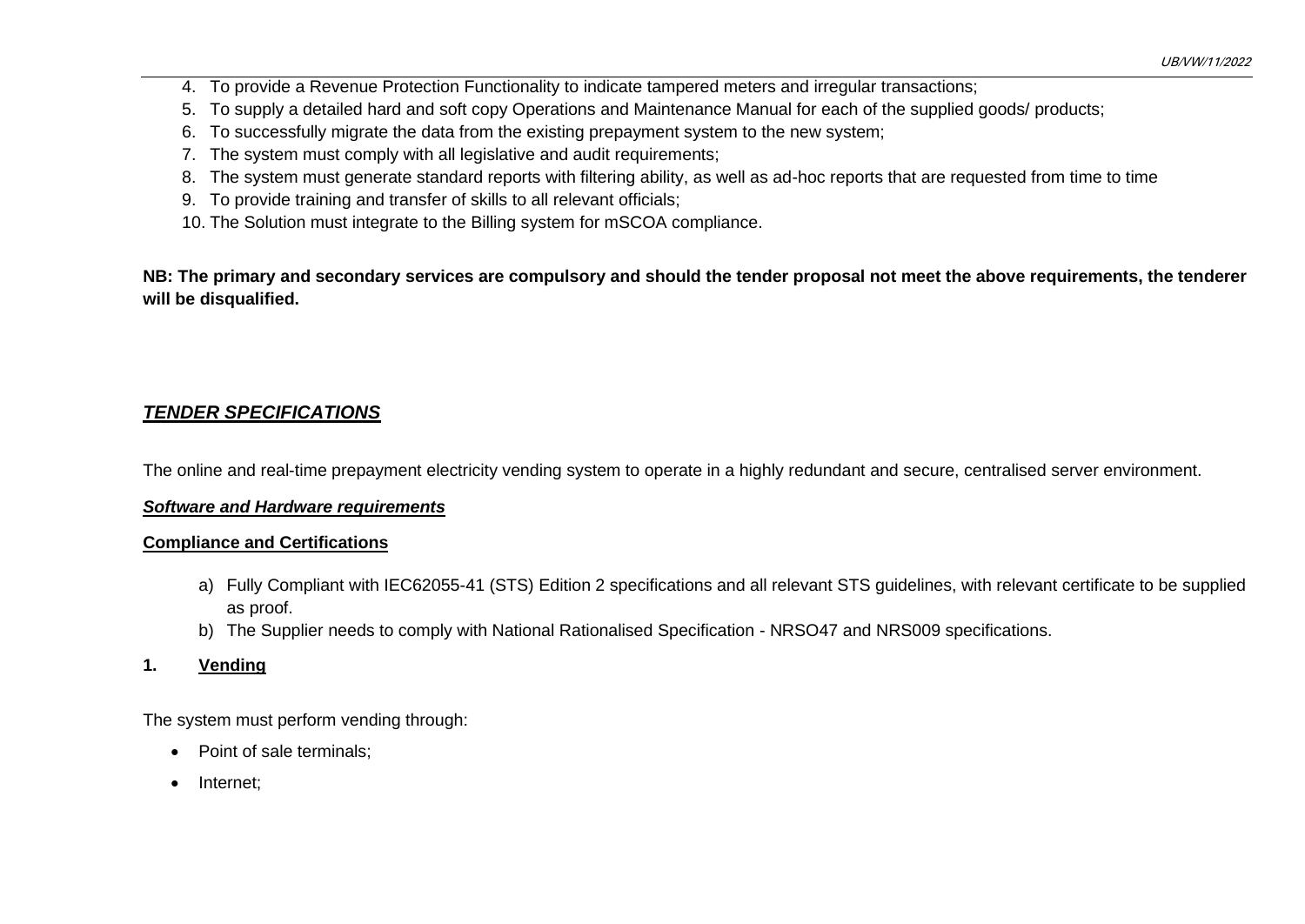- Cellular phone and
- ATM machines

## **The steps of vending shall be:**

- 1.1 On receipt of the vend request the system shall have a provision to ascertain the identity of the consumer;
- 1.2 The keys to identify the consumer shall be the meter serial number;
- 1.3 The vend terminal shall send the request to a central database server that shall authenticate the transaction request and generate an encrypted code;
- 1.4 In order to provide maximum security to the system, the encryption shall not be done on the vending terminal but only on the central database server;
- 1.5 On receipt of each request the vend terminal shall connect to the central database server in order for the encrypted vending code to be generated;
- 1.6 The generated vending code shall be printed by the officially supplied hardware, and/or digitally displayed as in the case of internet or cellular phone vending;
- 1.7 Token layout will comply with the Municipality's specification;
- 1.8 Tokens will be legible for at least one month from date of purchase;
- 1.9 The monetary value per token can be limited per the municipality's requirements e.g. minimum and maximum value, per consumer etc;
- 1.10 The Municipality must have the option to limit the customer total monthly purchases per customer.
- 1.11 All payment types are recorded as returned by the vending terminal or third party aggregator;
- 1.12 The amount tendered must first be allocated to clear the debtor's arrear balance if applicable, and then to allow for immediate purchasing of prepayment electricity;
- 1.13 The consumer can pay the municipal debtor account at any terminal which will be transferred to the municipality's financial system, in a format as prescribed by the municipality;
- 1.14 The system functionality must include reprints of tokens when required;
- 1.15 The system is capable of performing vending functions simultaneously across all terminals and multiple types of vend can be combined one receipt at each terminal e.g. account payment, EBSST and electricity token;
- 1.16 Cancellations are not allowed at the terminals;
- 1.17 Inclining block tariffs are supported per NERSA requirements;
- 1.18 The municipality's image will be positively reflected by the service provider's staff, collectors and aggregators per a code of conduct.
- 1.19 The system must support the TID rollover process and must be STS Edition 2 Compliant.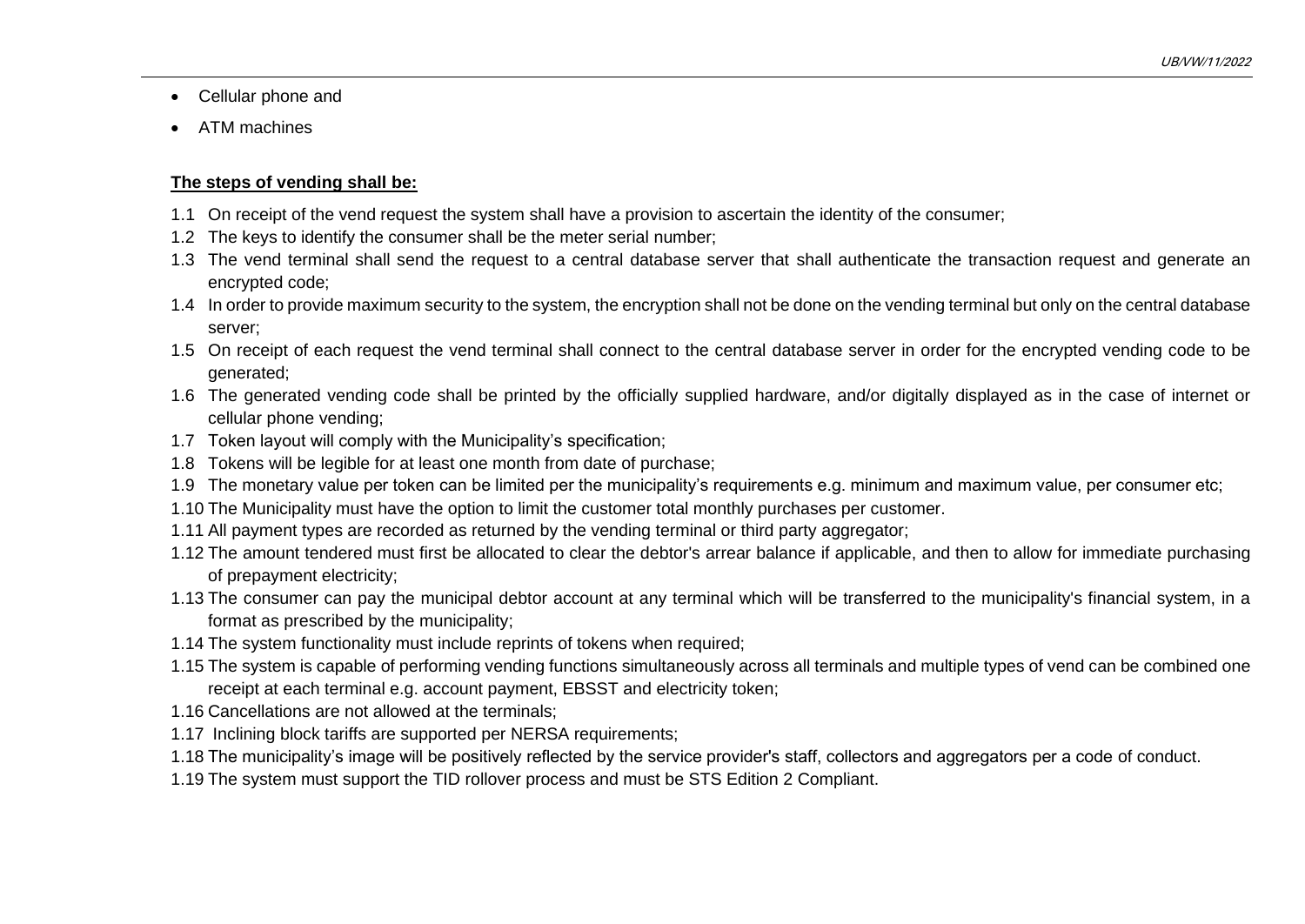1.20 Tokens must be played remotely to meters on purchase should consumers wish to enable this feature.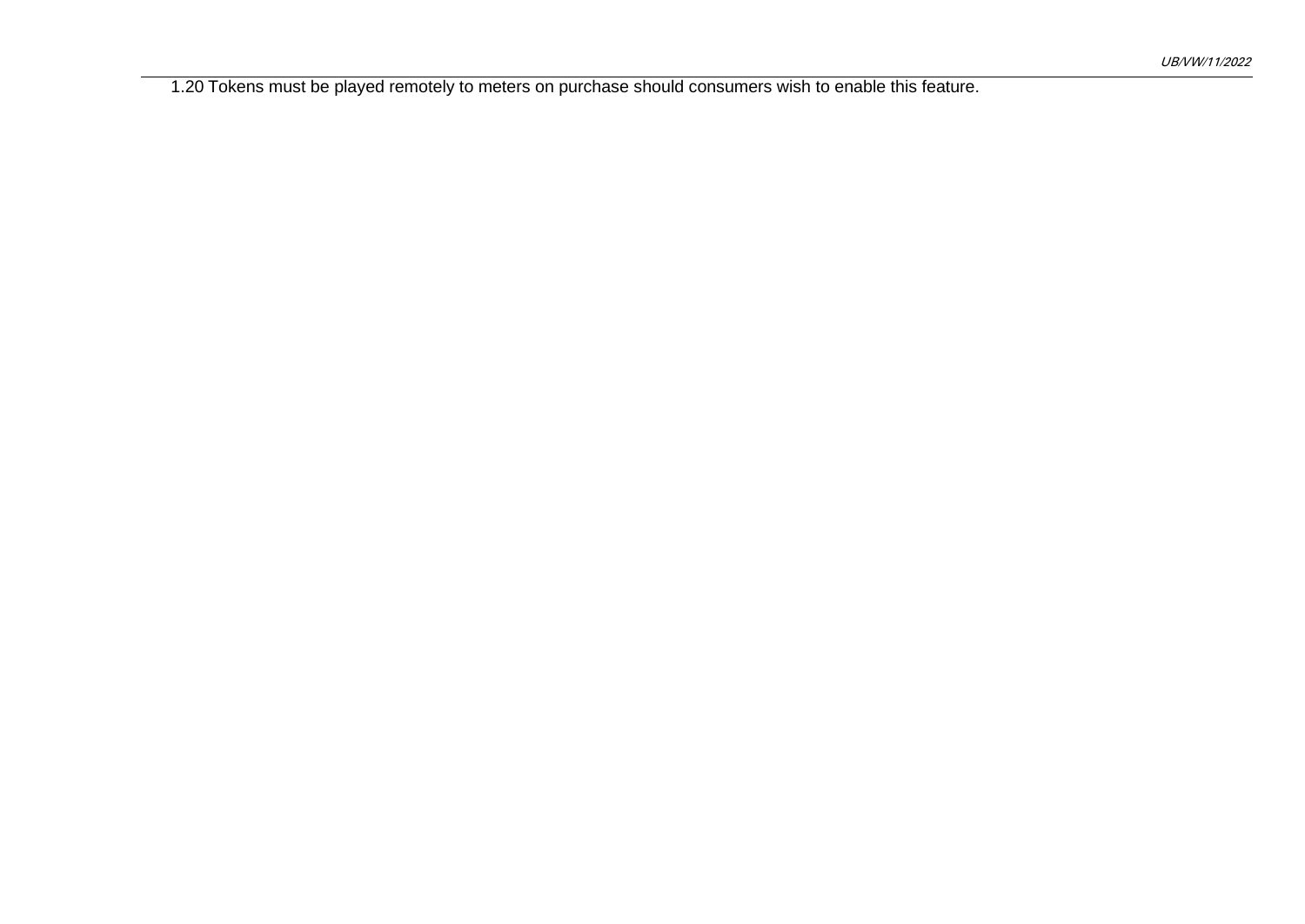## **2. Account Payments**

- 1.1 The consumer should be able to make bill payments at any point of sale. This is in line with the municipality's goal of increasing accessibility to municipal services and debt reduction;
- 1.2 The consumer does not have to be registered to a meter to make a payment.

## **3. General**

- 3.1 The system must integrate with the municipality's financial and other systems such as, Debt Management System.
- 3.2 The system must support STS Edition 2 and provide a mechanism for a phased rollout of key-change tokens to support the base date change over for management of the TID rollover process.
- 3.3 The system must cater for multiple base date functionality in the security module.
- 3.4 The system must support an import mechanism for loading of the new key-load file specification as contained in STS600-4-2.

The service provider must provide the minimum number of vending terminals as required with the following functionality, but not limited to:

- Integrated Modem;
- Integrated Printer;
- Integrated LAN Port;
- Integrated Display Screen.

## **4. Management Centre**

The successful bidder to provide personnel that shall be a part of the vending system process. The vending system must have capability to integrate with the financial management system central database and produce the management reports. The success ful bidder must manage the administrative data, including settings of system accounts, tariffs, meter and Consumer data.

#### **Various tasks that should be performed for the municipality are outlined below, but not limited to:**

- 4.1 Consumer Data Maintenance related to the debtor's profile
- 4.2 Meter Database Management
- 4.3 Uploading of meter database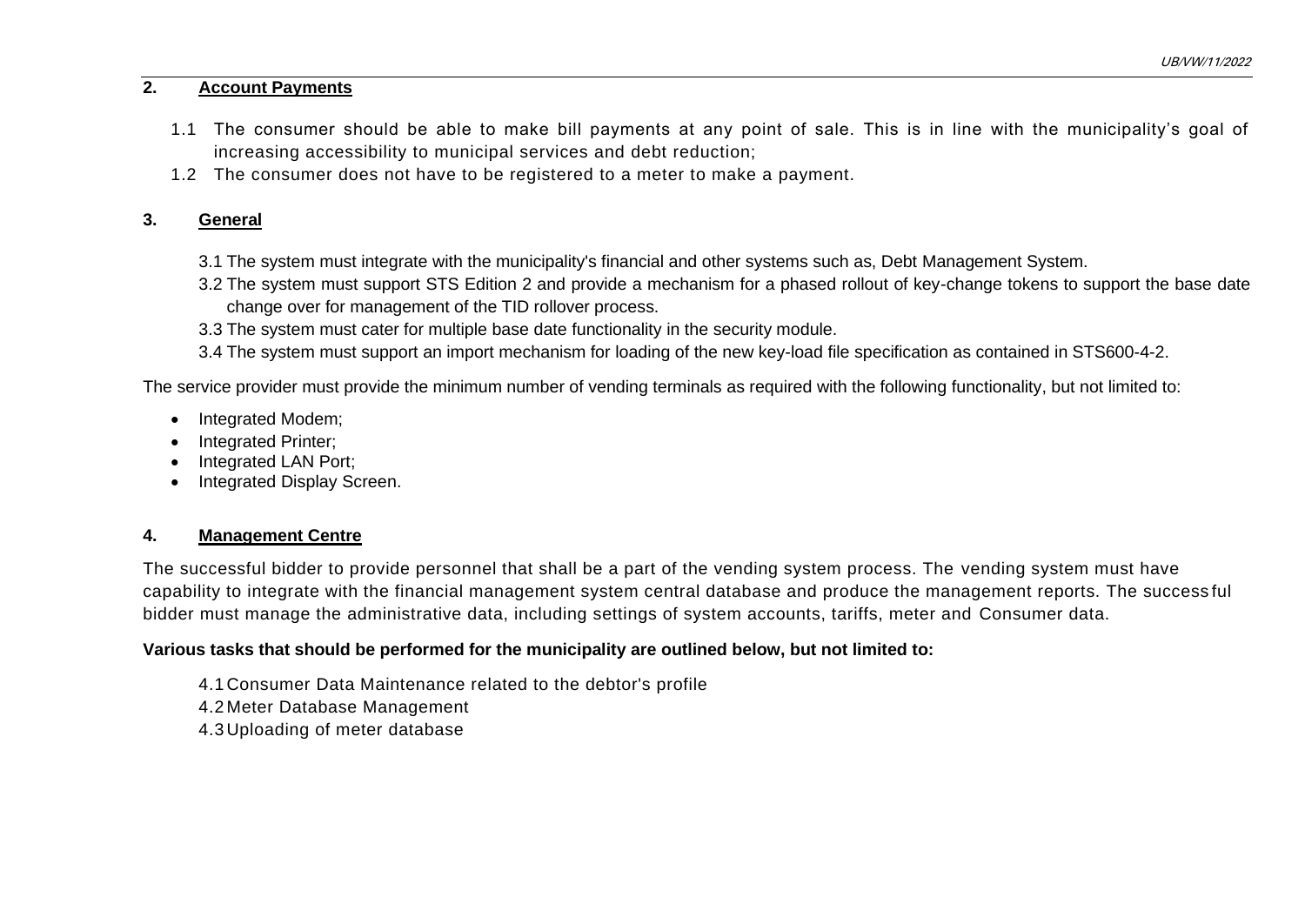## **5. Meter Management**

The system shall support at least the following meter states:

5.1Scrapped; 5.2 Installed; 5.3 Removed; 5.4 In Stock

Meter states can be updated and modified as required.

#### **6. Functionality**

6.1 Link a consumer with a location / meter/Point of Connection;

6.2 Meter management processes shall automatically change the modes of operation associated with a meter.

## **7. Tariff Management**

7.1 Tariff Management

7.2 Tariff structure definition is to be in line with NERSA requirements;

7.3 Tariff change administration in line with Auditor General requirements;

7.4 Inclining Block Tariff (IBT) to be supported;

#### **8. Debt Management**

8.1 Transferring arrear information from the financial system into the Prepayment system;

8.2 Blocking and unblock meters manually and/or electronically;

8.3 Provision of various levels of blocking as prescribed by the Municipality;

8.4 Vending once arrears have been cleared

8.5 Account Payment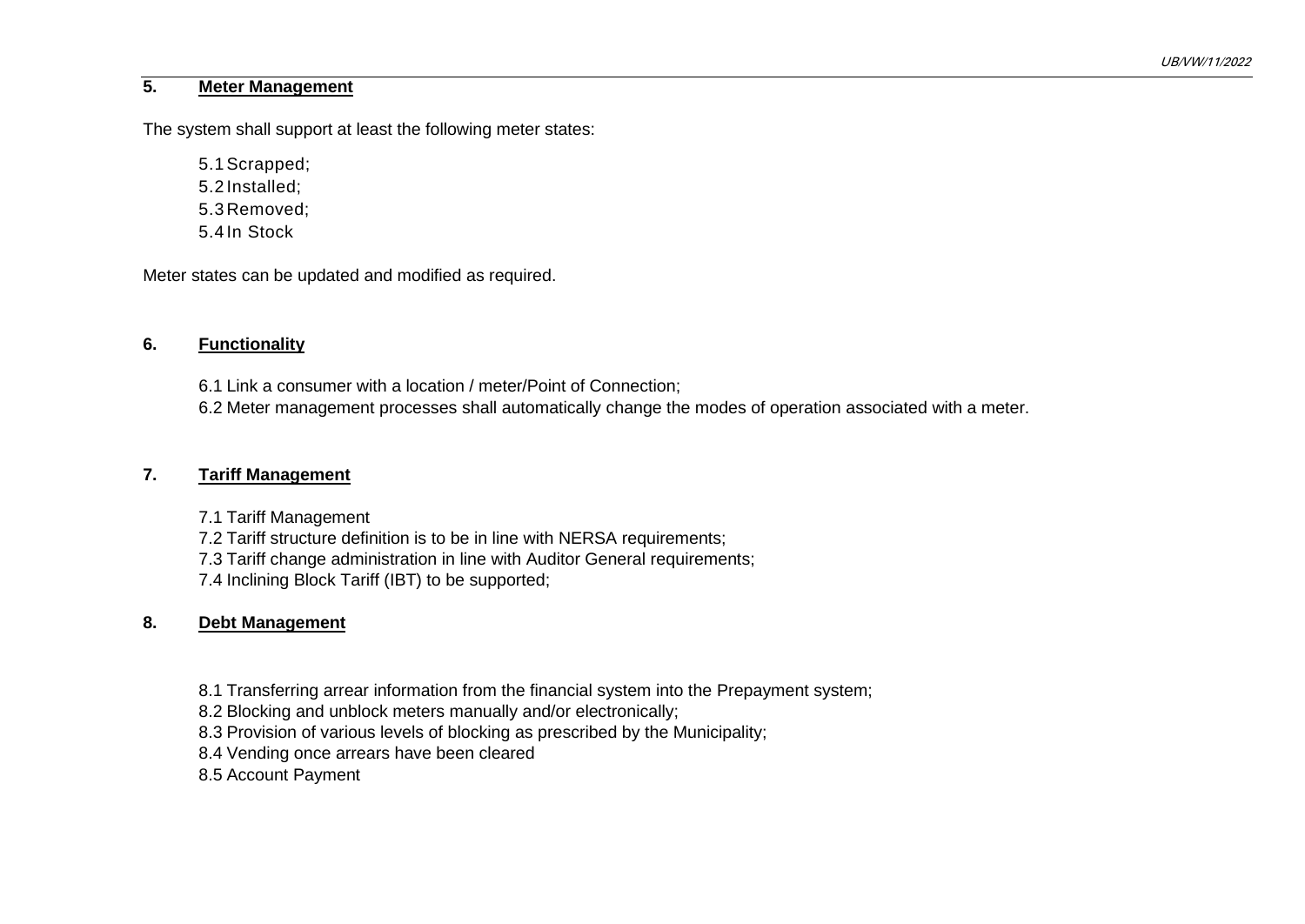#### **9. Transaction management**

The system shall support the following types of transaction:

- 9.1 Cash vend transaction;
- 9.2 Retained credit transaction;
- 9.3 Refund money transaction;
- 9.4 Purchase blocking facility;
- 9.5 Free basic electricity transaction;
- 9.6 Arrear collection and debtor account payments;
- 9.7 Engineering transactions
- 9.8 Account Payment transaction

#### **10. User Security Management**

Security management shall include:

- 10.1 Group rights definition;
- 10.2 Entry of system users and allocation of group rights;
- 10.3 System administrator rights
- 10.4 Customer portal to view transaction history and messages

## **11. Monitoring**

- 11.1 Control of all vending terminal operations;
- 11.2 Control and banking of cash collected through the prepayment system;
- 11.3 Issue of free basic electricity to indigent consumers;
- 11.4 On-line viewing of all vending terminals

#### **12. Reports**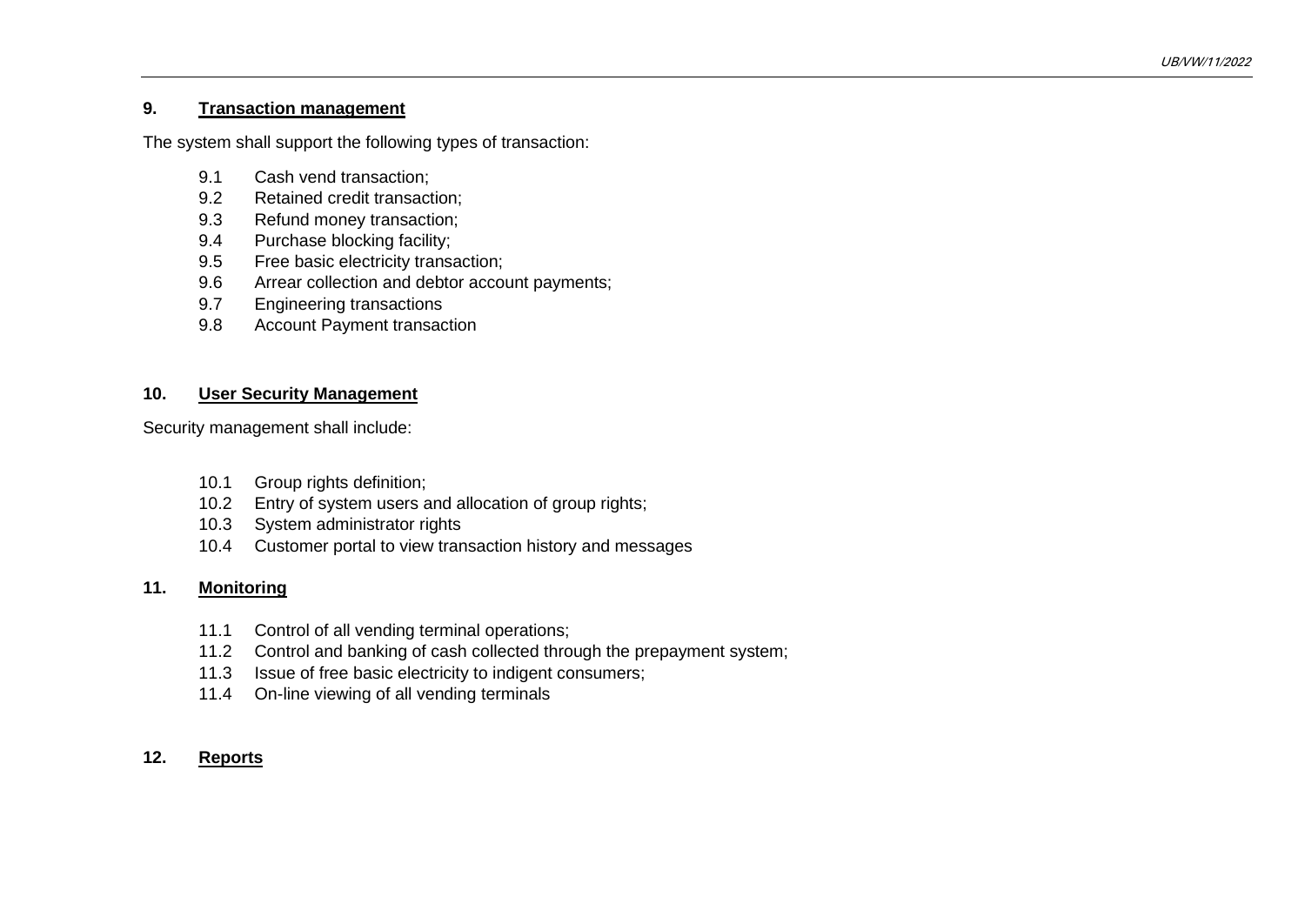- 12.1 All reports must have the functionality to export into various formats, such as (but not limited to) excel, csv, txt, etc. The export must be in a one-liner format;
- 12.2 The front-end screen of each report must include filters such as dates, areas, ward numbers, tariffs, debtor types, surnames, ERF numbers, meter numbers, street names, etc. The filters must be clearly defined in terms of data entry;

## **13. Access Management**

The management interface required to operate the proposed solution shall be web-enabled.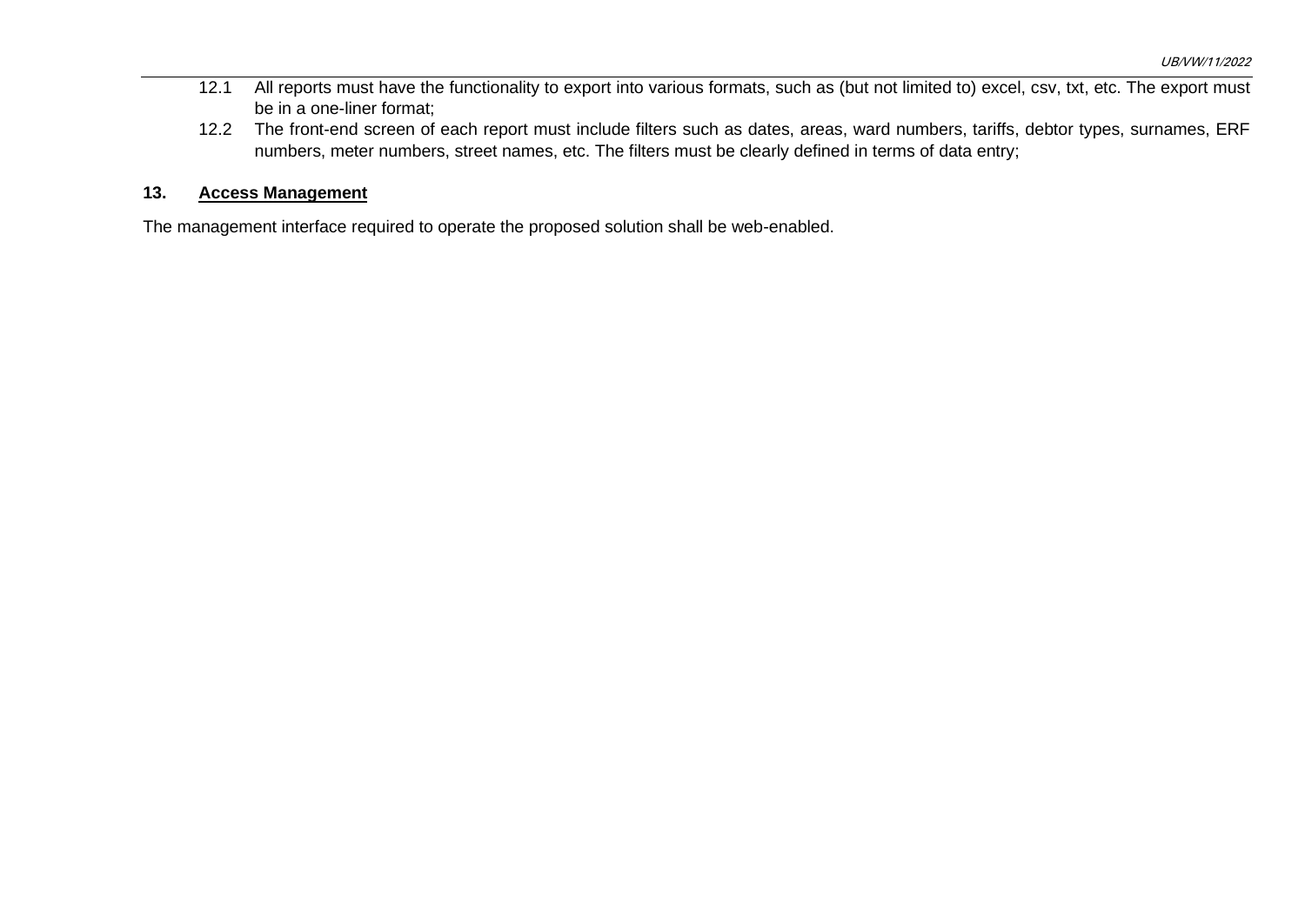#### **14. Customer Service And Technical Support**

Bidder to provide technical and customer support services as follows:

- 14.1 Detailed problem logging and escalation process with timelines;
- 14.2 To provide a flow chart At a minimum, explain the number of severity levels, the criteria used to define problem severity at each level, who is notified at each level, and the time period between each severity level;
- 14.3 To provide a solution that has proactive service features. Bidder to describe any ability to self-diagnose errors and perform automated corrective action;
- 14.4 To describe the Professional Services capability as it pertains to this project. Include services offered, locations provided, and whether insourced or outsourced personnel are used;
- 14.5 To provide the details of the contractual arrangements between the bidder and the various communication networks, such as mobile telephone networks; to ensure that an uninterrupted service is provided.

## **15. Operation And Maintenance Manuals**

The operation and maintenance manuals of software, application and equipment supplied shall be furnished with the detail diagram of the design. The manuals must be available in hard copy and electronic format. A "help" facility must be available to all users of the system.

#### **16. Training & Administration**

The successful bidder shall provide training as follows:

| <b>Department</b>                      | <b>Training Requirements</b>          |
|----------------------------------------|---------------------------------------|
| <b>Counter Services and Prepayment</b> | <b>Operational and Administrative</b> |
| <b>Vendor Training</b>                 | Operational                           |
| Debt Management                        | Operational and Administrative        |
| Revenue Protection                     | Operational and Administrative        |
| <b>Electrical Engineering</b>          | <b>Administrative and Technical</b>   |
| <b>ICT System Administrator</b>        | <b>System Maintenance</b>             |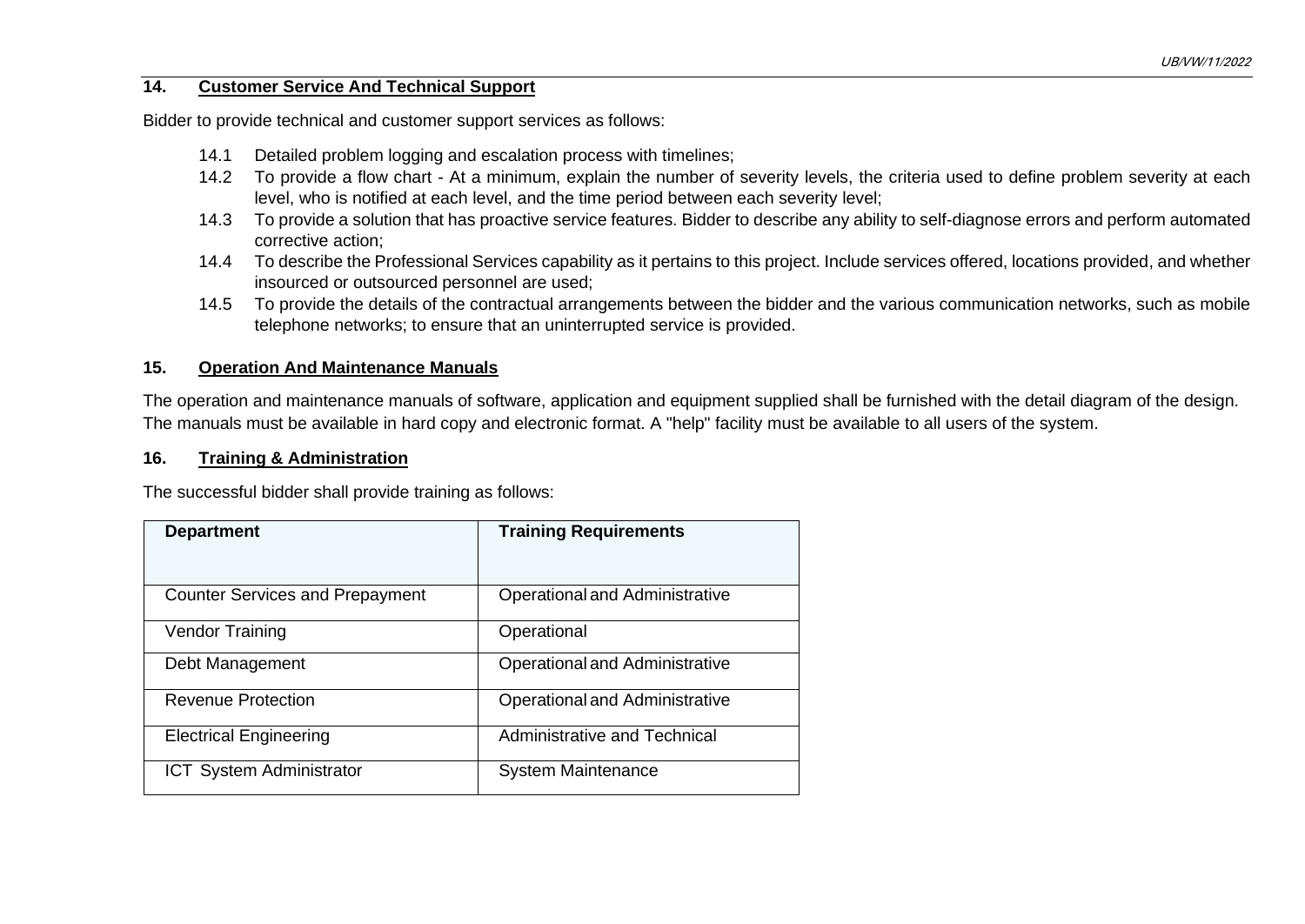| <b>ICT Technical Engineers</b> | <b>Hardware Maintenance</b> |
|--------------------------------|-----------------------------|
|                                |                             |

The training will be conducted onsite and all trained staff members must be issued with a certificate after completion.

The bidder shall create a Standard Administration and Maintenance Procedure for solution provided.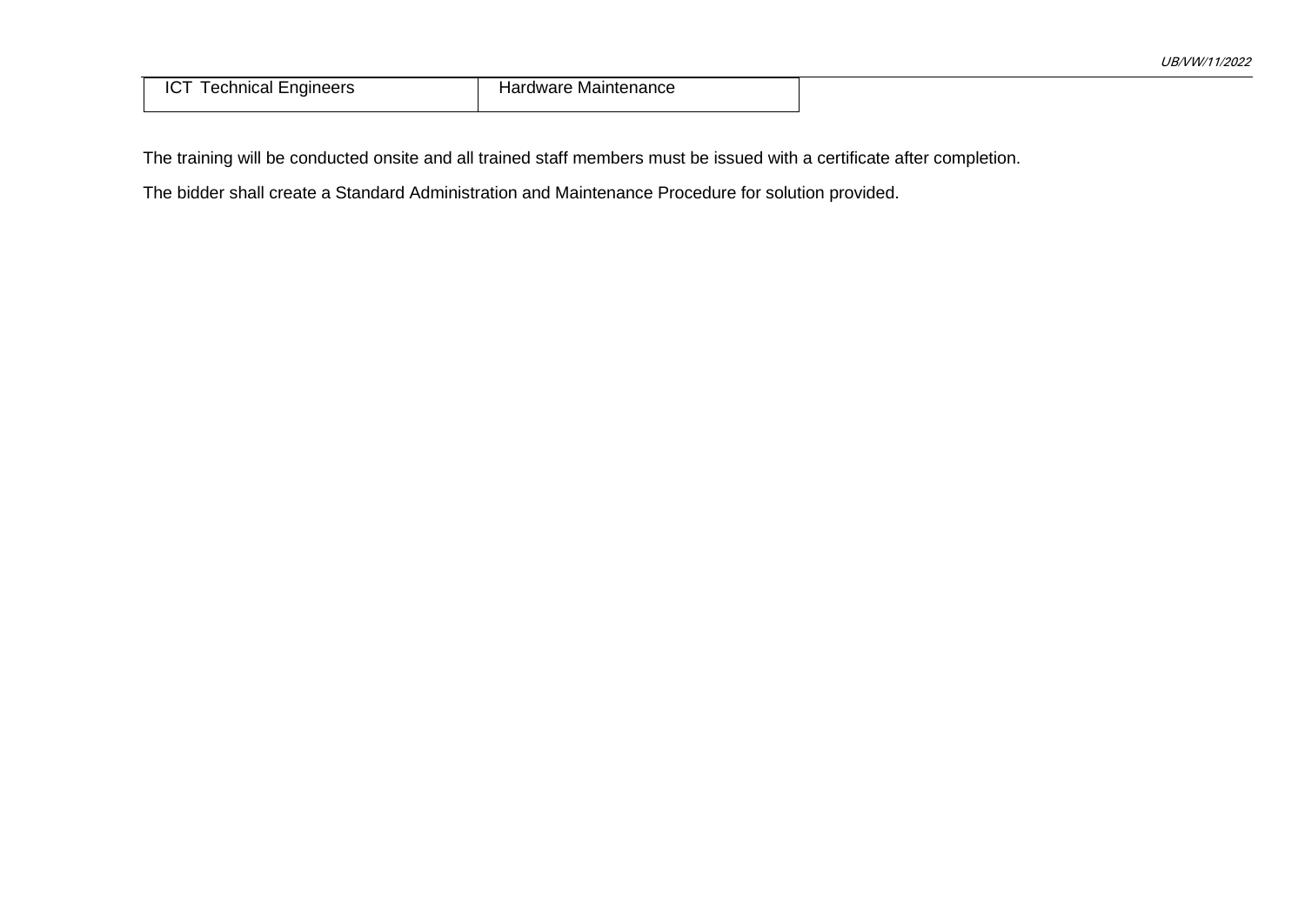## **17. Maintenance And Defects Liability Period**

The bidder shall provide regular maintenance services as per the manufacturer's instructions, which shall include but not limited to the following work, during the thirty six (36 months warranty period)

- 17.1 Inspect and repair where necessary;
- 17.2 Adjustment of applications;
- 17.3 Replacement of any defective parts

The successful bidder to ensure service continuity on solution proposed without transaction/data loss.

#### **18. Service Level Agreement**

A three (3) year Service Level Agreement (SLA) will govern the working relationship between the Municipality and the successful bidder for the solution provided. The contract (SLA) must be in line with the tender specification.

#### **19. Maintenance Contract**

The services to be rendered through this contract will be as follows:

- 19.1 Support and maintenance;
- 19.2 Preventative maintenance;
- 19.3 Remote support;
- 19.4 Onsite support (such as, but not limited to onsite visits, onsite meetings, etc.);
- 19.5 Telephone support;
- 19.6 Upgrade services;
- 19.7 Enhancement services (such as, but not limited to amendments to reports, new reports, etc.);
- 19.8 Consulting service;
- 19.9 Licenses;
- 19.10 Patches updates;

#### The contract will be managed as follows:

The user department will log the calls to the ICT Department and will escalate the faults to the service provider when needed;

#### **The calls logged will be categorised as follows:**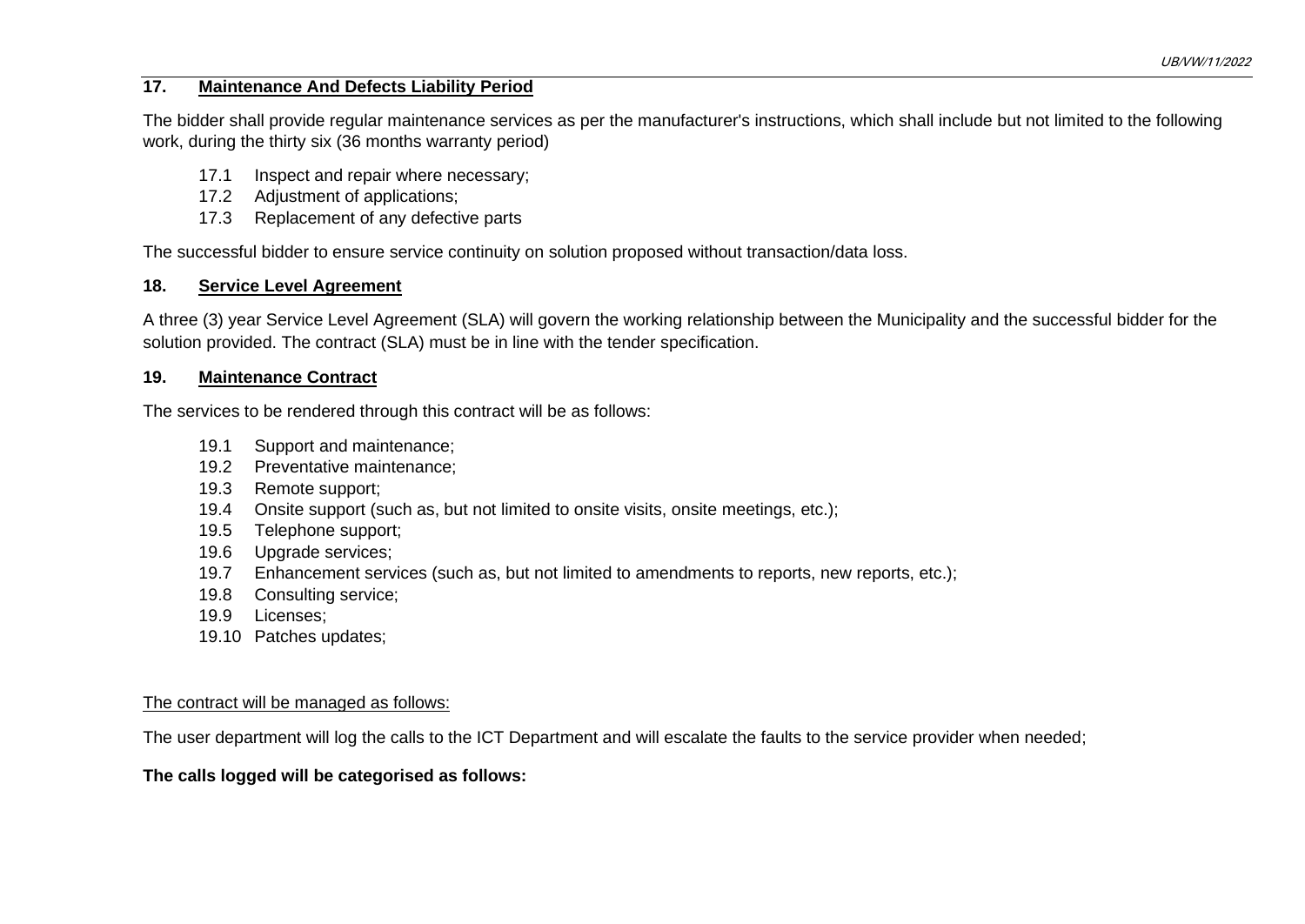| <b>Priority</b> | <b>Fault Severity</b> | <b>Description</b>                                                   |
|-----------------|-----------------------|----------------------------------------------------------------------|
|                 | <b>CRITICAL</b>       | Vending System is not functioning — high impact on Business          |
| 2               | <b>HIGH</b>           | Processing can continue — circumvention acceptable in the short term |
| 3               | <b>MEDIUM</b>         | Processing can continue - acceptable circumvention                   |
| 4               | <b>LOW</b>            | No impact on processing                                              |
| 5               | <b>ENHANCEMENT</b>    | Request for additional functionality                                 |

# **The response and resolution times are expected to be as follows:**

| <b>Priority</b> | <b>Description</b> | <b>Response</b>                                                                                                                                                                    | <b>Resolution times</b>                                 |
|-----------------|--------------------|------------------------------------------------------------------------------------------------------------------------------------------------------------------------------------|---------------------------------------------------------|
|                 | <b>CRITICAL</b>    | Respond within one (1) working<br>hour                                                                                                                                             | Best effort to resolve within two<br>(2) working hours  |
| $\overline{2}$  | <b>HIGH</b>        | Respond within two (2) working<br>hours.                                                                                                                                           | Best effort to resolve within four<br>(4) working hours |
| 3               | <b>MEDIUM</b>      | Respond within four (4) working<br>hours.                                                                                                                                          | Best effort to resolve within six<br>(6) working hours  |
| 4               | <b>LOW</b>         | Solution may be implemented<br>in future releases                                                                                                                                  |                                                         |
| 5               | <b>ENHANCEMENT</b> | Quotation for enhancements<br>and procurements of new<br>equipment must be supplied<br>with milestone dates for<br>additional functionality and both<br>parties will have to agree |                                                         |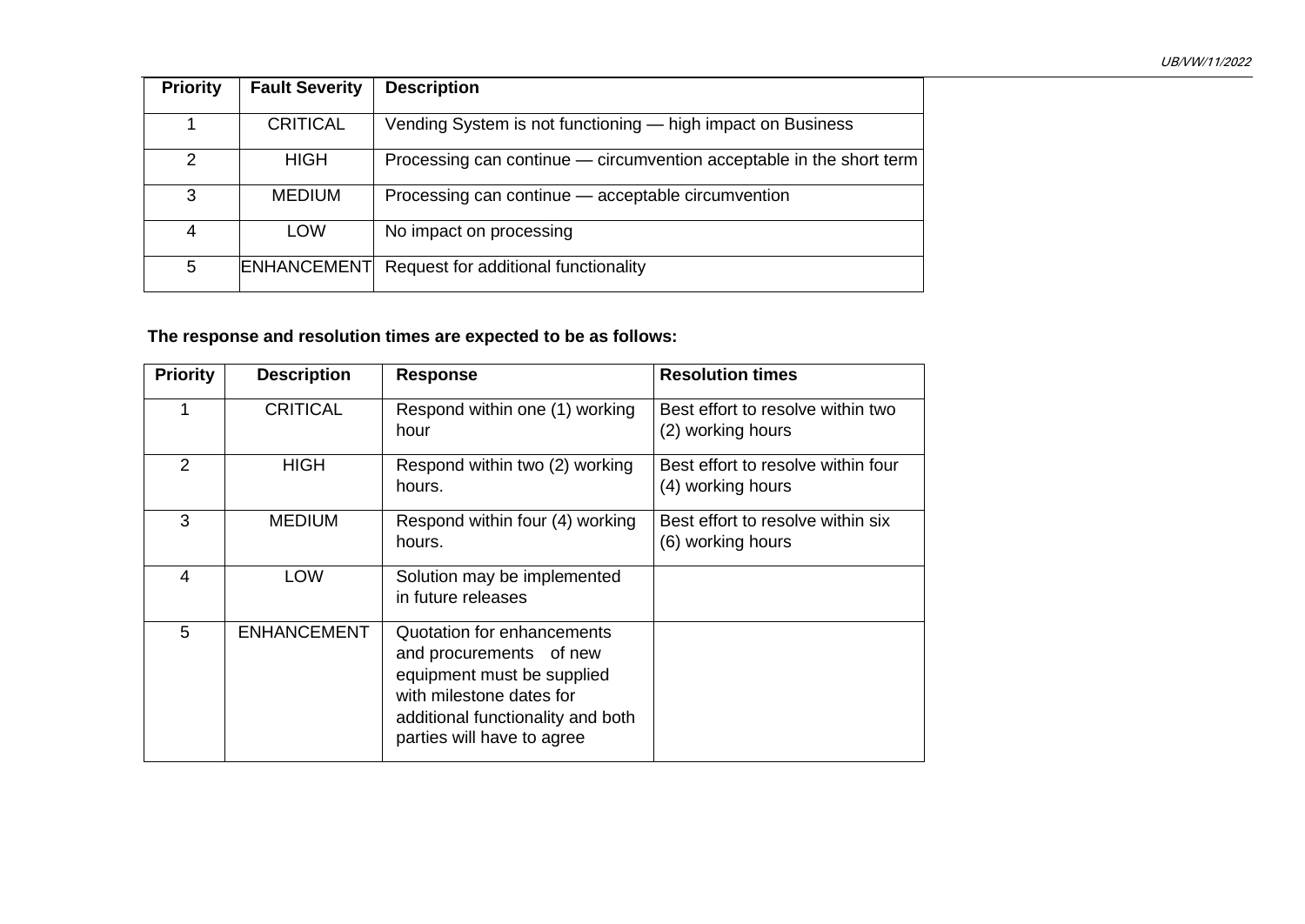## **20. Guarantees System Performance**

- 20.1 The successful Tenderer shall have the new system commissioned within Two (2) months of the contract being awarded;
- 20.2 The Tenderer shall guarantee the systems' functional performance and any upgrades required to correct any system mal-operation, shall be for the Tenderer's account;
- 20.3 In the event of any latent defect (programming "bug") becoming evident, the Tenderer shall be responsible for the immediate rectification of such defects at their own cost.

#### **21. Meter Technical Specifications**

- 21.1 This contract calls for the supply, delivery of split type Electricity Meters & Accessories for Domestic and small power User with AMI Support.
- 21.2 See ANNEXURE A for detailed Specification and Compliance.

#### **22. Tender Documents And Format Of Submission**

Bidders are requested to present one copy of the response in ORIGINAL hardcopy. All documents relating to the tender must be in English.

Tender documents and submissions must be properly indexed and must be presented in line with the reference numbering within the tender specification.

#### **23. Mandatory Documents And Information**

The documents listed and information must also be submitted. Failure to submit such documents and information will deem the tender submission to be non-responsive:

- 23.1 STS Edition 2 Compliance Certificate
- 23.2 Size and Ability to Support Online Vending System: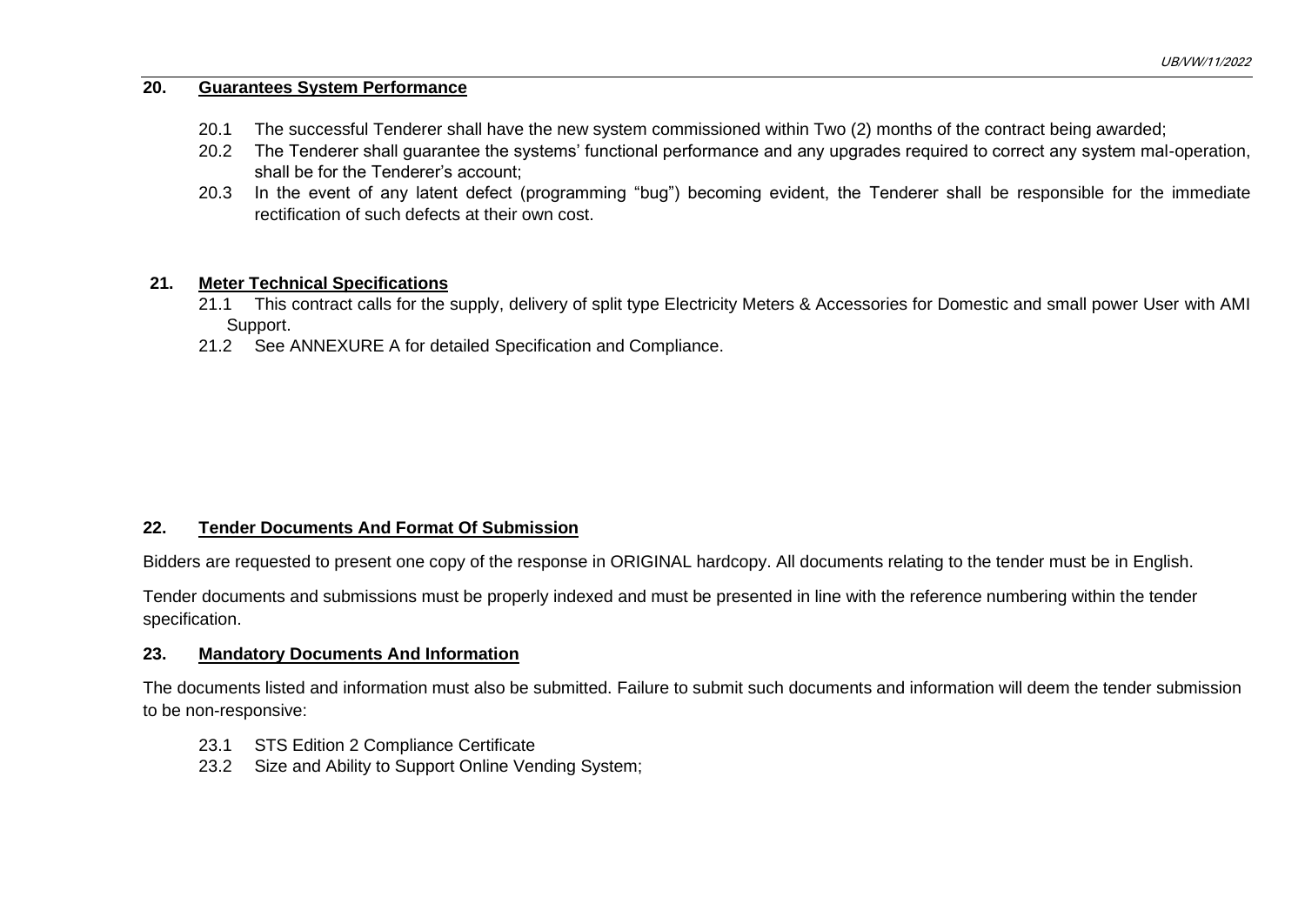- 23.3 Bidder to describe the company's existing vending infrastructure (e.g. cellular phone/internet vending, etc.), including the volume of transactions, size and number of vending points;
- 23.4 The bidder should furnish the information on major past supplies under the relevant product/services and satisfactory performance for the last five financial years;
- 23.5 The bidder should be a manufacturer or the OEM authorized representative of respective system and or supply and maintenance of the offered items for a minimum period of three years in South Africa;
- 23.6 The bidder to provide the name, respective titles, and years of experience of the person/s who will be responsible for management/coordination of all work on the project. In addition, provide the names of all personnel that are proposed to be involved in the project, their resumes, and their proposed roles/responsibilities (including the name of subcontractors and their personnel who will be working on the project, if any);
- 23.7 The Bidder to provide a summary describing the bidder's area of expertise and resource capabilities as they relate to this proposal;
- 23.8 Bidder shall also submit a minimum of three references from similar projects. Listing shall include name and address, title and phone number of a contact person at that client. The municipality reserves the right to contact any of the references supplied by the bidder to obtain information regarding work that the bidder has performed.

## **24. Evaluation Criteria**

#### **The Bids will be evaluated in three stages, namely:**

- **1.** Administrative Compliance
- **2.** Functionality
- **3.** Price and BBBEE Points.

Only bidders who are found to be responsive on this stage will be considered for functionality. Only bidders who **score 70%** or more of the points for functionality on stage 2 would be further evaluated on price and BBBEE and therefore be eligible for the award.

It must be noted that bidders that fail to meet **70%** of the points for functionality will result in the tender not considered further. This will lead to the tender deemed non-responsive

#### **25. Functionality**

## **Only responsive tenders will be subjected to further evaluation in terms of the following:**

## (a) **Functionality Criteria and Weight**

- i. Relevant company experience in vending carries a max of 70 points.
- ii. Proven Software System in compliance with all specifications carries a max of 20 points.
- iii. A demonstration by the service provider to have executed 3rd party vending carries a max of 10 points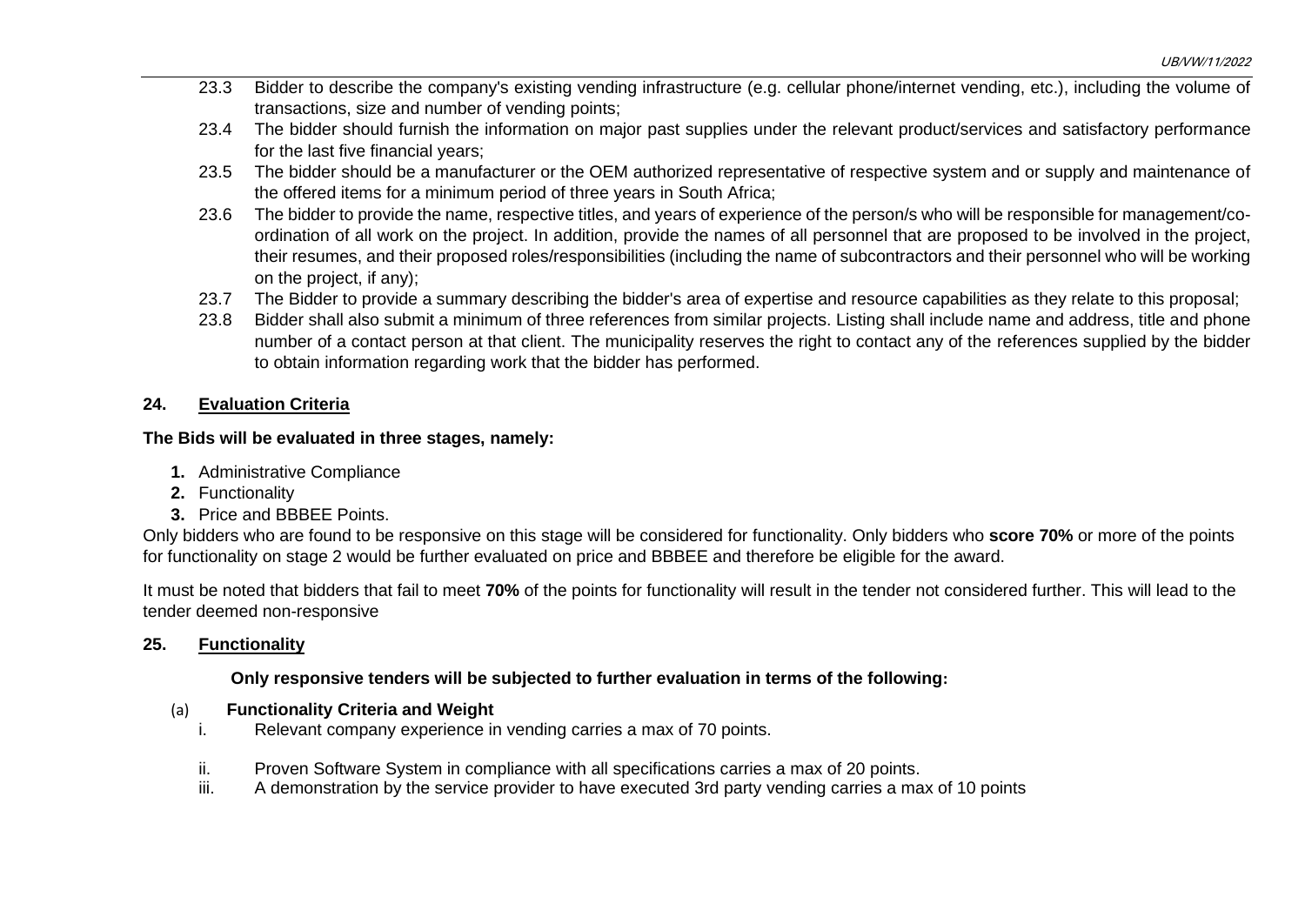(b) A minimum score of 70 points are required to advance to the next stage of evaluation.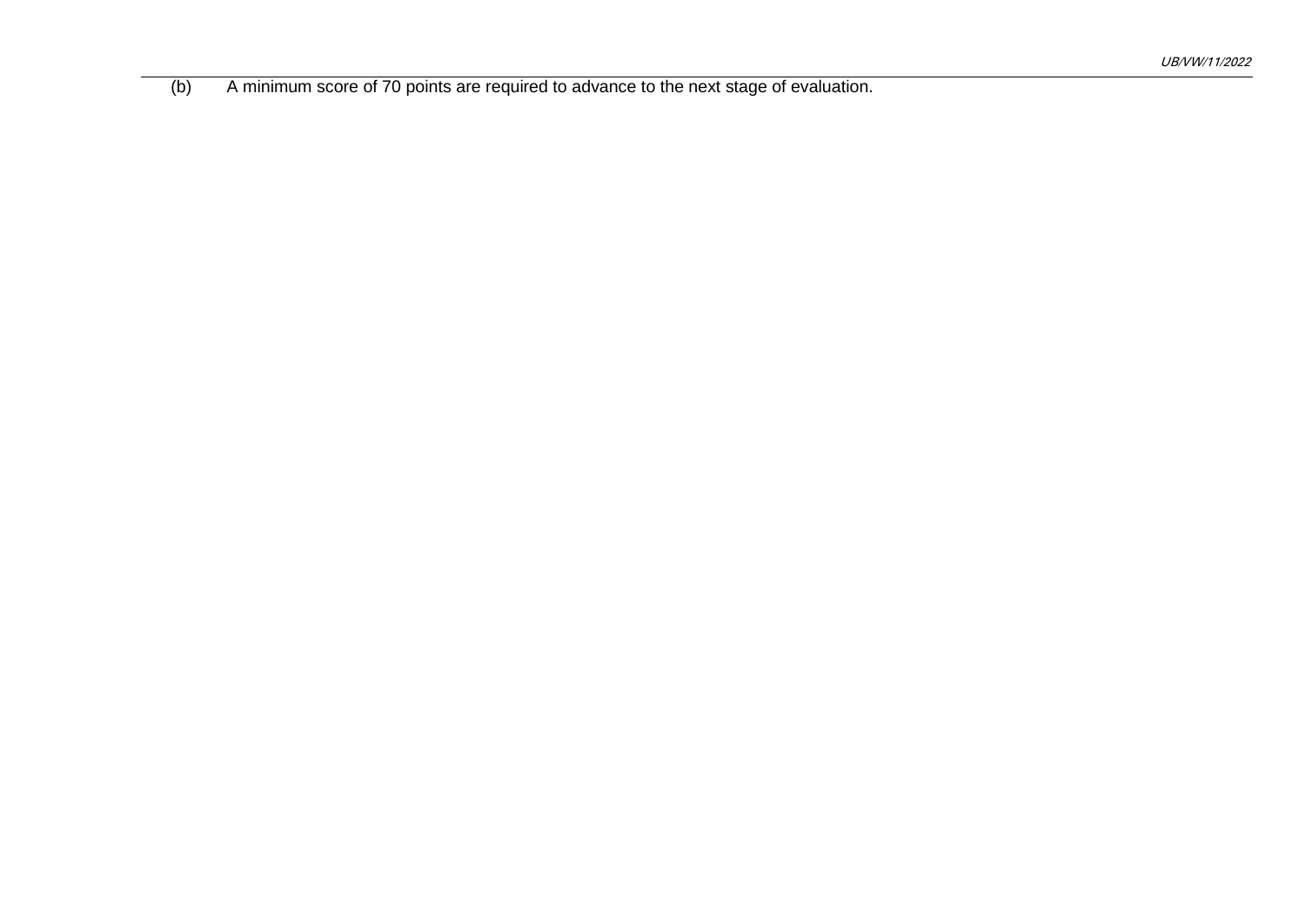## **26. Municipality Schedule of Compliance**

**Supply, installation and management of an STS EDITION 2 compliant prepayment electrical SMART Solution, Revenue Management and Revenue Protection for a period not more than three years**

**Tender Number: UB/VW/12/2022**

|    | <b>VENDING SYSTEM</b>                                                                                                                                                                     |            |           |  |
|----|-------------------------------------------------------------------------------------------------------------------------------------------------------------------------------------------|------------|-----------|--|
| 1. | Offered solution provides for a fully functional SMART Meter System<br>for the entire vending domain of the municipal area ( <i>must be</i><br>demonstrated during practical evaluation). | <b>YES</b> | <b>NO</b> |  |
| 2. | Offered Solution has integrated AMI functionality with remote meter<br>reading and token routing capability (must be demonstrated during<br>practical evaluation).                        | <b>YES</b> | <b>NO</b> |  |
| 3. | Vending solution includes Retail Shops, Internet, ATM, Cellular Phone<br>and Mobile Devices as points of sale (system implementation plan<br>must be included)                            | <b>YES</b> | <b>NO</b> |  |
| 4. | The SMART Meter System supplier needs to comply with National<br>Rationalised Specification - NRSO47 and NRS009 specifications.<br>(documentary proof must be included).                  | <b>YES</b> | NO.       |  |
| 5. | Tenderer is certified as an ISO 9001 company (documentary proof<br>must be included).                                                                                                     | <b>YES</b> | <b>NO</b> |  |
| 6. | The SMART Meter System must be able comply with municipal<br>MSCOA requirements by integrating into a compliant Billing System<br>(must be demonstrated during practical evaluation)      | <b>YES</b> | <b>NO</b> |  |
| 7. | SMART Meter System provide for all types of payments i.e. cash,<br>credit card, debit card, bank transfer and cheque.                                                                     | <b>YES</b> | <b>NO</b> |  |
| 8. | SMART Meter System can generate STS Electricity, STS Water and<br>STS Smart Meter Currency Token (must be demonstrated during<br>practical evaluation).                                   | <b>YES</b> | <b>NO</b> |  |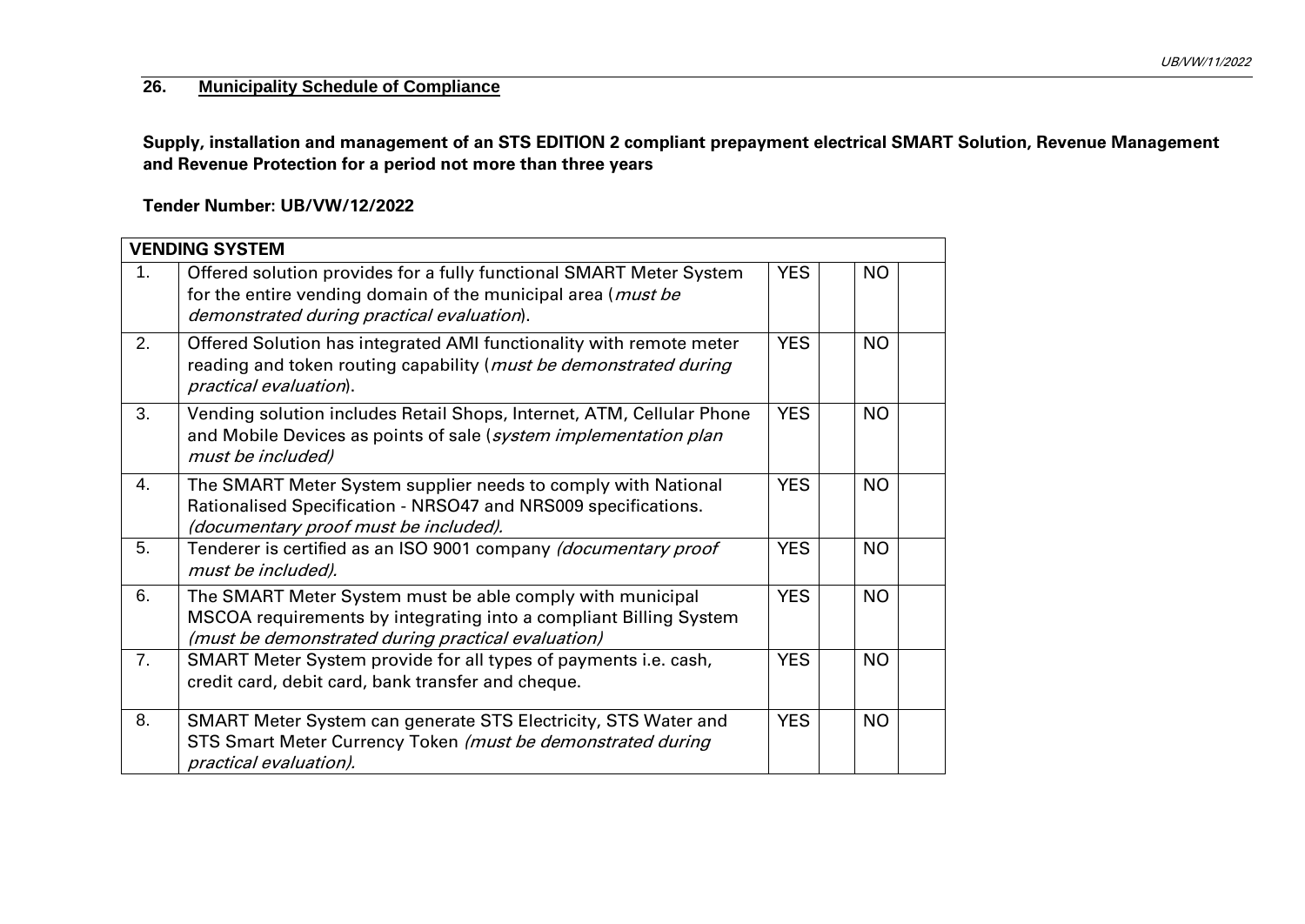| 9.  | SMART Meter System is real time and on-line (must be demonstrated<br>during practical evaluation).                                                                                                                                        | <b>YES</b> | <b>NO</b> |  |
|-----|-------------------------------------------------------------------------------------------------------------------------------------------------------------------------------------------------------------------------------------------|------------|-----------|--|
| 10. | SMART Meter Solution support is provided on a 24x7x365 basis.                                                                                                                                                                             | <b>YES</b> | <b>NO</b> |  |
| 11. | SMART Meter Solution is operational on a 24x7x365 basis.                                                                                                                                                                                  | <b>YES</b> | <b>NO</b> |  |
| 12. | The SMART Meter Solution must be fully Compliant with IEC62055-41<br>(STS) Edition 2 specifications and all relevant STS guidelines.<br>(documentary proof must be included).                                                             | <b>YES</b> | <b>NO</b> |  |
| 13. | The System must support the STS TID rollover process, and<br>documented approach must be included.                                                                                                                                        | <b>YES</b> | <b>NO</b> |  |
| 14. | Guarantee of the vending systems' functional performance during the<br>tender period (documentary proof must be included)                                                                                                                 | <b>YES</b> | <b>NO</b> |  |
| 15. | Active STS Vending Hardware shall be hosted in a secure cloud<br>environment (documentary proof must be included)                                                                                                                         | <b>YES</b> | <b>NO</b> |  |
| 16. | Back-up SMART Meter System shall be hosted off the designated site -<br>another location that meets compliant environment standards<br>(documentary proof must be included)                                                               | <b>YES</b> | <b>NO</b> |  |
| 17. | Existing direct on-line vendors which are managed by the current<br>service provider shall be facilitated and equipped with the necessary<br>hardware to fully operate (system implementation plan must be<br>included).                  | <b>YES</b> | <b>NO</b> |  |
| 18. | Existing 3rd party vendors which are managed by aggregators of the<br>current supplier, shall remain operational during the installation and<br>commissioning of the SMART Meter System (system implementation<br>plan must be included). | <b>YES</b> | <b>NO</b> |  |
| 19. | SMART Meter System must be able to vend to all active STS meters<br>installed in the municipal distribution jurisdiction (documentary proof<br>must be included)                                                                          | <b>YES</b> | <b>NO</b> |  |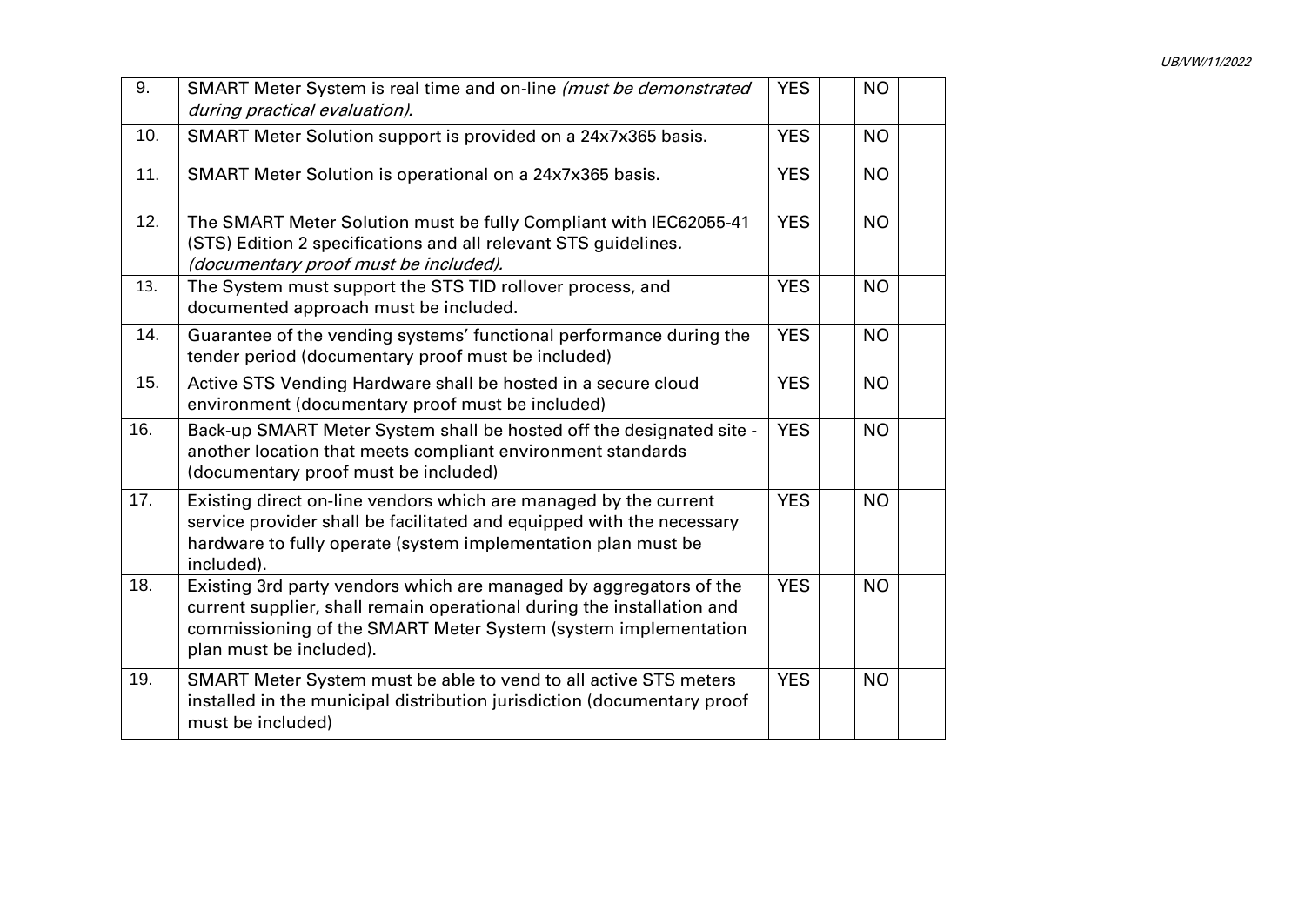| 20. | The SMART Meter System shall accommodate both 11 (eleven) and 13<br>(thirteen) digit STS meter serial numbers (must be demonstrated<br>during practical evaluation)                                                                                             | <b>YES</b> | <b>NO</b> |  |
|-----|-----------------------------------------------------------------------------------------------------------------------------------------------------------------------------------------------------------------------------------------------------------------|------------|-----------|--|
| 21. | The transfer from the existing system to a new system shall be<br>executed without any hindrance to the normal vending operations<br>(system implementation plan must be included)                                                                              | <b>YES</b> | <b>NO</b> |  |
| 22. | The proposed system should be able to support multiple meter<br>technologies i.e. Smart Metering and Automatic Metering Reading<br>(must be demonstrated during practical evaluation)                                                                           | <b>YES</b> | <b>NO</b> |  |
| 23. | The proposed SMART Meter solution should be able to interface with<br>the existing municipal financial billing system, (system implementation<br>plan must be included and an integration example must be<br>demonstrated during practical evaluation).         | <b>YES</b> | <b>NO</b> |  |
| 24. | The system shall be fully STS Edition 2 compliant and capable of<br>vending STS prepayment credit and engineering tokens on both<br>legacy STS and STS Edition 2 as required for the TID Rollover process<br>(must be demonstrated during practical evaluation) | <b>YES</b> | <b>NO</b> |  |
| 25. | The SMART Meters System shall have an Application Programme<br>interface (API) to allow third parties to access the system securely for<br>integration purposes (must be demonstrated during practical<br>evaluation)                                           | <b>YES</b> | <b>NO</b> |  |
| 26. | The tenderer must be able to have all hardware operational for the<br>hosted environment 2 (two) weeks before start date of the tender<br>period (system implementation plan must be included)                                                                  | <b>YES</b> | <b>NO</b> |  |
| 27. | The database must allow concurrent users to access data on a central<br>database from various online terminals (must be demonstrated during<br>practical evaluation)                                                                                            | <b>YES</b> | <b>NO</b> |  |
| 28. | Generate Reports as requested as per specification (must be<br>demonstrated during practical evaluation)                                                                                                                                                        | <b>YES</b> | <b>NO</b> |  |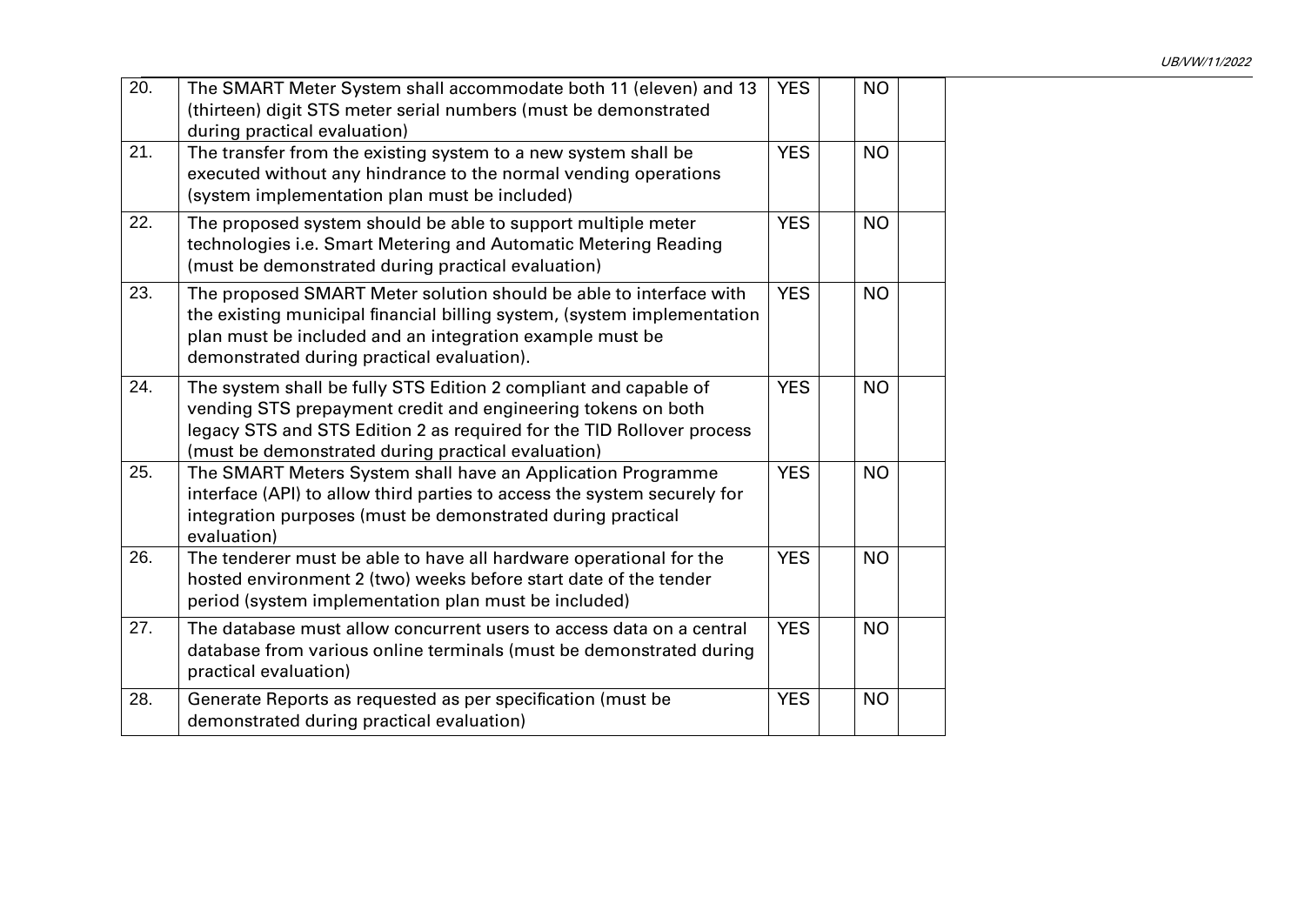| 29. | The SMART Meter System shall operate on a standard readily<br>available, PC-based machine Windows with no special modifications<br>required to any parts (must be demonstrated during practical<br>evaluation)                                                            | <b>YES</b> | <b>NO</b> |  |
|-----|---------------------------------------------------------------------------------------------------------------------------------------------------------------------------------------------------------------------------------------------------------------------------|------------|-----------|--|
| 30. | The SMART Meter System must include a consumer portal that will<br>enable end consumers i.e. view sales history, usage profiles, display<br>alerts, etc. (must be demonstrated during the practical evaluation)                                                           | <b>YES</b> | <b>NO</b> |  |
| 31. | The functionality of the security module must be in compliance with<br>STS 600-4-x (documentary proof and system implementation plan to<br>be included)                                                                                                                   | <b>YES</b> | <b>NO</b> |  |
| 32. | The data model of the SMART Meter System must allow for multiple<br>meters to be linked to a single consumer account (must be<br>demonstrated during the practical evaluation)                                                                                            | <b>YES</b> | <b>NO</b> |  |
| 33. | The software and database shall be able to accommodate, with no<br>special changes other than hardware scaling, more than 1 million<br>consumer records and 120 million transaction records from the main<br>sewer (must be demonstrated during the practical evaluation) | <b>YES</b> | <b>NO</b> |  |
| 34. | A full system description and technical details of the solutions offered<br>must be included (system implementation plan must be included)                                                                                                                                | <b>YES</b> | <b>NO</b> |  |
| 35. | Guarantee the systems' functional performance and any upgrades<br>required to correct any system mal-operation will be for the Tenderer's<br>account (system implementation plan to be included)                                                                          | <b>YES</b> | <b>NO</b> |  |
| 36. | The system shall support the latest version of the NRS009-6-10<br>XMLVend specification (must be demonstrated during the practical<br>evaluation).                                                                                                                        | <b>YES</b> | <b>NO</b> |  |
| 37. | Detailed plan and costs of TID rollover process and implementation.                                                                                                                                                                                                       | <b>YES</b> | <b>NO</b> |  |
| 38. | Revenue protection program including sweep audit plan and<br>implementation plan included                                                                                                                                                                                 | <b>YES</b> | <b>NO</b> |  |
|     | <b>VENDOR MANAGEMENT</b>                                                                                                                                                                                                                                                  |            |           |  |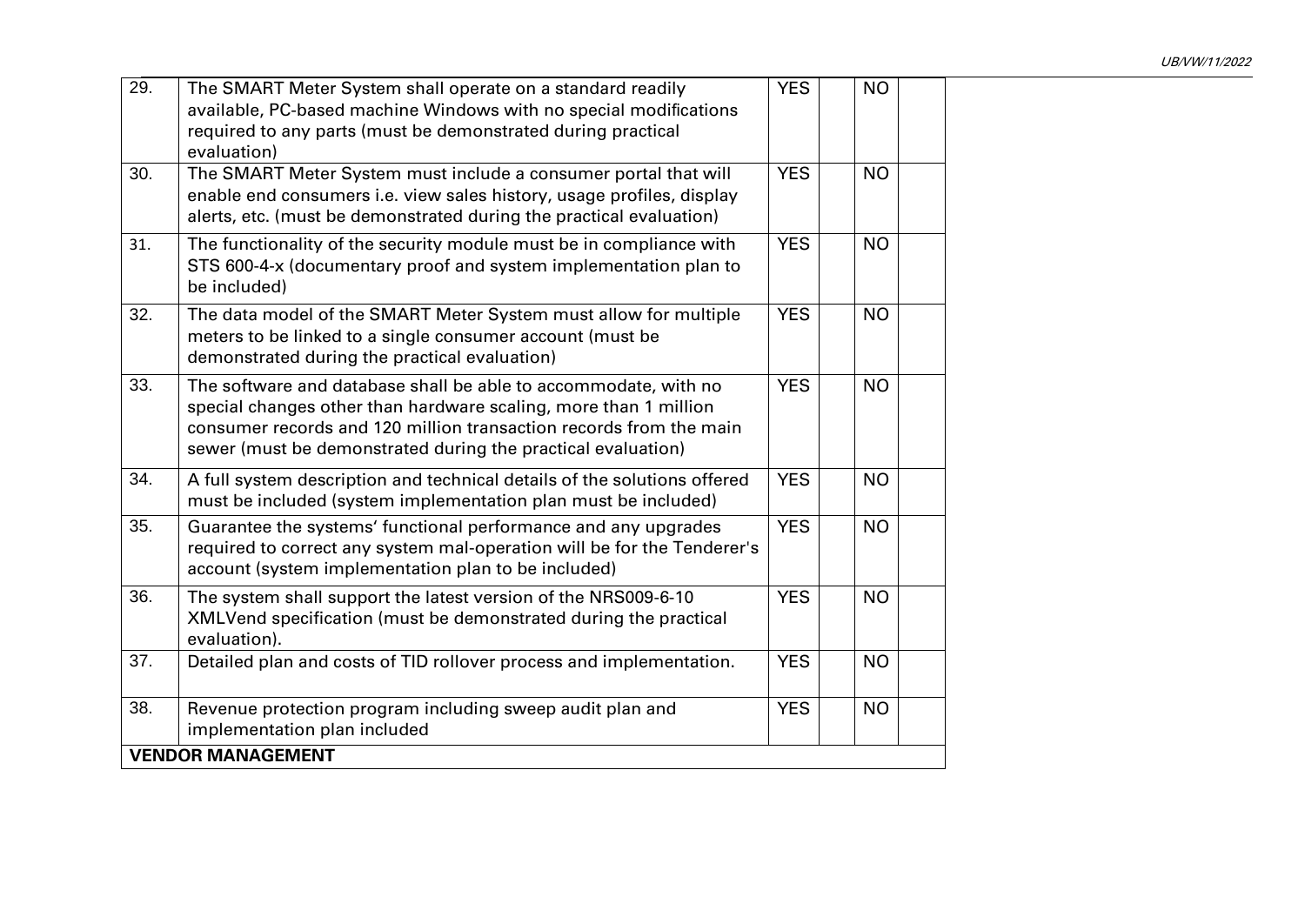| $\mathbf{1}$   | Payment of collected revenue into the Municipalities bank account<br>must be completed within 72 hours (working days) of transaction date<br>(system implementation plan must be included).                                                                            |            | <b>NO</b> |  |
|----------------|------------------------------------------------------------------------------------------------------------------------------------------------------------------------------------------------------------------------------------------------------------------------|------------|-----------|--|
| $\overline{2}$ | The tenderer must have insurance against revenue loss (proof needs<br>to be included).                                                                                                                                                                                 |            | <b>NO</b> |  |
| 3              | <b>YES</b><br>Payment of revenue received (Prepaid & Auxiliary separately) directly<br>in the municipalities account at predetermined times together with a<br>reconciliation of said revenue.                                                                         |            | <b>NO</b> |  |
| $\overline{4}$ | The tenderer will not allow any vending outlets to charge any<br>additional cost for electricity on top of the YES approved municipal<br>tariffs (system implementation plan to be included)                                                                           | <b>YES</b> | <b>NO</b> |  |
|                | <b>DATA MANAGEMENT AND REVENUE PROTECTION</b>                                                                                                                                                                                                                          |            |           |  |
| 1              | The tenderer must have a proven experience at least 5 year track<br>record to revenue protection services in a municipal environment, and<br>may be required to demonstrate their solution an provide physical<br>proof of the in-field tools used for these services. | <b>YES</b> | <b>NO</b> |  |
| 2              | The tenderer shall include the details (identity documents and<br>electrical trade certificates) of at least two qualified technicians (proof<br>must be included)                                                                                                     | <b>YES</b> | <b>NO</b> |  |
| 3              | SARPA registration must be provided (proof must be included)                                                                                                                                                                                                           | <b>YES</b> | <b>NO</b> |  |
|                |                                                                                                                                                                                                                                                                        |            |           |  |
|                | <b>PROOF OF EVIDENCE</b>                                                                                                                                                                                                                                               |            |           |  |
|                |                                                                                                                                                                                                                                                                        |            |           |  |
| $\mathbf{1}$   | Attachment of full description and technical details of the solutions<br>offered (System implementation Plan).                                                                                                                                                         | <b>YES</b> | <b>NO</b> |  |
| $\overline{2}$ | Submit a schedule listing clause-by-clause, specific details indicating<br>compliance or non-compliance with the requirements of specifications.                                                                                                                       | <b>YES</b> | <b>NO</b> |  |
| 3              | Tenders shall supply independent, documented proof to substantiate<br>conformance to these aspects.                                                                                                                                                                    | <b>YES</b> | <b>NO</b> |  |
|                |                                                                                                                                                                                                                                                                        |            |           |  |
|                |                                                                                                                                                                                                                                                                        |            |           |  |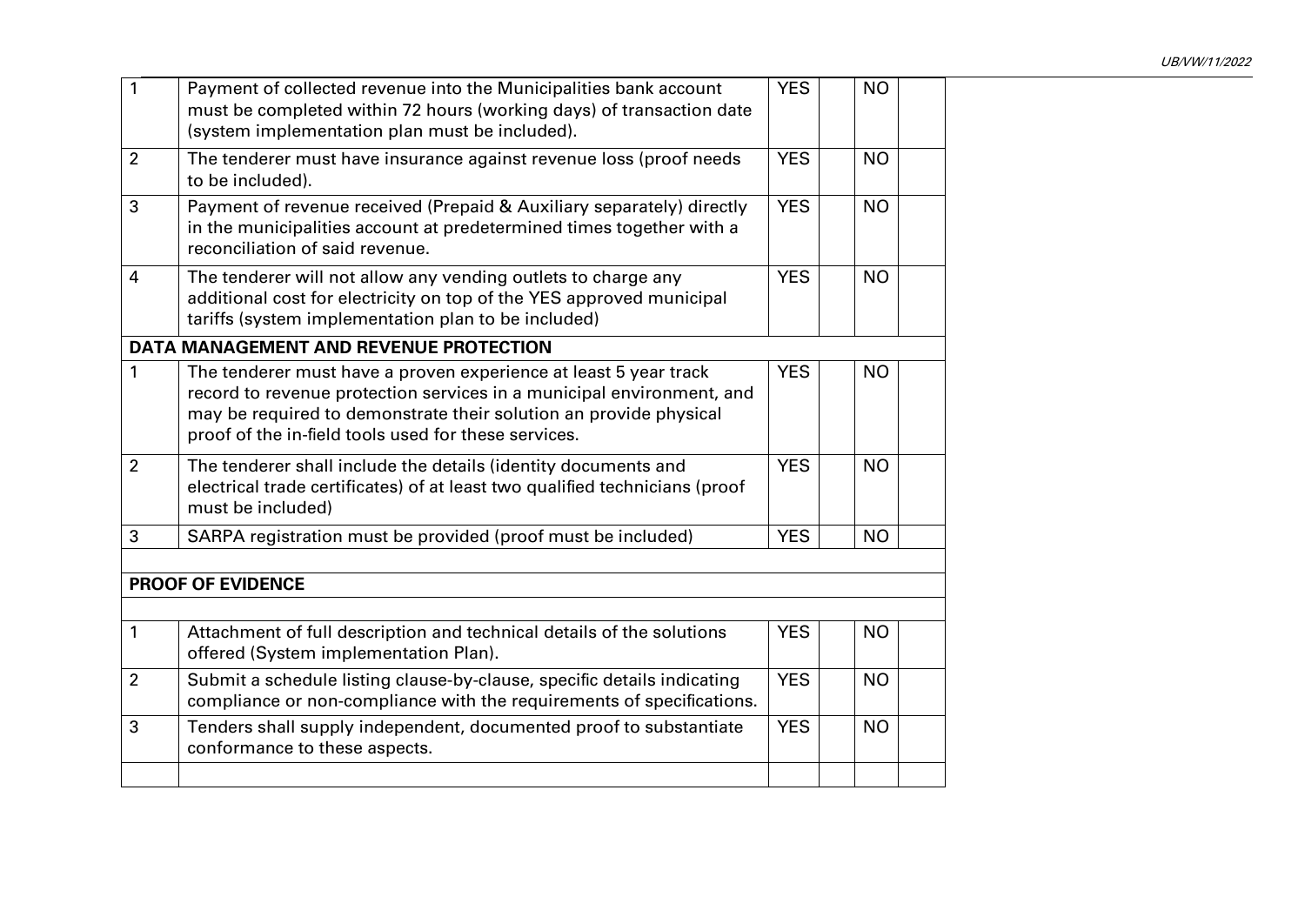| The tenderer must attach all supporting documents and will be subjected to a technical<br>evaluation during a practical demonstration of the proposed system. |  |  |  |  |
|---------------------------------------------------------------------------------------------------------------------------------------------------------------|--|--|--|--|
|                                                                                                                                                               |  |  |  |  |
| <b>Total score points</b>                                                                                                                                     |  |  |  |  |
| Tenderer will be automatically disqualified if the evaluation score points is                                                                                 |  |  |  |  |
| less than 45 points                                                                                                                                           |  |  |  |  |